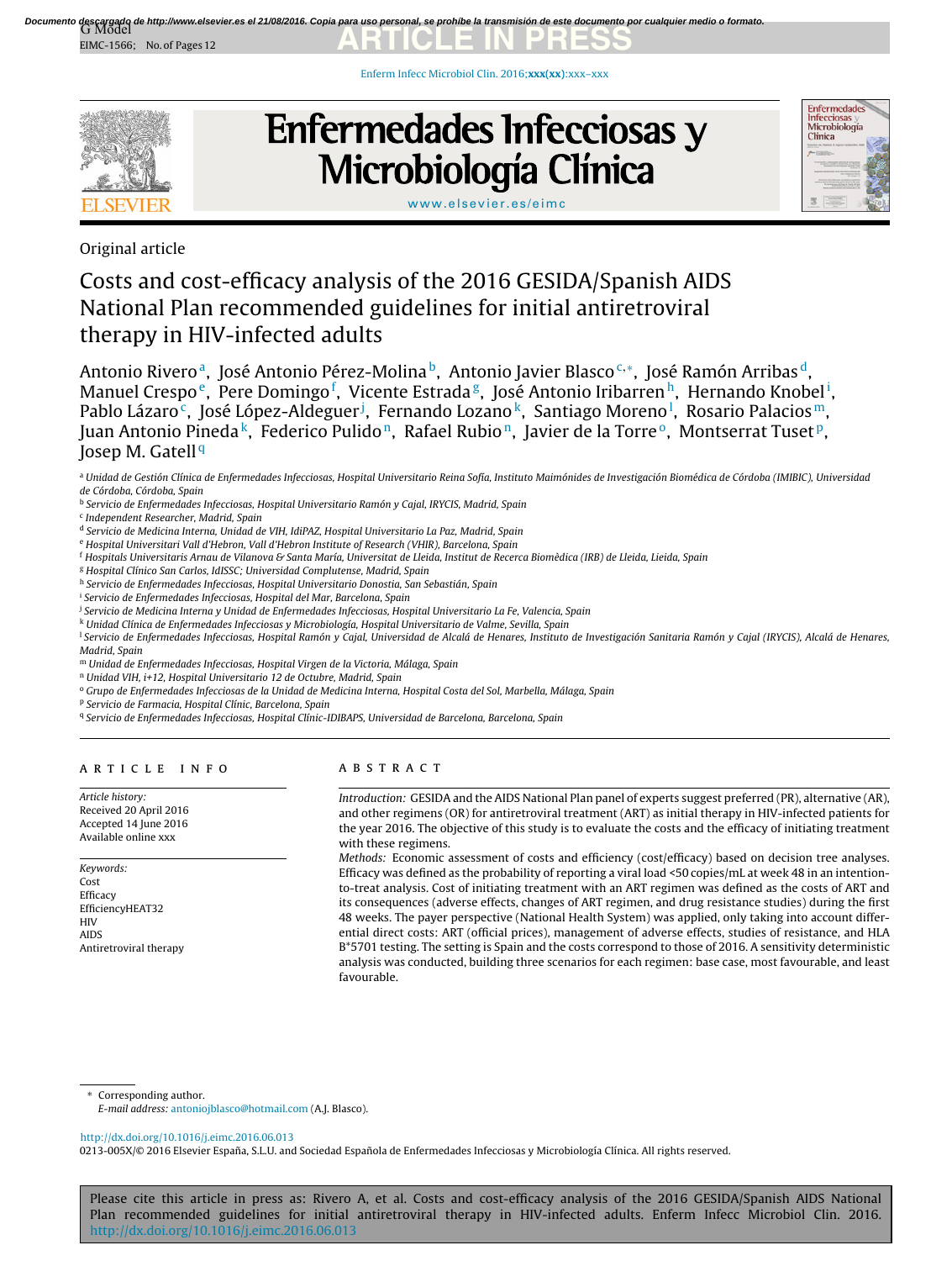2 A. Rivero et al. / Enferm Infecc Microbiol Clin. 2016; xxx(xx): xxx–xxx

Results: In the base case scenario, the cost of initiating treatment ranges from 4663 Euros for 3TC + LPV/r (OR) to 10,894 Euros for TDF/FTC + RAL (PR). The efficacy varies from 0.66 for ABC/3TC +ATV/r (AR) and ABC/3TC + LPV/r (OR), to 0.89 for TDF/FTC + DTG (PR) and TDF/FTC/EVG/COBI (AR). The efficiency, in terms of cost/efficacy, ranges from 5280 to 12,836 Euros per responder at 48 weeks, for 3TC + LPV/r (OR), and RAL + DRV/r (OR), respectively.

Conclusion: Despite the overall most efficient regimen being 3TC + LPV/r (OR), among the PR and AR, the most efficient regimen was ABC/3TC/DTG (PR). Among the AR regimes, the most efficient was TDF/FTC/RPV.

© 2016 Elsevier España, S.L.U. and Sociedad Española de Enfermedades Infecciosas y Microbiología Clínica. All rights reserved.

#### Análisis de costes y de coste/eficacia de las pautas recomendadas por GESIDA/Plan Nacional sobre el Sida en 2016 para el tratamiento antirretroviral inicial en adultos infectados por el VIH

#### r e s u m e n

Introducción: El panel de expertos de GESIDA/Plan Nacional del Sida ha recomendado pautas preferentes (PP), pautas alternativas (PA) y otras pautas (OP) para el tratamiento antirretroviral (TARV) como terapia de inicio en pacientes infectados por VIH para 2016. El objetivo de este estudio es evaluar los costes y la eficiencia de iniciar tratamiento con estas pautas.

Métodos: Evaluación económica de costes y eficiencia (coste/eficacia) mediante construcción de árboles de decisión. Se definió eficacia como la probabilidad de tener carga viral <50 copias/ml en la semana 48 en análisis por intención de tratar. Se definió coste de iniciar tratamiento con una pauta como los costes del TARV y de todas sus consecuencias (efectos adversos, cambios de pauta y estudio de resistencias) que se producen en las siguientes 48 semanas. Se utilizó la perspectiva del Sistema Nacional de Salud, considerando solo costes directos diferenciales: TARV (a precio oficial), manejo de efectos adversos, estudios de resistencias y determinación de HLA B\*5701. El ámbito es España, con costes de 2016. Se realizó análisis de sensibilidad determinista construyendo 3 escenarios para cada pauta: basal, más favourable y más desfavorable.

Resultados: En el escenario basal, los costes de iniciar tratamiento oscilaron entre 4.663 euros para 3TC + LPV/r (OP) y 10.894 euros para TDF/FTC + RAL (PP). La eficacia osciló entre 0,66 para ABC/3TC +ATV/r (PA) y ABC/3TC + LPV/r (OP), y 0,89 para TDF/FTC + DTG (PP) y TDF/FTC/EVG/COBI (PA). La eficiencia, en términos de coste/eficacia, osciló entre 5.280 y 12.836 euros por respondedor a las 48 semanas, para 3TC + LPV/r (OP) y RAL + DRV/r (OP), respectivamente.

Conclusión: Aunque globalmente la pauta más eficiente fue 3TC + LPV/r (OP), considerando solamente las PP y las PA, la pauta más eficiente fue ABC/3TC/DTG (PP). De las PA, la más eficiente fue TDF/FTC/RPV. © 2016 Elsevier España, S.L.U. y Sociedad Española de Enfermedades Infecciosas y Microbiología Clínica.

Todos los derechos reservados.

#### Eficacia Eficiencia VIH Sida Tratamiento antirretroviral

Palabras clave: Costes

#### Introduction

Antiretroviral treatment (ART) has changed the human immunodeficiency virus (HIV) disease's natural course, $1,2$  and has made it possible for patients' life expectancy to approach that of the gen-eral population.<sup>[3,4](#page-9-0)</sup> ART is usually based on a three-drug approach with the goal of lowering the plasma viral load to undetectable levels, i.e., below a threshold of less than 50 copies/mL, and keep it suppressed as long as possible. In most cases, current ART regimens lead to a partial restoration of the immune system, both in quantity and quality, depending in part on the degree of baseline immunodeficiency levels. $5-8$  Thus, as a whole, ART is considered one of the top medical interventions in medical history in terms of cost/efficacy ratios, including developing countries. $9-16$ 

Expert panels from the AIDS Study Group (GESIDA for its Spanish acronym) of the Spanish Society of Infectious Diseases and Clinical Microbiology (SEIMC for its Spanish acronym) and the (Spanish) AIDS National Plan (PNS for its Spanish acronym) have issued their 2016 treatment guidelines. Their recommendations include 4 preferred regimens (PR), 7 alternative regimens (AR), and 8 referred as other regimens (OR) according to the scientific evidence from randomized clinical trials (RCT) and the expert panel's opinion.<sup>[17](#page-10-0)</sup> However, in the context of limited resources any therapeutic intervention must be applied efficiently. Thus, both costs incurred and outcomes obtained by the different ART must be examined to

identify the most efficient regimens within those recommended by the GESIDA/PNS guidelines. There are other costs to consider, in addition to the drugs, including those incurred while managing adverse effects (AE) or the costs of drug-resistance studies, among others. Studies published between 2011 and 2015 evaluated the efficiency of ART recommended regimens by GESIDA/PNS. $18-22$ Regimens recommended for 2016 differ from those recommended in previous years. In addition, new scientific evidence and changes in costs suggest the appropriateness of a new and updated economic evaluation of the current ART recommendations.

Consequently, the need for this new cost evaluation arose. The purpose of this study is to evaluate the costs and the efficiency (cost/efficacy) of the ART regimens proposed by the GESIDA/PNS 2016 guidelines as recommended initial therapies for HIV-infected patients who have not received previous ART, i.e., treatmentnaïve patients.

#### Methods

The first step was to form a scientific committee (SC) of 16 Spanish experts identified by GESIDA (this paper's authors except AJB and PL) with experience in the clinical management of HIV-infected patients. SC's tasks included providing general advice, validating the assumptions made as part of the economic evaluation,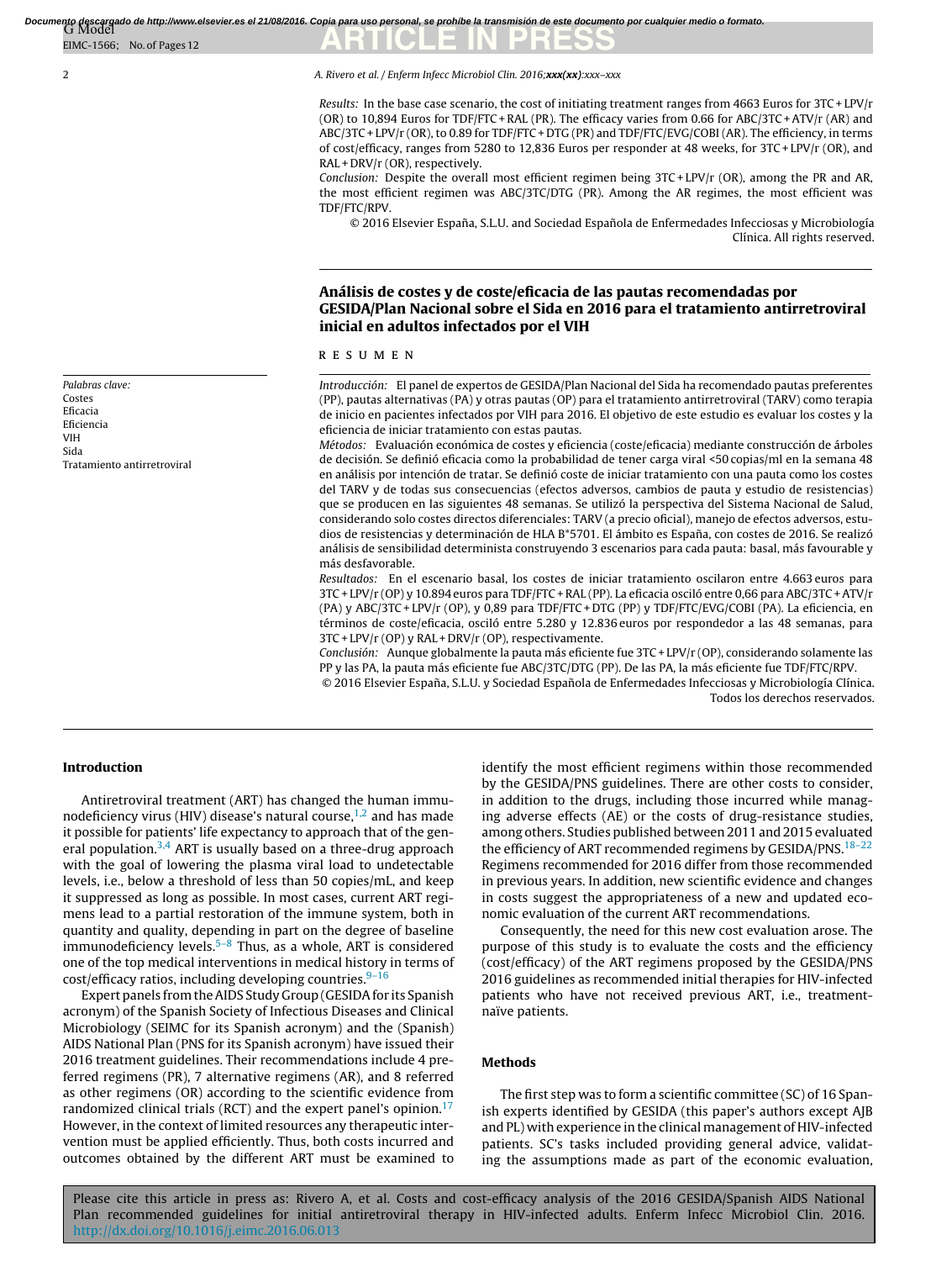#### A. Rivero et al. / Enferm Infecc Microbiol Clin. 2016;xxx(xx):xxx–xxx

#### <span id="page-2-0"></span>Table 1

Regimens included in the evaluation, clinical trials used in the models, and regimen costs.

| Regimen                | Dose $(mg/day)$     | Trials                                                                                                                                                                      | $Costa$ (Euros)   |
|------------------------|---------------------|-----------------------------------------------------------------------------------------------------------------------------------------------------------------------------|-------------------|
| ABC/3TC/DTG (PR)       | 600/300/50          | SINGLE, 43 FLAMINGO, 48 SPRING-244,45                                                                                                                                       | 6788              |
| TDF/FTC + DTG (PR)     | $300/200 + 50$      | FLAMINGO. <sup>48</sup> SPRING-2 <sup>44,45</sup>                                                                                                                           | 9177              |
| TDF/FTC + RAL (PR)     | $300/200 + 800$     | STARTMRK, <sup>49</sup> QDMRK, <sup>d,36</sup> SPRING-2, <sup>44,45</sup> ACTG 5257 <sup>51</sup>                                                                           | 10.916            |
| TDF/FTC/RPV (AR)       | 245/200/25          | ECHO. $35$ STAR $46,47$                                                                                                                                                     | 6765              |
| TDF/FTC/EFV (AR)       | 300/200/600         | STARTMRK, <sup>49</sup> GS-934, <sup>26</sup> ECHO, <sup>35</sup> ACTG 5202, <sup>39</sup> GS-US-236-0102, <sup>40</sup> SINGLE, <sup>43</sup> STAR <sup>46,47</sup>        | 6515              |
| TDF/FTC/EVG/COBI (AR)  | 245/200/150/150     | GS-US-236-0102,40 GS-US-236-0103,41 WAVES,53 GS-US-292-0104/011154                                                                                                          | 9072              |
| $ABC/3TC + RAL(AR)$    | $600/300 + 800$     | SPRING-244,45                                                                                                                                                               | 9556              |
| $TDF/FTC + DRV/r (AR)$ | $300/200 + 800/100$ | ARTEMIS, <sup>27</sup> FLAMINGO, <sup>48</sup> ACTG 5257, <sup>51</sup> NEAT001/ANRS143 <sup>52</sup>                                                                       | 8861              |
| $TDF/FTC + ATV/r (AR)$ | $300/200 + 300/100$ | CASTLE, <sup>28</sup> ARTEN, <sup>29</sup> ACTG 5202, <sup>39</sup> GS-US-236-0103, <sup>41</sup> GS-US-216-0114 <sup>42</sup> ACTG 5257, <sup>51</sup> WAVES <sup>53</sup> | 8872              |
| $ABC/3TC + ATV/r (AR)$ | $600/300 + 300/100$ | ACTG 520239                                                                                                                                                                 | 7512              |
| $ABC/3TC + EFV (OR)$   | $600/300 + 600$     | CNA30024. <sup>34</sup> ACTG 5202 <sup>39</sup>                                                                                                                             | 5015 <sup>b</sup> |
| $TDF/FTC + NVP (OR)$   | $300/200 + 400$     | $ARTEN29$ . VERxVE <sup>37</sup>                                                                                                                                            | 5698 <sup>c</sup> |
| $ABC/3TC + DRV/r (OR)$ | $600/300 + 800/100$ | FLAMINGO <sup>48</sup>                                                                                                                                                      | 7501              |
| $TDF/FTC + LPV/r (OR)$ | $300/200 + 800/200$ | ARTEMIS, <sup>27</sup> ABT730, <sup>30</sup> CASTLE, <sup>28</sup> GEMINI, <sup>31</sup> HEAT, <sup>32</sup> PROGRESS <sup>38</sup>                                         | 8402              |
| $ABC/3TC + LPV/r (OR)$ | $600/300 + 800/200$ | KLEAN. <sup>33</sup> HEAT <sup>32</sup>                                                                                                                                     | 7042              |
| $3TC + LPV/r (OR)$     | $300 + 800/200$     | GARDEL <sup>50</sup>                                                                                                                                                        | 4610              |
| $RAL + DRV/r (OR)$     | $800 + 800/100$     | NEAT001/ANRS14352                                                                                                                                                           | 10,732            |
| $RAL + LPV/r (OR)$     | $800 + 800/200$     | PROGRESS <sup>38</sup>                                                                                                                                                      | 10,273            |

ABC: abacavir; ATV: atazanavir; COBI: cobicistat; DRV: darunavir; DTG: dolutegravir;EFV: efavirenz; EVG: elvitegravir; FTC: emtricitabine; LPV: lopinavir; NVP: nevirapine;/r: ritonavir-boosted; RAL: raltegravir; RPV: rilpivirine; TDF: tenofovir DF; 3TC: lamivudine.

PR: Regimen designated as "Preferred" by the expert panel of GESIDA and the 2015 AIDS National Plan.<sup>[18](#page-10-0)</sup>

AR: Regimen designated as "Alternative" by the expert panel of GESIDA and the 2015 AIDS National Plan.[18](#page-10-0)

OR: Regimen designated as "Other" by the expert panel of GESIDA and the 2015 AIDS National Plan.[18](#page-10-0)

The cost is the same when ritonavir is replaced by cobicistat.

a Cost at 48 weeks, laboratory sale price (LSP) plus 4% VAT minus the 7.5% obligatory reduction, based on the combinations Triumeq®, Atripla®, Truvada®, Kivexa®, Eviplera® and Stribild<sup>®</sup>.<sup>[18](#page-10-0)</sup>

<sup>b</sup> Using the price of generic EFV.

<sup>c</sup> Using the price of Viramune®, extended-release NVP.

<sup>d</sup> Considering only the arm where patients are treated with 400 mg of RAL every 12 h.

supplying the RCTs used as scientific evidence, and providing expert opinion when the scientific evidence was insufficient.

#### Design

Economic assessment of the costs and efficiency (cost/efficacy) by building decision trees with deterministic sensitivity analysis. The decision trees were built for the calculation of costs, efficacy, and efficiency for each of the regimens recommended by GESIDA/PNS (Table 1). The analysis was performed from the payer's perspective: the Spanish National Health System (NHS) and, thus, only direct costs were considered. The setting is Spain and the model's time horizon is 48 weeks. This work is a cost and cost/efficacy analysis because ART outcomes are based on RCT findings (efficacy).

#### Models of economic evaluation

The model of economic analysis consists of as many decision trees as recommended regimens. Each decision tree was built based on the data from the RCTs assessing the corresponding regimen and it reproduces the regimen's characteristics in terms of efficacy, AE, and reasons for withdrawal (Table 1 and [Fig.](#page-3-0) 1).

#### Sources providing data on efficacy, AE, and withdrawals

The SC provided the studies reporting the RCT data potentially useful for the economic assessment of the different regimens evaluated. To be included, the RCTs had to: (1) assess at least one of the regimens under evaluation; (2) provide or allow the calculation of the proportion of patients with undetectable viral loads (<50 copies/mL) at 48 weeks; (3) follow patients for at least 48 weeks; (4) report patient withdrawal rates and reasons; and (5) report AE. Studies found eligible were included as source of scientific evidence for the model.

#### Sources of information in the absence of scientific evidence: the use of expert opinion

When scientific evidence on certain needed variables was not available, the SC expert opinion was used. Two investigators (PL and AJB) elaborated data collection sheets for the variables of interest. These sheets were then sent to each expert. To assure that the experts' responses were independent from each other, contact among SC members was not allowed. Regarding continuous variables (e.g., duration in days of an itching episode, or number of visits to a specialist in case of renal failure), the mean of the experts' estimates was calculated. For dichotomous variables (e.g., a serious/moderate AE is or not ART-related, or is chronic or with isolated occurrence) the majority opinion was chosen. The resulting summary estimates were reviewed and approved by all SC members.

#### Efficacy definition and measurement

Efficacy was defined as the quotient of the number of patients with undetectable viral load at week 48 post-ART (i.e., responders) (numerator) and the number of patients initiated on ART (denominator). Efficacy was estimated based on an intention-totreat analysis of the exposed ("Intent-to-treat exposed" [ITT-E]) and missing or incomplete follow-ups were designated as failures ("missing or non-completer = failure"). Although this may not have been one of the main endpoints in the RCTs examined, it could be calculated from all studies under review. In the event that more than one RCT assessed the same regimen, efficacy was calculated as the quotient of the sum of responders (numerator) and the sum of patients initiated on ART in the RCTs (denominator).

#### Definition and calculation of costs

Based on a payer's perspective, this study considers only direct costs, i.e., the use of NHS resources. Within these costs, however,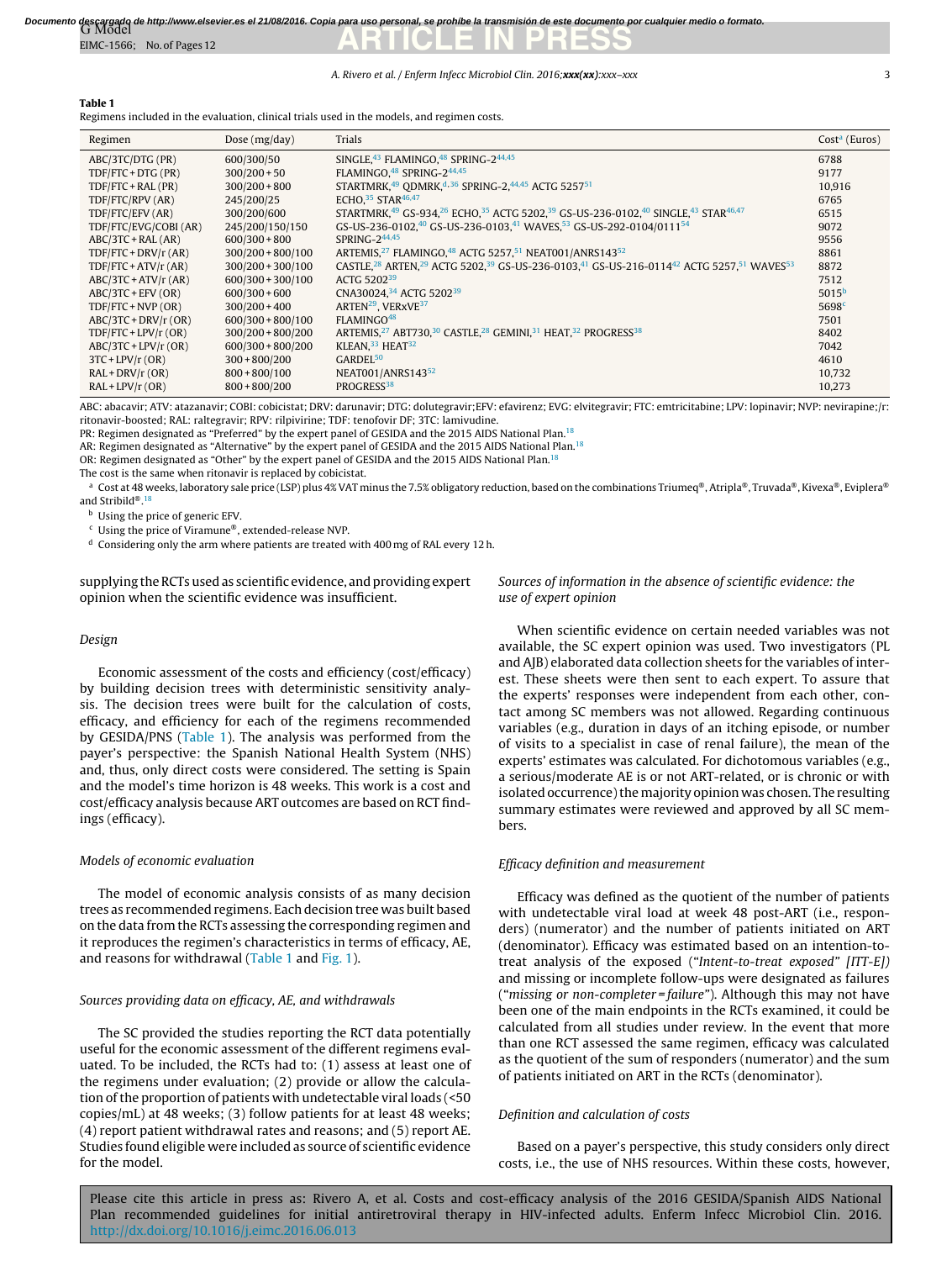<span id="page-3-0"></span>

4 A. Rivero et al. / Enferm Infecc Microbiol Clin. 2016; xxx(xx): xxx–xxx



Fig. 1. Structure of the economic evaluation model for each regimen of antiretroviral treatment (ART). SR: substitution regimen.

only differential costs are taken into account, i.e., non-identical costs across all regimens under study: ART, AE management, genotypic study of drug resistance, and HLA B\*5701 testing. Direct costs were calculated multiplying the amount of resources used by the unit cost of each resource. The cost of initiating a regimen comprises the cost of ART and all the consequences (e.g., AE or need to switch regimens) incurred in 48 weeks due to the decision of initiating ART with that regimen.

#### Use of resources

#### ART

Patients completing treatment during the trial are assigned the costs of 48 weeks of the initial regimen. For those who do not complete the treatment, it was assumed that the initial regimen was discontinued at 24 weeks, on average. Thus, they are assigned the costs of 24 weeks of the initial regimen plus the costs of 24 weeks of the substitution regimen. Each substitution regimen was chosen based on the reason for discontinuation of the initial regimen, according to the opinion of the experts ([Table](#page-4-0) 2).

#### AE management

AE were defined as those effects identified by the RCT as ARTrelated. When the RCT reported a list of AE without identifying the ART-related ones, the SC opinion was applied. Since RCTs usually report AE occurring in over 2% of patients under the treatments assessed, only these AE were considered. The AE were classified into chronic and isolated according to expert opinion. Chronic AE are those that last as long as the treatment (e.g., dyslipidemia), whereas isolated AE are those occurring sporadically (e.g., skin rash).

The resources considered for the management of EA have been: drug treatment, emergency room visits, additional visits to the HIV specialist and other specialists, diagnostic tests, and hospital admissions. To the patients completing treatment during the trial, the costs of managing the AE occurring within the 48 weeks of their initial regimen were assigned. For those who do not complete

the treatment, and following the aforementioned assumptions, the costs of 24 weeks of AE management related to the initial regimen and 24 weeks of AE management related to the substitution regimen were assigned [\(Table](#page-4-0) 2). Further, because chronic AE were assumed to occur for half of ART duration on average, the cost allocated for chronic AE management corresponds to half the period the patient received the corresponding ART. Compared to the 2013 study, there were no new AE to be considered, thus, the use of resources are those estimated by the SC in the [20](#page-10-0)13 study.<sup>20</sup>

#### Genotypic study of drug resistance and HLA B\*5701 testing

Genotypic studies of drug resistance considered as differential costs include: (1) conventional drug resistance study (in case of virologic failure); and(2)integrase resistance study (whenvirologic failure occurs in a regimen containing an integrase inhibitor such as raltegravir [RAL] or elvitegravir [EVG]). When a regimen includes abacavir (ABC), HLAB\*5701 testing was considered before initiating treatment.

#### Estimation of the unit costs of resources considered

#### ART

The cost of each ART was calculated according to the costs of the drugs involved. In the case of Spain, this means that regimen costs were calculated based on the laboratory sale price (LSP) plus 4% VAT minus the 7.5% reduction required by the Spanish government as one of the extraordinary measures to reduce public deficit (not applicable to generic drugs).<sup>[23](#page-10-0)</sup> Specifically, the following drugs were assigned the following prices: (1) the ABC and lamivudine (3TC) combination was priced as Kivexa<sup>®[24](#page-10-0)</sup>; (2) the emtricitabine (FTC) and tenofovir DF (TDF) combination was priced as Truvada®<sup>[24](#page-10-0)</sup>; (3) for the TDF/FTC/efavirenz (EFV) regimen, the price of Atripla<sup>®[24](#page-10-0)</sup> was applied; (4) the regimen comprised of TDF/FTC/rilpivirine (RPV) was priced as Eviplera<sup>®[24](#page-10-0)</sup>; (5) for the regimen TDF/FTC/EVG/cobicistat (COBI) the price of Stribild<sup>®[24](#page-10-0)</sup> was applied; (6) darunavir (DRV) was priced as Prezista<sup>®[24](#page-10-0)</sup>;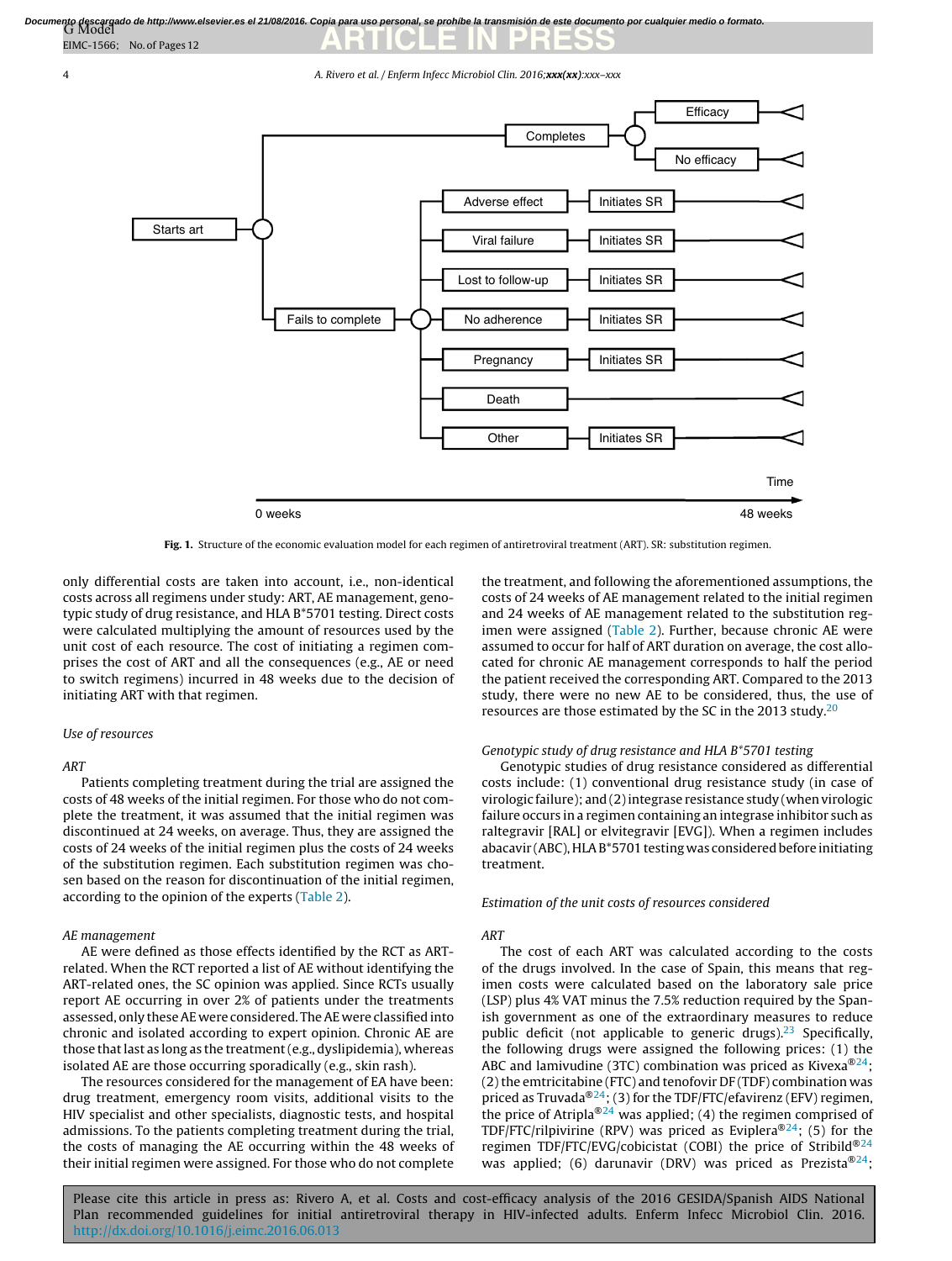#### A. Rivero et al. / Enferm Infecc Microbiol Clin. 2016; xxx(xx): xxx-xxx

| s. |  |
|----|--|
|    |  |

<span id="page-4-0"></span>

| abl<br>ч. |  |
|-----------|--|
|-----------|--|

Substitution regimens for each initial regimen by reason for change (scientific committee consensus).

|                        | Substitution regimens for each initial regimen and reason for switching |           |                |                   |                   |       |  |  |  |  |
|------------------------|-------------------------------------------------------------------------|-----------|----------------|-------------------|-------------------|-------|--|--|--|--|
| Initial regimen        | Viral failure                                                           | Pregnancy | Adverse effect | Lost to follow-up | Lack of adherence | Other |  |  |  |  |
| 1. ABC/3TC/DTG         |                                                                         |           |                |                   |                   |       |  |  |  |  |
| 2. TDF/FTC + DTG       |                                                                         |           |                |                   |                   |       |  |  |  |  |
| 3. TDF/FTC + RAL       |                                                                         |           |                |                   |                   |       |  |  |  |  |
| 4. TDF/FTC/RPV         |                                                                         |           |                |                   |                   |       |  |  |  |  |
| 5. TDF/FTC/EFV         |                                                                         |           |                |                   |                   |       |  |  |  |  |
| 6. TDF/FTC/EVG/COBI    |                                                                         |           |                |                   |                   |       |  |  |  |  |
| 7. ABC/3TC + RAL       |                                                                         |           |                |                   |                   |       |  |  |  |  |
| 8. TDF/FTC + DRV/ $r$  |                                                                         |           |                |                   |                   |       |  |  |  |  |
| 9. TDF/FTC + $ATV/r$   |                                                                         |           |                |                   |                   |       |  |  |  |  |
| 10. ABC/3TC + ATV/ $r$ |                                                                         |           |                |                   |                   |       |  |  |  |  |
| 11. ABC/3TC + EFV      |                                                                         |           |                |                   |                   |       |  |  |  |  |
| 12. TDF/FTC + NVP      |                                                                         |           |                |                   |                   | 12    |  |  |  |  |
| 13. $ABC/3TC + DRV/r$  |                                                                         | 13        |                |                   |                   | 13    |  |  |  |  |
| 14. TDF/FTC + LPV/ $r$ |                                                                         | 14        |                | 14                |                   | 14    |  |  |  |  |
| 15. ABC/3TC + LPV/ $r$ |                                                                         | 15        |                | 15                |                   | 15    |  |  |  |  |
| 16.3TC + $LPV/r$       |                                                                         | 16        |                | 16                |                   | 16    |  |  |  |  |
| 17. $RAL + DRV/r$      |                                                                         |           |                |                   |                   |       |  |  |  |  |
| 18. $RAL + LPV/r$      |                                                                         | 14        |                | 18                |                   | 18    |  |  |  |  |

ABC: abacavir; ATV: atazanavir; COBI: cobicistat; DRV: darunavir; DTG: dolutegravir; EFV: efavirenz; EVG: elvitegravir; FTC: emtricitabine; LPV: lopinavir; NVP: nevirapine; /r: ritonavir-boosted; RAL: raltegravir; RPV: rilpivirine; TDF: tenofovir DF; 3TC: lamivudine.

(7) ritonavir (r) as Norvir ${}^{\circledR25}$  ${}^{\circledR25}$  ${}^{\circledR25}$ ; (8) atazanavir (ATV) as Reyataz ${}^{\circledR25}$ ; (9) RAL as Isentress<sup>®[24](#page-10-0)</sup>; (10) lopinavir (LPV)/r as Kaletra<sup>®24</sup>: (11) dolutegravir (DTG) as Tivicay $^{\circledR\cdot 24}$  $^{\circledR\cdot 24}$  $^{\circledR\cdot 24}$ ; (12) for nevirapine (NPV) the price of Viramune®[25](#page-10-0) (extended-release NVP) was applied; (13) ABC/3TC/DTG as Triumeq ${}^{\circledR24}$  ${}^{\circledR24}$  ${}^{\circledR24}$ ; and (14) for EFV and 3TC the price of the corresponding generic drug was used. $25$  Since the price of ritonavir and COBI is the same, the regimens that may use ritonavir or COBI as farmacoenhancer have the same cost. The price of the regimen tenofovir alafenamide (TAF)/FTC/EVG/COBI or Genvoya®, one of the  $PR<sup>17</sup>$  $PR<sup>17</sup>$  $PR<sup>17</sup>$  was not available when the calculations were done, for this reason, this regimen is not considered in the analysis. With these prices, the 48 weeks of treatment cost for each regimen is shown in [Table](#page-2-0) 1.

#### AE-related costs

The costs of the drugs used to manage AE were estimated based on the drugs' retail price plus VAT.[25](#page-10-0) When more than one commercial preparation was available, the least expensive one was chosen. The costs of other resources involved in AE management (emergency room visits, additional visits to the HIV specialist, visits to other specialists, diagnostic tests, and hospital admissions) were averaged due to regional variations. In Spain, the health care provision is decentralized at the level of the Autonomous Communities (AC), thus, prices vary by AC. Resources were priced using the official fees in each AC. The cost of each unit of resource was estimated as the average of the prices officially applied to third parties responsible for payment, or to patients not eligible for coverage, of health care services offered by the Departments of Health of each AC (Table 3).

#### Genotypic study of drug resistance and HLA B\*5701 testing

Due to lack of official data on the costs of drug resistance studies and HLA B\*5701 testing, the costs provided by the Clinic Hospital of Barcelona were used (Table 3). HLA B\*5701 testing is considered amortized in 5 years, thus, first year's amortization is 20%.

#### Definition and calculation of efficiency

Efficiency (cost/efficacy) for each regimen was calculated as the quotient of the cost of initiating treatment with that regimen (numerator) and efficacy (denominator). The result represents the cost of achieving a responder by week 48. The most efficient regimen (least cost per responder) among the PR and AR was assigned

an efficiency of 1, respect to which the relative efficiency of the rest of the regimens was calculated, being the regimens with small values in the relative efficiency more efficient than those with high values.

#### Sensitivity analysis

Deterministic sensitivity analysis was performed for each of the models to take into account the underlying uncertainty on efficacy, AE, and costs estimators. These analyses provide the potential

#### Table 3

#### Unit cost of resources.

| Resource                | Euros  | Units            |
|-------------------------|--------|------------------|
| Drug resistance studies |        |                  |
| Conventional            | 328.00 | Study            |
| Integrase               | 328.00 | Study            |
| HIA B*5701              | 151.00 | Test             |
| Visit to specialist     |        |                  |
| <b>First visit</b>      | 145.37 | <b>Visit</b>     |
| <b>Following visits</b> | 85.95  | <b>Visit</b>     |
| Emergency room          |        |                  |
| Emergency room visit    | 189.70 | <b>Visit</b>     |
| Hospitalization         |        |                  |
| Hospital ward admission | 551.74 | Day              |
| <b>Diagnostics</b>      |        |                  |
| Ultrasound              | 75.11  | <b>Unit</b>      |
| Routine blood work      | 42.78  | Unit             |
| Transaminases           | 12.63  | Unit             |
| Coagulation             | 7.74   | Unit             |
| Stool culture           | 32.76  | Unit             |
| Insulinaemia            | 10.20  | Unit             |
| Glycemic curve          | 31.14  | Unit             |
| <b>Treatments</b>       |        |                  |
| Atorvastatine           | 0.16   | 10 <sub>mg</sub> |
| <b>Bezafibrate</b>      | 0.32   | 400 mg           |
| Glibenclamide           | 0.02   | 5 <sub>mg</sub>  |
| Insuline                | 9.76   | 300U             |
| Paracetamol             | 0.03   | 500 mg           |
| Lormetazepam            | 0.07   | 1 <sub>mg</sub>  |
| Metoclopramide          | 0.22   | 10 <sub>mg</sub> |
| Loperamide              | 0.30   | 2 <sub>mg</sub>  |
| Loratadine              | 0.16   | 10 <sub>mg</sub> |
| Prednisone              | 0.08   | 10 <sub>mg</sub> |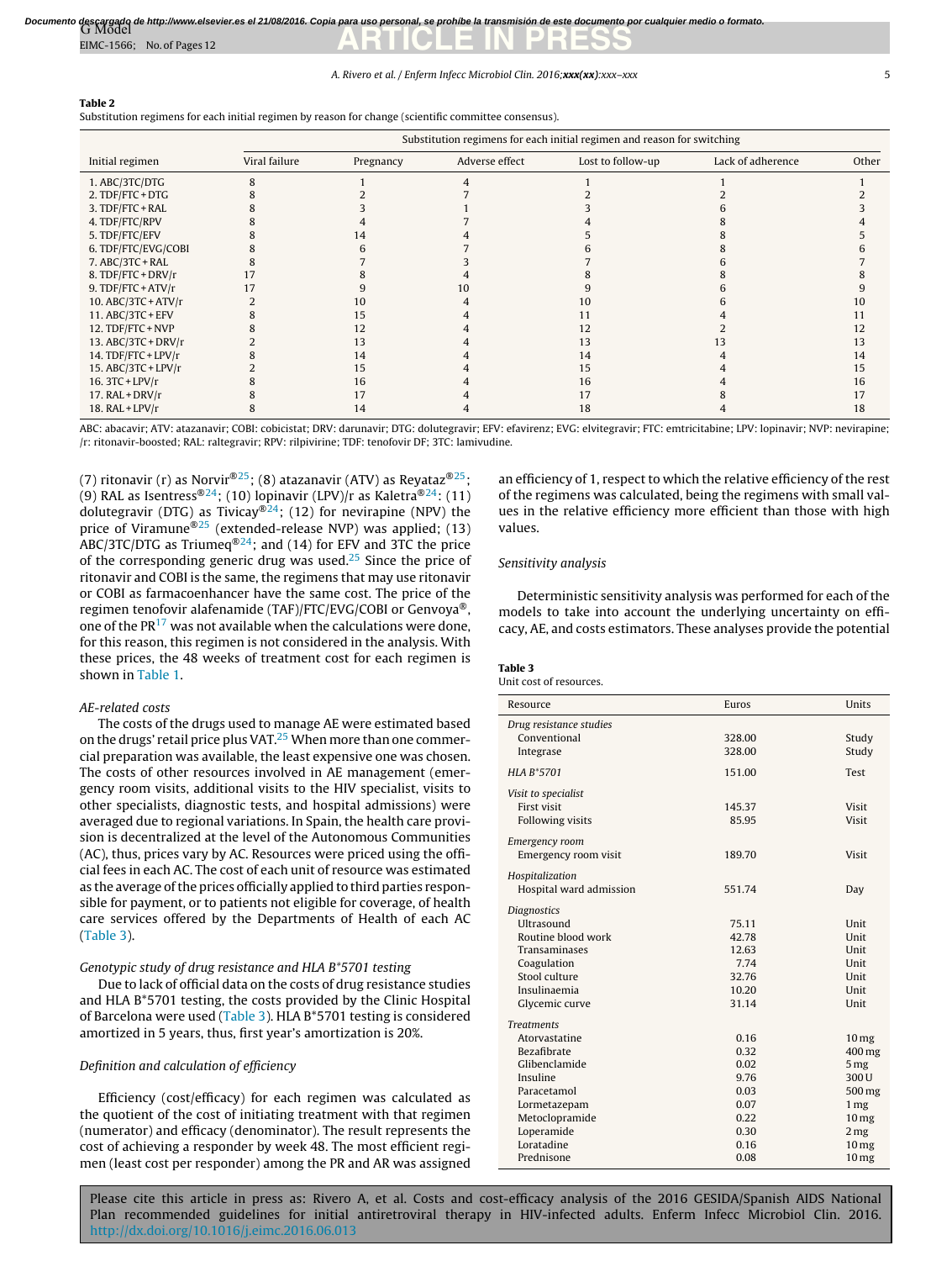range within which the cost/efficacy ratios for each ART regimen would be. To this end, three scenarios were created: base case, most favourable, and least favourable for each initial ART regimen. The base case scenario is defined as the ratio of the central cost estimator (numerator) and the central efficacy estimator (denominator). The most favourable scenario is defined similarly where the numerator is the most favourable cost estimator and the denominator is the most favourable efficacy estimator. Finally, the least favourable scenario uses the least favourable estimators for both costs and efficacy for numerator and denominator, respectively.

The central cost estimator is calculated based on the central estimator of the AE probability and the average costs of AE management, drug resistance studies, and HLAB\*5701 testing. The most favourable cost estimator is computed applying the 95% confidence interval (95% CI) lower limit of AE probability, and a 15% cut in the average costs of AE management, drug resistance studies, and HLA B\*5701 testing. The least favourable cost estimator is computed applying the 95% CI upper limit of AE probability, and an additional 15% over the average costs of AE management, drug resistance studies, and HLA B\*5701 testing. All scenarios include the same cost for each ART regimen since those costs do not involve any uncertainty. Finally, the 95% CI upper and lower limits are used to calculate the most and least favourable estimators of efficacy, respectively.

#### Software application

Since local cost of a specific hospital may be different to the costs used in the model, a software application that facilitates the assignment of local costs was designed for allowing the calculation of ART costs, regimen initiation costs, efficiency (cost/efficacy), and relative efficiency of initiating treatment with the different regimens at each individual hospital setting. The application is available free of charge at [http://www.gesida-seimc.org/](http://www.gesida-seimc.org/guias_clinicas.php?mn_MP=406&mn_MS=407) guias [clinicas.php?mn](http://www.gesida-seimc.org/guias_clinicas.php?mn_MP=406&mn_MS=407) MP=406&mn MS=407 or at [https://dl.](https://dl.dropboxusercontent.com/u/35731022/coste-eficacia-2016/Aplicaci%C3%B3n-TARV-VIH-GESIDA-2016.exe) [dropboxusercontent.com/u/35731022/coste-eficacia-2016/](https://dl.dropboxusercontent.com/u/35731022/coste-eficacia-2016/Aplicaci%C3%B3n-TARV-VIH-GESIDA-2016.exe) [Aplicaci%C3%B3n-TARV-VIH-GESIDA-2016.exe.](https://dl.dropboxusercontent.com/u/35731022/coste-eficacia-2016/Aplicaci%C3%B3n-TARV-VIH-GESIDA-2016.exe)

#### Results

The 25 RCTs included in the 2015 study<sup>[22](#page-10-0)</sup> were: GS-934,<sup>[26](#page-10-0)</sup> ARTEMIS,<sup>[27](#page-10-0)</sup> CASTLE,<sup>[28](#page-10-0)</sup> ARTEN,<sup>[29](#page-10-0)</sup> ABT7[30](#page-10-0),<sup>30</sup> GEMINI,<sup>[31](#page-10-0)</sup> HEAT,<sup>[32](#page-10-0)</sup> KLEAN,<sup>[33](#page-10-0)</sup> CNA30024,<sup>[34](#page-10-0)</sup> ECHO,<sup>[35](#page-10-0)</sup> QDMRK,<sup>[36](#page-10-0)</sup> VERxVE,<sup>[37](#page-10-0)</sup> PROGRESS, [38](#page-10-0) ACTG5202, [39](#page-10-0) GS-US-236-0102, [40](#page-10-0) GS-US-236-0103,<sup>[41](#page-10-0)</sup> GS-US-216-0114,<sup>[42](#page-10-0)</sup> SINGLE,<sup>[43](#page-10-0)</sup> SPRING-2,<sup>[44,45](#page-10-0)</sup> STAR,<sup>[46,47](#page-10-0)</sup> FLAMINGO,<sup>[48](#page-10-0)</sup> STARTMRK,<sup>[49](#page-10-0)</sup> GARDEL,<sup>[50](#page-11-0)</sup> ACTG5257,<sup>[51](#page-11-0)</sup> and NEAT001/ANRS143.<sup>[52](#page-11-0)</sup> These two last articles provide information on outcomes and AE for the week 96. Since our analyses have a time horizon of 48 weeks, we requested the 48 weeks data to the authors. In both cases, formally and confidentially, the authors sent to us the required data. In addition, the SC selected three additional RCTs that evaluate the efficacy of regimens rec-ommended in the 2016 GESIDA/PNS consensus paper<sup>[17](#page-10-0)</sup>: WAVES,<sup>[53](#page-11-0)</sup> GS-US-292-0104/0111,<sup>[54](#page-11-0)</sup> and ENCORE 1.<sup>[55](#page-11-0)</sup> From these studies, the ENCORE 1 [55](#page-11-0) does not meet one of the inclusion criteria (results at 48 weeks are not described). Finally, with the available scientific evidence, the 18 recommended regimens could be evaluated ([Table](#page-2-0) 1). For regimens that may use ritonavir or COBI as farmacoenhancer, the efficacy and safety of ritonavir and COBI were considered the same. $42$ 

Costs of the ART regimens at 48 weeks varied between 4610 and 10,916 Euros, for  $3TC+LPV/r$  (OR) and  $TDF/FTC+RAL$  (PR), respectively ([Table](#page-2-0) 1, [Fig.](#page-6-0) 2B). The cost of initiating ART, in the base case scenario, varied between 4663 Euros for 3TC + LPV/r (OR) and 10,894 Euros for TDF/FTC + RAL (PR). Within the most favourable scenario, costs varied between 4638 and 10,888 Euros for 3TC + LPV/r (OR) and TDF/FTC + RAL (PR), respectively. Within the least favourable scenario, costs fluctuated between 4692 and 10,904 Euros for 3TC + LPV/r (OR) and TDF/FTC + RAL (PR) [\(Table](#page-7-0) 4 and [Fig.](#page-6-0) 2A and B).

The efficacy in base case scenario ranged between 0.66 (66% response rate at 48 weeks) for ABC/3TC + LPV/r (OR) or ABC/3TC +ATV/r (AR), and 0.89 for TDF/FTC/EVG/COBI (AR) and TDF/FTC + DTG (PR). Within the most favourable scenario, the efficacy varied between 0.70 for ABC/3TC +ATV/r (AR) or ABC/3TC + LPV/r (OR) and 0.93 for ABC/3TC + DRV/r (OR) or 3TC + LPV/r (OR). The least favourable scenario shows a variation in efficacy ranging from 0.61 for ABC/3TC +ATV/r (AR) and 0.88 for TDF/FTC/EVG/COBI (AR) ([Table](#page-7-0) 4 and [Fig.](#page-6-0) 2A).

The efficiency (cost/efficacy), in the base case scenario varied between 5280 and 12,836 Euros per responder for 3TC + LPV/r (OR) and RAL +  $DRV/r$  (OR), respectively. The efficiency values in the most favourable scenario ranged between 5008 and 12,497 Euros per responder for 3TC + LPV/r (OR) and TDF/FTC + RAL (PR), respectively. Within the least favourable scenario these same estimates varied between 5585 and 13,968 Euros per responder for 3TC + LPV/r  $(OR)$  and RAL + LPV/r  $(OR)$ , respectively. Among the PR and AR, the most efficient regimen, selected with a relative cost/efficacy of 1, was ABC/3TC/DTG (PR) with a cost per responder of 7929 Euros in the base case scenario. When initiating ART with the regimen TDF/FTC + RAL (AR), each responder was 61.0% more expensive than with the regimen ABC/3TC/DTG (PR) if using the base case scenario, 63.2% more expensive in the most favourable scenario, and 58.6% more expensive in the least favourable scenario

Considering all regimens, initiatingART with 3TC + LPV/r (OR),to obtain one responder was 33.3% less expensive than ABC/3TC/DTG (PR) if using the base case scenario, 34.6% less expensive in the most favourable scenario, and 32.1% less expensive in the least favourable scenario [\(Table](#page-7-0) 4 and [Fig.](#page-6-0) 2A and B).

In the base case scenario, among the regimens containing nonnucleoside reverse transcriptase inhibitors, the least efficacious (68% of response rate), least expensive, and most efficient (cost per responder 7536 Euros) was ABC/3TC + EFV (OR), while TDF/FTC/RPV (AR) was the most efficacious (84% of response rate) and a little bit less efficient (cost per responder 8181 Euros). Among the regimens including PI/r, the most efficacious (88% of response rate), least expensive and most efficient (cost per responder 5280 Euros) was 3TC + LPV/r (OR), while the least efficient (cost per responder 12,836 Euros) was  $RAL + DRV/r$  (OR). Finally, among the regimens including integrase inhibitors, the most efficacious regimens (89% of response rate) were TDF/FTC + DTG (PR) and TDF/FTC/EVG/COBI (AR), while ABC/3TC/DTG (PR) was the most efficient (7929 Euros per responder) [\(Table](#page-7-0) 4 and [Fig.](#page-6-0) 2A and B).

#### **Discussion**

The GESIDA/PNS panel stratified the recommended regimens in PR, AR and OR according to reasons widely justified and discussed in the original report.<sup>[17](#page-10-0)</sup> Of the ten ART regimens recommended by GESIDA/PNS in their 2016 consensus paper<sup>[17](#page-10-0)</sup> as PR or AR for naïve patients considered in this analysis, TDF/FTC/EFV (AR) emerged as the least expensive whether considering the ART cost alone or considering all the additional costs derived from the decision of initiating treatment with an ART regimen (AE management, drug resistance tests, HLA B\*5701 test, and regimen change), however, the most efficient was ABC/3TC/DTG (PR). Considering all the regimens, 3TC + LPV/r, classified as "other" by the GESIDA/PNS consensus group, was the least expensive, one of the most efficacious (88% of response rate) and the most efficient (5280 Euros per responder in the base case scenario). Some regimens present a high efficacy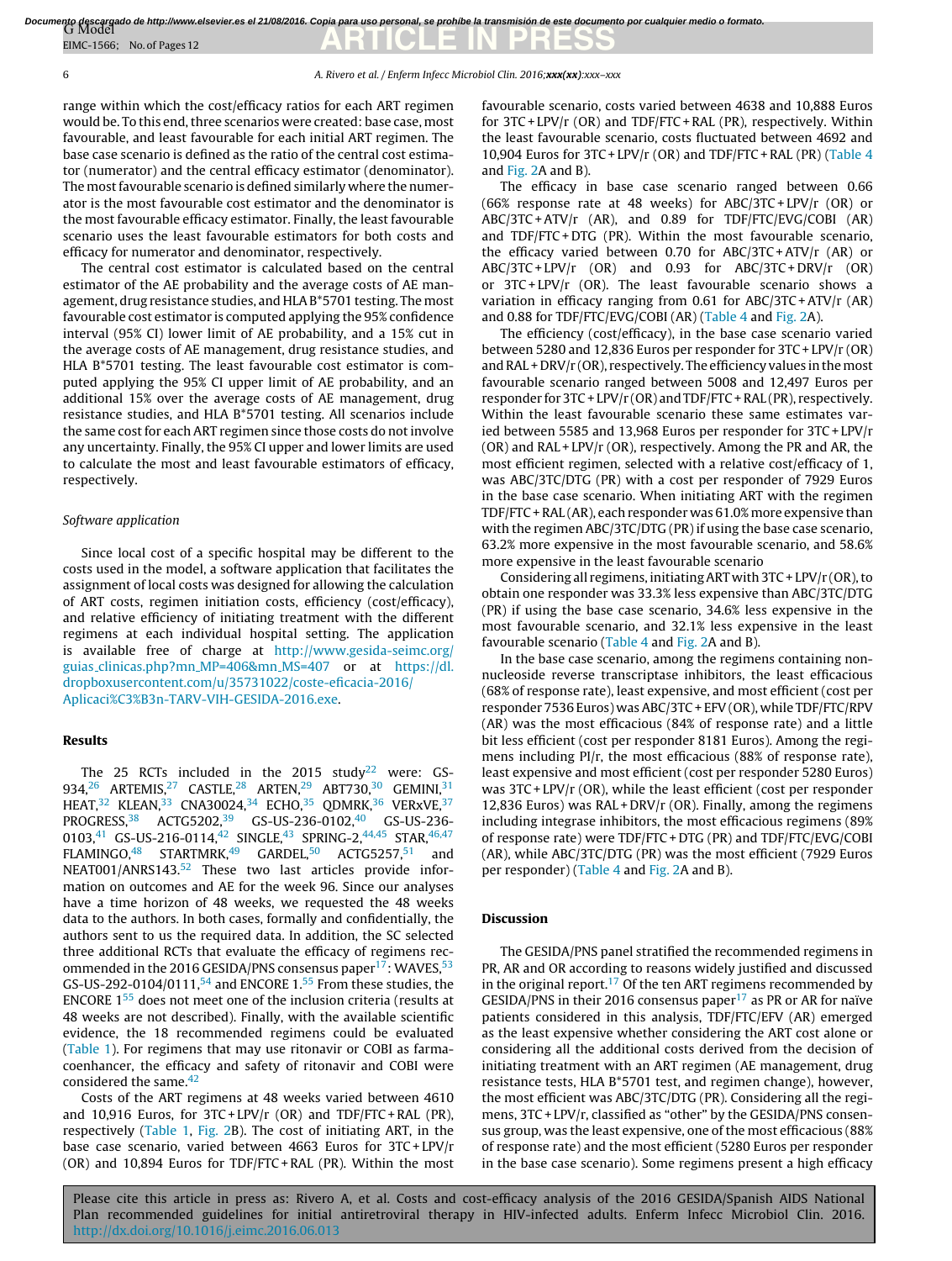A. Rivero et al. / Enferm Infecc Microbiol Clin. 2016;xxx(xx):xxx–xxx 7

<span id="page-6-0"></span>

Fig. 2. Representation of the base case scenario. (A) Cost: cost of initiating a regimen including all potential consequences of initiating ART with that regimen (Adverse effects [AE] and changes to other regimens) that may occur within 48 weeks. Efficacy: proportion of patients with undetectable plasma viral load (<50 copies of RNA of HIV/mL) at 48 weeks. The slope between the y-intercept and the coordinates for each regimen represents the efficiency (cost/efficacy). The slope reflects the cost of achieving one responder by week 48 from the payer perspective: the National Health Service (NHS). (B) ART Cost: Drug costs for each regimen for 48 weeks (laboratory sale price (LSP) + 4% VAT – 7.5% reduction). Cost of initiating ART: cost of initiating a regimen including all potential consequences of initiating ART with that regimen (Adverse effects [AE] and changes to other regimens) that may occur within 48 weeks. Cost per Responder: Cost of achieving one responder (<50 copies of RNA of HIV per mL of plasma) by week 48 from the payer (NHS) perspective, calculated as the cost of initiating ART divided by its efficacy. ABC: abacavir; ATV: atazanavir; COBI: cobicistat; DRV: darunavir; DTG: dolutegravir; EFV: efavirenz; EVG: elvitegravir; FTC: emtricitabine; LPV: lopinavir; NVP: nevirapine;/r: ritonavir-boosted; RAL: raltegravir; RPV: rilpivirine; TDF: tenofovir DF; 3TC: lamivudine. PR: Regimen designated as "Preferred" by the expert panel of GESIDA and the 2016 AIDS National Plan.<sup>[17](#page-10-0)</sup> AR: Regimen designated as "Alternative" by the expert panel of GESIDA and the 2016 AIDS National Plan.<sup>[17](#page-10-0)</sup> OR: Regimen designated as "Other" by the expert panel of GESIDA and the 2016 AIDS National Plan.<sup>17</sup>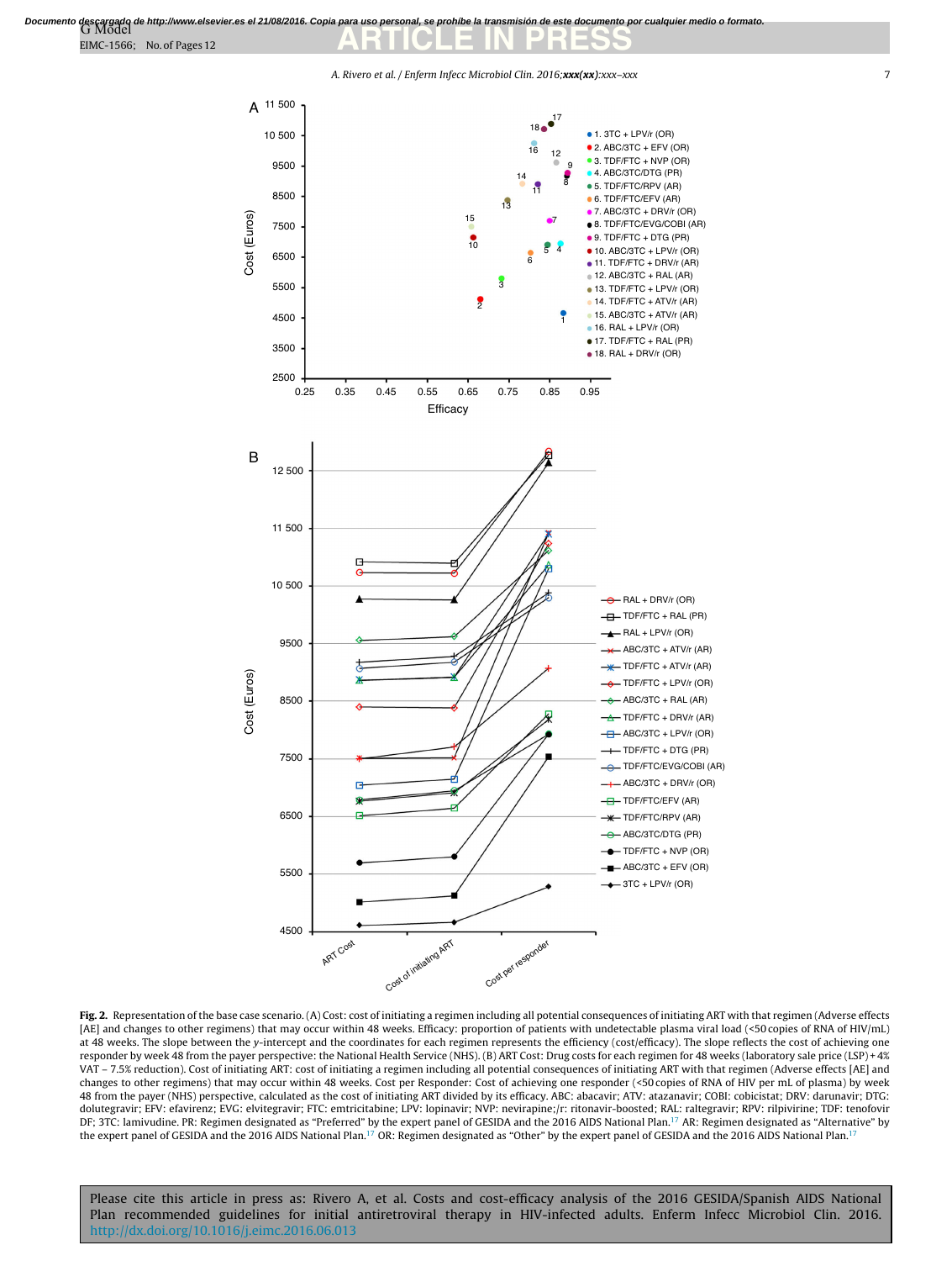$\infty$ 

### Table 4

Please

Plan

<span id="page-7-0"></span>http://dx

[http://dx.doi.org/10.1016/j.eimc.2016.06.013](dx.doi.org/10.1016/j.eimc.2016.06.013)

cite

Cost, efficacy, efficiency (cost/efficacy) and relative efficiency of initiating treatment with each regimen (using regimen ABC/3TC + EFV as the reference). Sensitivity Analysis.

|                                               | Base case scenario |          |         |                 | Most favourable scenario |          |         | Least favourable scenario |                 |          |         |                 |
|-----------------------------------------------|--------------------|----------|---------|-----------------|--------------------------|----------|---------|---------------------------|-----------------|----------|---------|-----------------|
| Initial regimen                               | $Costa$ (Euros)    | Efficacy | $C/E^b$ | Relative $C/Ec$ | $Costa$ (Euros)          | Efficacy | $C/E^b$ | Relative $C/Ec$           | $Costa$ (Euros) | Efficacy | $C/E^b$ | Relative $C/Ec$ |
| ABC/3TC/DTG (PR)                              | 6947               | 0.88     | 7929    | 1.000           | 6900                     | 0.90     | 7657    | 1.000                     | 7001            | 0.85     | 8226    | 1.000           |
| $TDF/FTC + DTG$ (PR)                          | 9278               | 0.89     | 10,380  | 1.309           | 9239                     | 0.92     | 10,001  | 1.306                     | 9325            | 0.86     | 10,795  | 1.312           |
| $TDF/FTC + RAL (PR)$                          | 10,894             | 0.85     | 12,765  | 1.610           | 10,888                   | 0.87     | 12,497  | 1.632                     | 10,904          | 0.84     | 13,048  | 1.586           |
| TDF/FTC/RPV (AR)                              | 6910               | 0.84     | 8181    | 1.032           | 6874                     | 0.87     | 7895    | 1.031                     | 6949            | 0.82     | 8490    | 1.032           |
| TDF/FTC/EFV (AR)                              | 6648               | 0.80     | 8277    | 1.044           | 6618                     | 0.82     | 8083    | 1.056                     | 6682            | 0.79     | 8485    | 1.032           |
| TDF/FTC/EVG/COBI (AR)                         | 9182               | 0.89     | 10,297  | 1.299           | 9151                     | 0.91     | 10,102  | 1.319                     | 9218            | 0.88     | 10,503  | 1.277           |
| $ABC/3TC + RAL(AR)$                           | 9622               | 0.87     | 11,112  | 1.402           | 9591                     | 0.92     | 10,447  | 1.364                     | 9663            | 0.81     | 11,875  | 1.444           |
| TDF/FTC + DRV/r or DRV/COBI (AR) <sup>d</sup> | 8915               | 0.82     | 10,863  | 1.370           | 8897                     | 0.84     | 10,591  | 1.383                     | 8937            | 0.80     | 11,153  | 1.356           |
| TDF/FTC + ATV/r or ATV/COBI $(AR)^e$          | 8919               | 0.78     | 11,399  | 1.438           | 8900                     | 0.80     | 11,153  | 1.457                     | 8939            | 0.77     | 11,658  | 1.417           |
| ABC/3TC + ATV/r or ATV/COBI $(AR)^e$          | 7515               | 0.66     | 11,421  | 1.440           | 7511                     | 0.70     | 10,710  | 1.399                     | 7520            | 0.61     | 12,232  | 1.487           |
| $ABC/3TC + EFV (OR)$                          | 5127               | 0.68     | 7536    | 0.951           | 5092                     | 0.71     | 7143    | 0.933                     | 5168            | 0.65     | 7979    | 0.970           |
| $TDF/FTC + NVP (OR)$                          | 5803               | 0.73     | 7927    | 1.000           | 5789                     | 0.75     | 7670    | 1.002                     | 5817            | 0.71     | 8203    | 0.997           |
| ABC/3TC + DRV/r or DRV/COBI (OR) $d$          | 7709               | 0.85     | 9069    | 1.144           | 7607                     | 0.93     | 8195    | 1.070                     | 7832            | 0.77     | 10,149  | 1.234           |
| $TDF/FTC + LPV/r (OR)$                        | 8385               | 0.75     | 11,235  | 1.417           | 8377                     | 0.77     | 10,948  | 1.430                     | 8396            | 0.73     | 11,539  | 1.403           |
| $ABC/3TC + LPV/r (OR)$                        | 7150               | 0.66     | 10,801  | 1.362           | 7119                     | 0.70     | 10,242  | 1.338                     | 7187            | 0.63     | 11,427  | 1.389           |
| $3TC + LPV/r (OR)$                            | 4663               | 0.88     | 5280    | 0.666           | 4638                     | 0.93     | 5008    | 0.654                     | 4692            | 0.84     | 5585    | 0.679           |
| $RAL + DRV/r (OR)$                            | 10,723             | 0.84     | 12,836  | 1.619           | 10,719                   | 0.87     | 12,297  | 1.606                     | 10,730          | 0.80     | 13,427  | 1.632           |
| $RAL + LPV/r (OR)$                            | 10,261             | 0.81     | 12,639  | 1.594           | 10,254                   | 0.89     | 11,547  | 1.508                     | 10,276          | 0.74     | 13,968  | 1.698           |

ABC: abacavir; ATV: atazanavir; COBI: cobicistat; DRV: darunavir; DTG: dolutegravir; EFV: efavirenz; EVG: elvitegravir; FTC: emtricitabine; LPV: lopinavir; NVP: nevirapine; /r: ritonavir-boosted; RAL: raltegravir; RPV: ril TDF: tenofovir DF; 3TC: lamivudine.

PR: Regimen designated as "Preferred" by the expert panel of GESIDA and the 2015 AIDS National Plan.[18](#page-10-0)

AR: Regimen designated as "Alternative" by the expert panel of GESIDA and the 2015 AIDS National Plan.[18](#page-10-0)

OR: Regimen designated as "Other" by the expert panel of GESIDA and the 2015 AIDS National Plan.[18](#page-10-0)

<sup>a</sup> Cost of initiating a regimen including all potential consequences of deciding to initiate ART with that regimen (adverse effects and changes to other regimens) that may occur within 48 weeks.

 $b$  Efficiency or cost/efficacy. Cost (Euros) of achieving one responder for the NHS (<50 copies of RNA of HIV per ml of plasma by week 48; ITT-E missing or NC = failure).

<sup>c</sup> To calculate the relative C/E a value of 1 was assigned to the most efficient regimen (ABV/3TC/DTG) among the preferred (PR) or alternative (AR) regimens.

 $d$  Efficacy data based in regimen with DRV/r.

 $e$  Efficacy data based in regimen with ATV/r.

Infecc

Microbiol

Clin. 2016;xxx(xx)

:xxx–xxx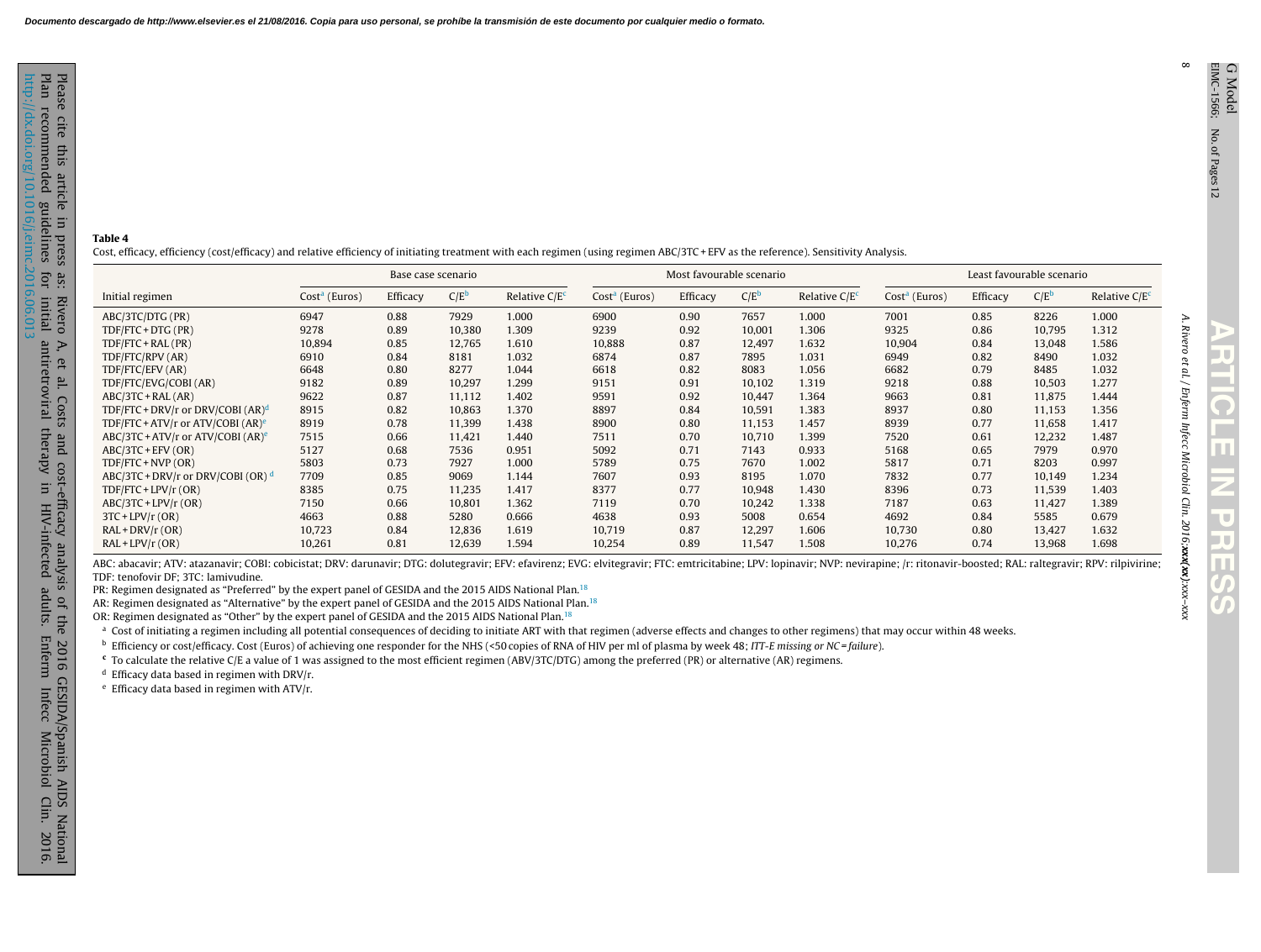but are less efficient due to their high cost (e.g., TDF/FTC/EVG/COBI) while in others (e.g., ABC/3TC + ATV/r or ABC/3TC + LPV/r) the low efficiency is due to their low efficacy. Lack of experience, pill burden and toxicity issues in real clinical practice may be among the reasons why the GESIDA/PNS panel qualifies 3TC + LPV/r as OR despite being the less costly and the most efficient. The regimen TAF/FTC/EVG/COBI, one of four recommended as PR by GESIDA, has not been considered in the analysis. The reason is that the official price of the regimen in Spain was not available when the economic calculations were made. At the time of writing the manuscript, it is confirmed that the price is similar to the TDF/FTC/EVG/COBI combination. Since its tolerance is better and its effectiveness is equal or higher $54$  it could be foreseen that the cost-efficacy (efficiency) ratio will be good when next year is included in the analysis.

The cost of initiating a treatment with a regimen is the real costs to the NHS because it includes ART costs and the costs of the consequences (e.g., AE management or switching regimen); whereas for the hospital's pharmacy the cost consists of only the ART. The ratio cost/efficacy represents the NHS cost of achieving one responder, at 48 weeks in our case. In certain cases, the physician and/or the patient may prefer a triple therapy regimen based on a nonnucleoside, a PI/r, or an integrase inhibitor, or even a dual therapy, for clinical reasons or personal preferences. In such cases, the costs ofinitiating treatment, its efficacy, and the cost/efficacy ratio would have to be considered within each of these three regimen types $56$ and might not necessarily be the major driver in the decision making process.

For all regimens, the main cost of initiating treatment is the ART due to its high price. In contrast, the costs related to managing AE are low since only a very small percentage of patients present AE and the involved costs are low.

The study results should be interpreted in the context of its limitations. A potential limitation is that the analyses are based on RCTs performed in different countries, during different periods of time, with different inclusion and exclusion criteria, and even with different presentations for the same drug in regimens with LPV (capsules and pills) or NVP (normal formula or extended-release). Thus, results may have differed if all regimens had been administered in similar populations and time periods. In fact, more recent studies include lower percentages of patients with poor prognosis, i.e., those with low CD4 counts (<100/200 cells/ $\mu$ L) and elevated plasma viral load (>100,000 copies/mL). This leads to results with higher levels of efficacy than those reported in previous studies and may offer an advantage to drugs assessed recently for the first time. In addition, there are drugs with restricted use. For instance, NVP should only be initiated on women with CD4 <250 cells/ $\mu$ L or on men with CD4 <400 cells/ $\mu$ L. Also, RPV is only approved for individuals with baseline plasma viral loads <100,000 copies/mL, and TDF/FTC/EVG/COBI is only approved for patients with estimated glomerular filtration rate >70 ml/min. RPV efficacy results in patients with plasma viral load <100,000 copies/mL are better than the average efficacy from the RCTs included in this analysis. However, these studies included patients similar to those participating in studies of the other drugs, thus, efficacy data refer to comparable patient groups.

Further, NVP studies reviewed ( $ARTEN^{29}$  $ARTEN^{29}$  $ARTEN^{29}$  and  $VERxVE^{37}$  $VERxVE^{37}$  $VERxVE^{37}$ ) included only patients with low CD4 counts (<250 cells/ $\mu$ L in women and <400 cells/ $\mu$ L in men) which may explain the poorer results regarding efficacy compared to other regimens. However, because those are the drug label's approved criteria, such trials were included in the analysis. Also, study ACTG 5202[39](#page-10-0) did not provide AE data at 48 weeks, so AE data at 96 weeks were included instead under the assumption that most AE do occur during the first 48 weeks. Another limitation is that some RCTs do not to specify which AE were ART-related, such lack of information was completed

with the experts' opinion. Similarly, for lack of other scientific evidence, i.e., resources needed for AE management and the substitution regimens used when the initial regimen was suspended were estimated based on experts' opinion. Additionally, although the study's methodology ensures agreement at a national level, calculations may differ in other countries. Finally, regimens' efficacy was evaluated using the ITT-E analytical approach assigning missing or incomplete follow-ups as failures ("missing or noncompleter = failure"). This method of evaluation may not coincide with the main end-point in some of the studies, though the data published in the reports do allow for the necessary calculations. In other words, results may have differed if other analytical methods of measuring efficacy had been used instead. Also, when more than one RCT assessed the same regimen, a metanalysis could not be performed because of the absence of a common comparator. Finally, another limitation would be that these findings are applicable only to Spain and taking into account the Spanish official drug prices in February 2016, not considering potential local discounts even when they could be substantial and not uncommon as in the case of RAL. Thus, results should be interpreted cautiously especially in environments where prices differ substantially from the Spanish average.

Major strengths of this study include the use of the best scientific evidence available and the sensitivity analyses performed to best capture the underlining uncertainty in costs and outcomes. Further, the models use efficacy estimators, with universal validity, which, added to the fact that the methodology is applicable to any environment, would make the results valid in other contexts as long as local costs could be entered into the models.

In order to facilitate the use of this methodology in other centres or countries with different ART- or HIV managementrelated costs or to take into account the potential future use of generic drugs, $57$  a software application was developed and made available free of charge at [https://dl.dropboxusercontent.com/](https://dl.dropboxusercontent.com/u/35731022/coste-eficacia-2016/Aplicaci%C3%B3n-TARV-VIH-GESIDA-2016.exe) [u/35731022/coste-eficacia-2016/Aplicaci%C3%B3n-TARV-VIH-](https://dl.dropboxusercontent.com/u/35731022/coste-eficacia-2016/Aplicaci%C3%B3n-TARV-VIH-GESIDA-2016.exe)[GESIDA-2016.exe](https://dl.dropboxusercontent.com/u/35731022/coste-eficacia-2016/Aplicaci%C3%B3n-TARV-VIH-GESIDA-2016.exe) or at [http://www.gesida-seimc.org/guias](http://www.gesida-seimc.org/guias_clinicas.php?mn_MP=406&mn_MS=407) [clinicas.php?mn](http://www.gesida-seimc.org/guias_clinicas.php?mn_MP=406&mn_MS=407) MP=406&mn MS=407. This application allows the calculations of ART costs, initiating ART costs, efficiency (cost/efficacy), and the relative efficiency of initiating treatment with the different regimens based on local costs of the medicines and the management of side effects. This application will aid any centre interested in computing its own estimates based on the model developed here.

The ideal study design to determine ART efficiency in regular clinical practice would be a prospective cohort cost/effectiveness study with a long follow-up period, but these studies are unlikely to be carried out. When lacking such studies, cost/efficacy models provide a very useful tool to examine costs and ART efficiency based on the best scientific evidence available.

Current study findings are relevant because the mission of any health care system is to maximize the population's health outcomes in a context of inherently limited resources. In such context, guaranteeing the system's sustainability requires an efficient use of the limited resources.<sup>[58,59](#page-11-0)</sup>

At the patient–physician level, the drug efficiency is an important characteristic of therapy but not necessary the most important driver when choosing an antiretroviral combination as initial therapy, because other features must be taken into consideration as efficacy, tolerability, safety, convenience, drug–drug interactions and resistance profile. So, the results should be interpreted by experts and the most efficient combination may not be the best one, or even may not be a "preferred" one, as it happens in this analysis. For this reason, periodic economic evaluation studies, such as this one, have the potential of facilitating the decision making process of health professionals, managers, and political decision-makers in the field of HIV-infection management.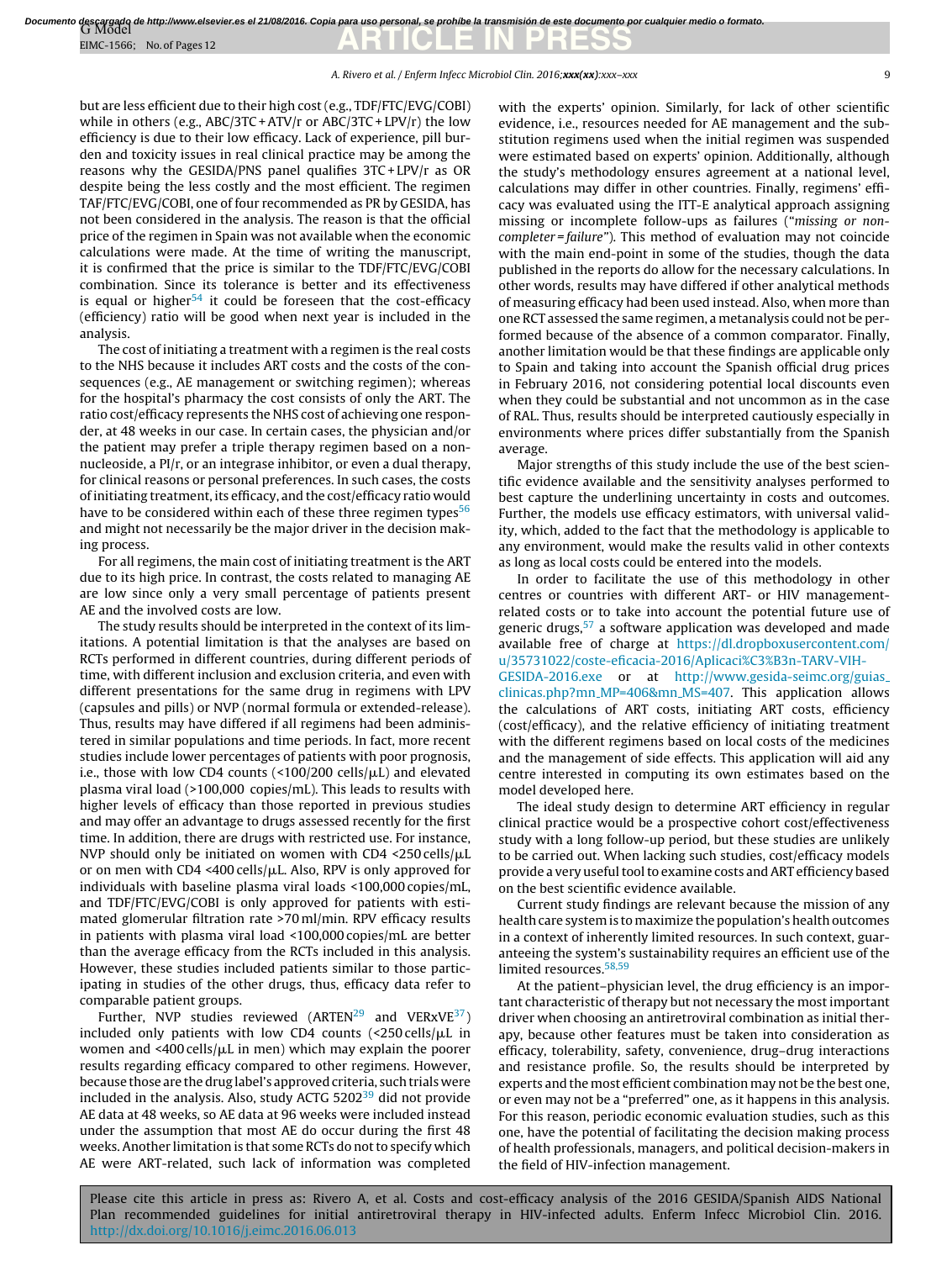#### Conflict of interest

Antonio Rivero has received consultancy fees from Abbott Laboratories, Bristol-Myers Squibb, Boehringer Ingelheim, ViiV Healthcare, Gilead Sciences, GlaxoSmithKline, Janssen and Roche Pharmaceuticals, and speaker fees from Abbott Laboratories, Bristol-Myers Squibb, Boehringer Ingelheim, Gilead Sciences, GlaxoSmithKline, ViiV Healthcare, Janssen, Merck Sharp & Dohme and Roche Pharmaceuticals.

José Antonio Pérez-Molina has received consultancy fees from Bristol-Myers Squibb, ViiV Healthcare, and Gilead Sciences, and speaker fees from Bristol-Myers Squibb, ViiV Healthcare, and Merck Sharp & Dohme.

Antonio Javier Blasco has no potential conflicts of interest related to this study.

José Ramón Arribas receives advisory fees, speaker's fees, or grant support from Viiv Healthcare, Tibotec, Janssen, Abbvie, Bristol-Myers Squibb, Gilead Sciences, Merck Sharp & Dohme, and Tobira.

Manuel Crespo has received consultancy fees from AbbVie, Bristol-Myers Squibb, Gilead Sciences, Merck Sharp & Dohme, Janssen, and ViiV Healthcare. Dr Crespo has also received research grants from AbbVie, Pfizer, Gilead Sciences and ViiV Healthcare.

Pere Domingo has received honoraria for consultancy from AbbVie, Boehringer Ingelheim, Bristol-Myers Squibb, Gilead Sciences, Merck Sharp & Dohme, Janssen, and ViiV Healthcare. He has also received research grants (money for Institution) from Abb-Vie, Boehringer Ingelheim, Bristol-Myers Squibb, Gilead Sciences, Janssen, Pfizer Inc and ViiV Healthcare. He had also received honoraria for speech from AbbVie, Boehringer Ingelheim, Bristol-Myers Squibb, Merck Sharp & Dohme, Gilead Sciences, Janssen, and ViiV Healthcare. Dr. Domingo is recipient of a grant from the Programa de Intensificación from FIS in the year 2013 (INT12/383).

Vicente Estrada has received honoraria, speakers' fees and/or funds for research from Abbvie, Gilead, Merck Sharp & Dohme, Bristol-Myers Squibb, ViiV Healthcare and Janssen.

José Antonio Iribarren has disclosed that he has served as an advisor or consultant for Abbvie, Gilead and Janssen; grant support from Abvvie, BMS, MSD, Basque Government, FIPSE and FISS, and support to attendance to conferences from Abbvie, BMS, Gilead, Janssen, MSD, and ViiV Healthcare.

Hernando Knobel has done consultancy work for Abbott Laboratories, Abbvie Laboratories, Boehringer Ingelheim, Bristol-Myers Squibb, Gilead Sciences, Janssen, Merck Sharp & Dohme and ViiV Healthcare and has received compensation for lectures from Abbott Laboratories, Bristol-Myers Squibb, Gilead Sciences, Janssen and ViiV Healthcare.

Pablo Lázaro has no potential conflicts of interest related to this study.

José López-Aldeguer Jose López Aldeguer has received consultancy and speaker fees from Abbott Laboratories, ViiV Healthcare, Gilead Sciences, Janssen Pharmaceuticals and Merck Sharp & Dohme.

Fernando Lozano has disclosed that he has served as an advisor or consultant for Abbvie, Bristol-Myers Squibb, Boehringer Ingelheim, GlaxoSmithKline, Gilead Sciences, Janssen, Merck-Sharp & Dohme, Roche Pharmaceuticals and ViiV Healthcare, and has also served on the speaker's bureaus for, as well as received support for educational activities from Abbvie, Bristol-Myers Squibb, Boehringer Ingelheim, GlaxoSmithKline, Gilead Sciences, Janssen, Merck Sharp & Dohme, Roche Pharmaceuticals and ViiV Healthcare.

Santiago Moreno has been involved in speaking activities and has received grants for research from Abbott, Boehringer Ingelheim, Bristol-Myers Squibb, Gilead, Glaxo Smith Kline, Janssen Cilag, Merck Sharp & Dohme, Pfizer, Roche, and Schering Plough.

Rosario Palacios receives advisory fees, speaker's fees, or grant support from Viiv Healthcare, Janssen, Bristol-Myers Squibb, Gilead Sciences, and Merck Sharp & Dohme.

Juan Antonio Pineda has received honoraria as consultant for Abbvie, Boehringer Ingelheim Pharmaceuticals, Bristol-Myers Squibb, Gilead Sciences, GlaxoSmithKline, Janssen Cilag and Merck Sharp & Dohme; has received grants for research from Boehringer Ingelheim Pharmaceuticals, Bristol-Myer Squibb, Gilead Sciences, GlaxoSmithKline, Janssen Cilag, Merck Sharp & Dohme, Roche Pharma and ViiV Healthcare; and speaker fees from Boehringer Ingelheim Pharmaceuticals, Bristol-Myers Squibb, Gilead Sciences, GlaxoSmithKline, Janssen Cilag, Merck Sharp & Dohme, Roche Pharma and ViiV Healthcare.

Federico Pulido receives advisory fees, speaker's fees, or grant support from Abbvie, Bristol-Myers Squibb, Gilead Sciences, Janssen, Merck Sharp & Dohme and Viiv Healthcare.

Rafael Rubio reports grants from Abbott and Janssen, and payment for lectures from Abbott, Bristol-Myers Squibb, ViiV, Gilead, Janssen, and Merck Sharp & Dohme.

Javier de la Torre has received consultancy fees from ViiV Healthcare, Gilead Sciences, and speaker fees from Abbott Laboratories, Bristol-Myers Squibb, Boehringer Ingelheim, Gilead Sciences, GlaxoSmithKline, ViiV Healthcare, Janssen, Merck Sharp & Dohme and Roche Pharmaceuticals.

Montserrat Tuset has received grants from Bristol-Myers Squibb, Gilead Sciences, Merck Sharp & Dohme, and Janssen and speaker fees from Janssen, Merck Sharp & Dohme, and ViiV Healthcare.

Josep M. Gatell has received honoraria for speaking or participating in Advisory Boards and/or research grants from Bristol-Myers Squibb, Merck Sharp & Dohme, Tobira, Gilead, BI, Janssen, ViiV Healthcare and Abbvie.

#### Acknowledgements

Support and funding for this study come from Grupo de Estudio de SIDA (GESIDA), Sociedad Española de Enfermedades Infecciosas y Microbiología Clínica (SEIMC)(AIDS Study Group, Spanish Society for Infectious Diseases and Clinical Microbiology). The study benefited from the scientific sponsorship and support of the Red de Investigación en SIDA (AIDS Research Network) (RIS; RD06/0006 and RD12/0017).

We thank the NEAT001/ANRS143 study researchers Elizabeth C George, François Raffi, Christine Schwimmer, Abdel G Babiker, and Cédrick Wallet for providing us with unpublished data regarding the outcomes and adverse events at the 48 week without which the inclusion of the NEAT001/ANRS143 study would be impossible.

We thank the ACTG A5257 researchers Lumine H. Na, Jeffrey L. Lennox, Daniel R. Kuritzkes, and Heather J. Ribaudo for providing us with unpublished data regarding the outcomes and adverse events at the 48 week without which the inclusion of the ACTG A5257 study would be impossible.

#### References

- 1. [Palella](http://refhub.elsevier.com/S0213-005X(16)30159-8/sbref0300) [FJ](http://refhub.elsevier.com/S0213-005X(16)30159-8/sbref0300) [Jr,](http://refhub.elsevier.com/S0213-005X(16)30159-8/sbref0300) [Delaney](http://refhub.elsevier.com/S0213-005X(16)30159-8/sbref0300) [KM,](http://refhub.elsevier.com/S0213-005X(16)30159-8/sbref0300) [Moorman](http://refhub.elsevier.com/S0213-005X(16)30159-8/sbref0300) [AC,](http://refhub.elsevier.com/S0213-005X(16)30159-8/sbref0300) [Loveless](http://refhub.elsevier.com/S0213-005X(16)30159-8/sbref0300) [MO,](http://refhub.elsevier.com/S0213-005X(16)30159-8/sbref0300) [Fuhrer](http://refhub.elsevier.com/S0213-005X(16)30159-8/sbref0300) [J,](http://refhub.elsevier.com/S0213-005X(16)30159-8/sbref0300) [Satten](http://refhub.elsevier.com/S0213-005X(16)30159-8/sbref0300) [GA,](http://refhub.elsevier.com/S0213-005X(16)30159-8/sbref0300) [et](http://refhub.elsevier.com/S0213-005X(16)30159-8/sbref0300) [al.](http://refhub.elsevier.com/S0213-005X(16)30159-8/sbref0300) [Declining](http://refhub.elsevier.com/S0213-005X(16)30159-8/sbref0300) [morbidity](http://refhub.elsevier.com/S0213-005X(16)30159-8/sbref0300) [and](http://refhub.elsevier.com/S0213-005X(16)30159-8/sbref0300) [mortality](http://refhub.elsevier.com/S0213-005X(16)30159-8/sbref0300) [among](http://refhub.elsevier.com/S0213-005X(16)30159-8/sbref0300) [patients](http://refhub.elsevier.com/S0213-005X(16)30159-8/sbref0300) [with](http://refhub.elsevier.com/S0213-005X(16)30159-8/sbref0300) [advanced](http://refhub.elsevier.com/S0213-005X(16)30159-8/sbref0300) [human](http://refhub.elsevier.com/S0213-005X(16)30159-8/sbref0300) [immunodeficiency](http://refhub.elsevier.com/S0213-005X(16)30159-8/sbref0300) [virus](http://refhub.elsevier.com/S0213-005X(16)30159-8/sbref0300) [infection.](http://refhub.elsevier.com/S0213-005X(16)30159-8/sbref0300) [HIV](http://refhub.elsevier.com/S0213-005X(16)30159-8/sbref0300) [Outpatient](http://refhub.elsevier.com/S0213-005X(16)30159-8/sbref0300) [Study](http://refhub.elsevier.com/S0213-005X(16)30159-8/sbref0300) [Investigators.](http://refhub.elsevier.com/S0213-005X(16)30159-8/sbref0300) [N](http://refhub.elsevier.com/S0213-005X(16)30159-8/sbref0300) [Engl](http://refhub.elsevier.com/S0213-005X(16)30159-8/sbref0300) [J](http://refhub.elsevier.com/S0213-005X(16)30159-8/sbref0300) [Med.](http://refhub.elsevier.com/S0213-005X(16)30159-8/sbref0300) [1998;338:853–60.](http://refhub.elsevier.com/S0213-005X(16)30159-8/sbref0300)
- 2. [Mocroft](http://refhub.elsevier.com/S0213-005X(16)30159-8/sbref0305) [A,](http://refhub.elsevier.com/S0213-005X(16)30159-8/sbref0305) [Vella](http://refhub.elsevier.com/S0213-005X(16)30159-8/sbref0305) [S,](http://refhub.elsevier.com/S0213-005X(16)30159-8/sbref0305) [Benfield](http://refhub.elsevier.com/S0213-005X(16)30159-8/sbref0305) [TL,](http://refhub.elsevier.com/S0213-005X(16)30159-8/sbref0305) [Chiesi](http://refhub.elsevier.com/S0213-005X(16)30159-8/sbref0305) [A,](http://refhub.elsevier.com/S0213-005X(16)30159-8/sbref0305) [Miller](http://refhub.elsevier.com/S0213-005X(16)30159-8/sbref0305) [V,](http://refhub.elsevier.com/S0213-005X(16)30159-8/sbref0305) [Gargalianos](http://refhub.elsevier.com/S0213-005X(16)30159-8/sbref0305) [P,](http://refhub.elsevier.com/S0213-005X(16)30159-8/sbref0305) [et](http://refhub.elsevier.com/S0213-005X(16)30159-8/sbref0305) [al.](http://refhub.elsevier.com/S0213-005X(16)30159-8/sbref0305) [Changing](http://refhub.elsevier.com/S0213-005X(16)30159-8/sbref0305) [patterns](http://refhub.elsevier.com/S0213-005X(16)30159-8/sbref0305) [of](http://refhub.elsevier.com/S0213-005X(16)30159-8/sbref0305) [mortality](http://refhub.elsevier.com/S0213-005X(16)30159-8/sbref0305) [across](http://refhub.elsevier.com/S0213-005X(16)30159-8/sbref0305) [Europe](http://refhub.elsevier.com/S0213-005X(16)30159-8/sbref0305) [in](http://refhub.elsevier.com/S0213-005X(16)30159-8/sbref0305) [patients](http://refhub.elsevier.com/S0213-005X(16)30159-8/sbref0305) [infected](http://refhub.elsevier.com/S0213-005X(16)30159-8/sbref0305) [with](http://refhub.elsevier.com/S0213-005X(16)30159-8/sbref0305) [HIV-1.](http://refhub.elsevier.com/S0213-005X(16)30159-8/sbref0305) [EuroSIDA](http://refhub.elsevier.com/S0213-005X(16)30159-8/sbref0305) [Study](http://refhub.elsevier.com/S0213-005X(16)30159-8/sbref0305) [Group.](http://refhub.elsevier.com/S0213-005X(16)30159-8/sbref0305) [Lancet.](http://refhub.elsevier.com/S0213-005X(16)30159-8/sbref0305) [1998;352:1725](http://refhub.elsevier.com/S0213-005X(16)30159-8/sbref0305)–[30.](http://refhub.elsevier.com/S0213-005X(16)30159-8/sbref0305)
- 3. [Lohse](http://refhub.elsevier.com/S0213-005X(16)30159-8/sbref0310) [N,](http://refhub.elsevier.com/S0213-005X(16)30159-8/sbref0310) [Hansen](http://refhub.elsevier.com/S0213-005X(16)30159-8/sbref0310) [AB,](http://refhub.elsevier.com/S0213-005X(16)30159-8/sbref0310) [Pedersen](http://refhub.elsevier.com/S0213-005X(16)30159-8/sbref0310) [G,](http://refhub.elsevier.com/S0213-005X(16)30159-8/sbref0310) [Kronborg](http://refhub.elsevier.com/S0213-005X(16)30159-8/sbref0310) [G,](http://refhub.elsevier.com/S0213-005X(16)30159-8/sbref0310) [Gerstoft](http://refhub.elsevier.com/S0213-005X(16)30159-8/sbref0310) [J,](http://refhub.elsevier.com/S0213-005X(16)30159-8/sbref0310) [Sorensen](http://refhub.elsevier.com/S0213-005X(16)30159-8/sbref0310) [HT,](http://refhub.elsevier.com/S0213-005X(16)30159-8/sbref0310) [et](http://refhub.elsevier.com/S0213-005X(16)30159-8/sbref0310) [al.](http://refhub.elsevier.com/S0213-005X(16)30159-8/sbref0310) [Survival](http://refhub.elsevier.com/S0213-005X(16)30159-8/sbref0310) [of](http://refhub.elsevier.com/S0213-005X(16)30159-8/sbref0310) [persons](http://refhub.elsevier.com/S0213-005X(16)30159-8/sbref0310) [with](http://refhub.elsevier.com/S0213-005X(16)30159-8/sbref0310) [and](http://refhub.elsevier.com/S0213-005X(16)30159-8/sbref0310) [without](http://refhub.elsevier.com/S0213-005X(16)30159-8/sbref0310) [HIV](http://refhub.elsevier.com/S0213-005X(16)30159-8/sbref0310) [infection](http://refhub.elsevier.com/S0213-005X(16)30159-8/sbref0310) [in](http://refhub.elsevier.com/S0213-005X(16)30159-8/sbref0310) [Denmark,](http://refhub.elsevier.com/S0213-005X(16)30159-8/sbref0310) [1995–2005.](http://refhub.elsevier.com/S0213-005X(16)30159-8/sbref0310) [Ann](http://refhub.elsevier.com/S0213-005X(16)30159-8/sbref0310) [Intern](http://refhub.elsevier.com/S0213-005X(16)30159-8/sbref0310) [Med.](http://refhub.elsevier.com/S0213-005X(16)30159-8/sbref0310) [2007;146:87–95.](http://refhub.elsevier.com/S0213-005X(16)30159-8/sbref0310)
- 4. [May](http://refhub.elsevier.com/S0213-005X(16)30159-8/sbref0315) [M,](http://refhub.elsevier.com/S0213-005X(16)30159-8/sbref0315) [Gompels](http://refhub.elsevier.com/S0213-005X(16)30159-8/sbref0315) [M,](http://refhub.elsevier.com/S0213-005X(16)30159-8/sbref0315) [Delpech](http://refhub.elsevier.com/S0213-005X(16)30159-8/sbref0315) [V,](http://refhub.elsevier.com/S0213-005X(16)30159-8/sbref0315) [Porter](http://refhub.elsevier.com/S0213-005X(16)30159-8/sbref0315) [K,](http://refhub.elsevier.com/S0213-005X(16)30159-8/sbref0315) [Post](http://refhub.elsevier.com/S0213-005X(16)30159-8/sbref0315) [F,](http://refhub.elsevier.com/S0213-005X(16)30159-8/sbref0315) [Johnson](http://refhub.elsevier.com/S0213-005X(16)30159-8/sbref0315) [M,](http://refhub.elsevier.com/S0213-005X(16)30159-8/sbref0315) [et](http://refhub.elsevier.com/S0213-005X(16)30159-8/sbref0315) [al.](http://refhub.elsevier.com/S0213-005X(16)30159-8/sbref0315) [Impact](http://refhub.elsevier.com/S0213-005X(16)30159-8/sbref0315) [of](http://refhub.elsevier.com/S0213-005X(16)30159-8/sbref0315) [late](http://refhub.elsevier.com/S0213-005X(16)30159-8/sbref0315) [diagnosis](http://refhub.elsevier.com/S0213-005X(16)30159-8/sbref0315) [and](http://refhub.elsevier.com/S0213-005X(16)30159-8/sbref0315) [treatment](http://refhub.elsevier.com/S0213-005X(16)30159-8/sbref0315) [on](http://refhub.elsevier.com/S0213-005X(16)30159-8/sbref0315) [life](http://refhub.elsevier.com/S0213-005X(16)30159-8/sbref0315) [expectancy](http://refhub.elsevier.com/S0213-005X(16)30159-8/sbref0315) [in](http://refhub.elsevier.com/S0213-005X(16)30159-8/sbref0315) [people](http://refhub.elsevier.com/S0213-005X(16)30159-8/sbref0315) [with](http://refhub.elsevier.com/S0213-005X(16)30159-8/sbref0315) [HIV-1:](http://refhub.elsevier.com/S0213-005X(16)30159-8/sbref0315) [UK](http://refhub.elsevier.com/S0213-005X(16)30159-8/sbref0315) [Collabo](http://refhub.elsevier.com/S0213-005X(16)30159-8/sbref0315)[rative](http://refhub.elsevier.com/S0213-005X(16)30159-8/sbref0315) [HIV](http://refhub.elsevier.com/S0213-005X(16)30159-8/sbref0315) [Cohort](http://refhub.elsevier.com/S0213-005X(16)30159-8/sbref0315) [\(UK](http://refhub.elsevier.com/S0213-005X(16)30159-8/sbref0315) [CHIC\)](http://refhub.elsevier.com/S0213-005X(16)30159-8/sbref0315) [Study.](http://refhub.elsevier.com/S0213-005X(16)30159-8/sbref0315) [BMJ.](http://refhub.elsevier.com/S0213-005X(16)30159-8/sbref0315) [2011;343:d6016.](http://refhub.elsevier.com/S0213-005X(16)30159-8/sbref0315)

<span id="page-9-0"></span>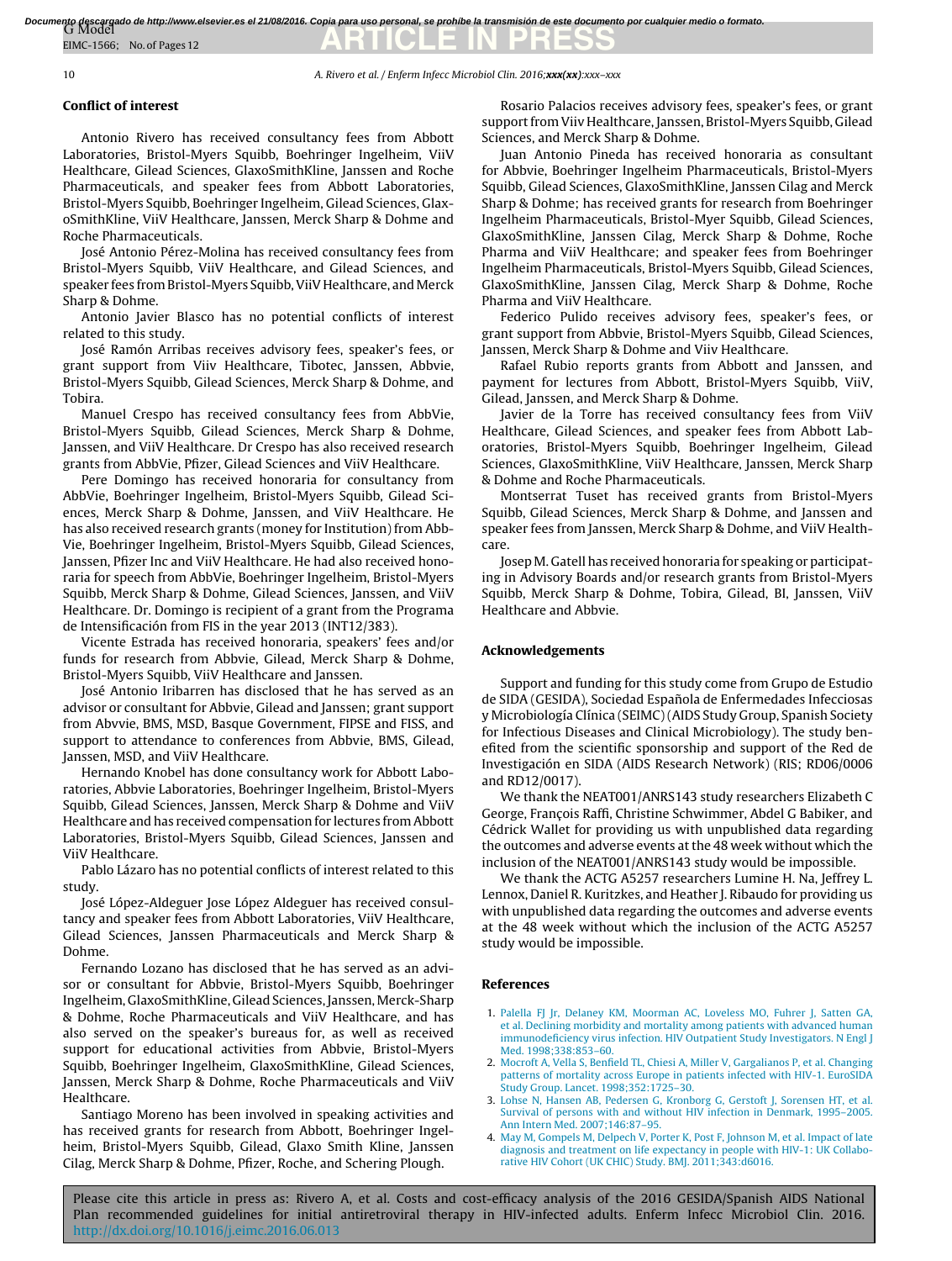<span id="page-10-0"></span>**Documento descargado de http://www.elsevier.es el 21/08/2016. Copia para uso personal, se prohíbe la transmisión de este documento por cualquier medio o formato.<br>EIMC-1566; No. of Pages 12** 

- 5. [Autran](http://refhub.elsevier.com/S0213-005X(16)30159-8/sbref0320) [B,](http://refhub.elsevier.com/S0213-005X(16)30159-8/sbref0320) [Carcelain](http://refhub.elsevier.com/S0213-005X(16)30159-8/sbref0320) [G,](http://refhub.elsevier.com/S0213-005X(16)30159-8/sbref0320) [Li](http://refhub.elsevier.com/S0213-005X(16)30159-8/sbref0320) [TS,](http://refhub.elsevier.com/S0213-005X(16)30159-8/sbref0320) [Blanc](http://refhub.elsevier.com/S0213-005X(16)30159-8/sbref0320) [C,](http://refhub.elsevier.com/S0213-005X(16)30159-8/sbref0320) [Mathez](http://refhub.elsevier.com/S0213-005X(16)30159-8/sbref0320) [D,](http://refhub.elsevier.com/S0213-005X(16)30159-8/sbref0320) [Tubiana](http://refhub.elsevier.com/S0213-005X(16)30159-8/sbref0320) [R,](http://refhub.elsevier.com/S0213-005X(16)30159-8/sbref0320) [et](http://refhub.elsevier.com/S0213-005X(16)30159-8/sbref0320) [al.](http://refhub.elsevier.com/S0213-005X(16)30159-8/sbref0320) [Positive](http://refhub.elsevier.com/S0213-005X(16)30159-8/sbref0320) [effects](http://refhub.elsevier.com/S0213-005X(16)30159-8/sbref0320) [of](http://refhub.elsevier.com/S0213-005X(16)30159-8/sbref0320) [combined](http://refhub.elsevier.com/S0213-005X(16)30159-8/sbref0320) [antiretroviral](http://refhub.elsevier.com/S0213-005X(16)30159-8/sbref0320) [therapy](http://refhub.elsevier.com/S0213-005X(16)30159-8/sbref0320) [on](http://refhub.elsevier.com/S0213-005X(16)30159-8/sbref0320) [CD4+](http://refhub.elsevier.com/S0213-005X(16)30159-8/sbref0320) [T](http://refhub.elsevier.com/S0213-005X(16)30159-8/sbref0320) [cell](http://refhub.elsevier.com/S0213-005X(16)30159-8/sbref0320) [homeostasis](http://refhub.elsevier.com/S0213-005X(16)30159-8/sbref0320) [and](http://refhub.elsevier.com/S0213-005X(16)30159-8/sbref0320) [function](http://refhub.elsevier.com/S0213-005X(16)30159-8/sbref0320) [in](http://refhub.elsevier.com/S0213-005X(16)30159-8/sbref0320) [advanced](http://refhub.elsevier.com/S0213-005X(16)30159-8/sbref0320) [HIV](http://refhub.elsevier.com/S0213-005X(16)30159-8/sbref0320) [disease.](http://refhub.elsevier.com/S0213-005X(16)30159-8/sbref0320) [Science.](http://refhub.elsevier.com/S0213-005X(16)30159-8/sbref0320) [1997;277:112](http://refhub.elsevier.com/S0213-005X(16)30159-8/sbref0320)–[6.](http://refhub.elsevier.com/S0213-005X(16)30159-8/sbref0320)
- 6. [Kelleher](http://refhub.elsevier.com/S0213-005X(16)30159-8/sbref0325) [AD,](http://refhub.elsevier.com/S0213-005X(16)30159-8/sbref0325) [Carr](http://refhub.elsevier.com/S0213-005X(16)30159-8/sbref0325) [A,](http://refhub.elsevier.com/S0213-005X(16)30159-8/sbref0325) [Zaunders](http://refhub.elsevier.com/S0213-005X(16)30159-8/sbref0325) [J,](http://refhub.elsevier.com/S0213-005X(16)30159-8/sbref0325) [Cooper](http://refhub.elsevier.com/S0213-005X(16)30159-8/sbref0325) [DA.](http://refhub.elsevier.com/S0213-005X(16)30159-8/sbref0325) [Alterations](http://refhub.elsevier.com/S0213-005X(16)30159-8/sbref0325) [in](http://refhub.elsevier.com/S0213-005X(16)30159-8/sbref0325) [the](http://refhub.elsevier.com/S0213-005X(16)30159-8/sbref0325) [immune](http://refhub.elsevier.com/S0213-005X(16)30159-8/sbref0325) [response](http://refhub.elsevier.com/S0213-005X(16)30159-8/sbref0325) [of](http://refhub.elsevier.com/S0213-005X(16)30159-8/sbref0325) [human](http://refhub.elsevier.com/S0213-005X(16)30159-8/sbref0325) [immunodeficiency](http://refhub.elsevier.com/S0213-005X(16)30159-8/sbref0325) [virus](http://refhub.elsevier.com/S0213-005X(16)30159-8/sbref0325) [\(HIV\)-infected](http://refhub.elsevier.com/S0213-005X(16)30159-8/sbref0325) [subjects](http://refhub.elsevier.com/S0213-005X(16)30159-8/sbref0325) [treated](http://refhub.elsevier.com/S0213-005X(16)30159-8/sbref0325) [with](http://refhub.elsevier.com/S0213-005X(16)30159-8/sbref0325) [an](http://refhub.elsevier.com/S0213-005X(16)30159-8/sbref0325) [HIV-specific](http://refhub.elsevier.com/S0213-005X(16)30159-8/sbref0325) [protease](http://refhub.elsevier.com/S0213-005X(16)30159-8/sbref0325) [inhibitor,](http://refhub.elsevier.com/S0213-005X(16)30159-8/sbref0325) [ritonavir.](http://refhub.elsevier.com/S0213-005X(16)30159-8/sbref0325) [J](http://refhub.elsevier.com/S0213-005X(16)30159-8/sbref0325) [Infect](http://refhub.elsevier.com/S0213-005X(16)30159-8/sbref0325) [Dis.](http://refhub.elsevier.com/S0213-005X(16)30159-8/sbref0325) [1996;173:](http://refhub.elsevier.com/S0213-005X(16)30159-8/sbref0325) [321–9.](http://refhub.elsevier.com/S0213-005X(16)30159-8/sbref0325)
- 7. [Lok](http://refhub.elsevier.com/S0213-005X(16)30159-8/sbref0330) [JJ,](http://refhub.elsevier.com/S0213-005X(16)30159-8/sbref0330) [Bosch](http://refhub.elsevier.com/S0213-005X(16)30159-8/sbref0330) [RJ,](http://refhub.elsevier.com/S0213-005X(16)30159-8/sbref0330) [Benson](http://refhub.elsevier.com/S0213-005X(16)30159-8/sbref0330) [CA,](http://refhub.elsevier.com/S0213-005X(16)30159-8/sbref0330) [Collier](http://refhub.elsevier.com/S0213-005X(16)30159-8/sbref0330) [AC,](http://refhub.elsevier.com/S0213-005X(16)30159-8/sbref0330) [Robbins](http://refhub.elsevier.com/S0213-005X(16)30159-8/sbref0330) [GK,](http://refhub.elsevier.com/S0213-005X(16)30159-8/sbref0330) [Shafer](http://refhub.elsevier.com/S0213-005X(16)30159-8/sbref0330) [RW,](http://refhub.elsevier.com/S0213-005X(16)30159-8/sbref0330) [et](http://refhub.elsevier.com/S0213-005X(16)30159-8/sbref0330) [al.](http://refhub.elsevier.com/S0213-005X(16)30159-8/sbref0330) [Long-term](http://refhub.elsevier.com/S0213-005X(16)30159-8/sbref0330) [increase](http://refhub.elsevier.com/S0213-005X(16)30159-8/sbref0330) [in](http://refhub.elsevier.com/S0213-005X(16)30159-8/sbref0330) [CD4+](http://refhub.elsevier.com/S0213-005X(16)30159-8/sbref0330) [T-cell](http://refhub.elsevier.com/S0213-005X(16)30159-8/sbref0330) [counts](http://refhub.elsevier.com/S0213-005X(16)30159-8/sbref0330) [during](http://refhub.elsevier.com/S0213-005X(16)30159-8/sbref0330) [combination](http://refhub.elsevier.com/S0213-005X(16)30159-8/sbref0330) [antiretroviral](http://refhub.elsevier.com/S0213-005X(16)30159-8/sbref0330) [therapy](http://refhub.elsevier.com/S0213-005X(16)30159-8/sbref0330) [for](http://refhub.elsevier.com/S0213-005X(16)30159-8/sbref0330) [HIV-1](http://refhub.elsevier.com/S0213-005X(16)30159-8/sbref0330) [infection.](http://refhub.elsevier.com/S0213-005X(16)30159-8/sbref0330) [AIDS.](http://refhub.elsevier.com/S0213-005X(16)30159-8/sbref0330) [2010;24:1867](http://refhub.elsevier.com/S0213-005X(16)30159-8/sbref0330)–[76.](http://refhub.elsevier.com/S0213-005X(16)30159-8/sbref0330)
- 8. [Garcia](http://refhub.elsevier.com/S0213-005X(16)30159-8/sbref0335) [F,](http://refhub.elsevier.com/S0213-005X(16)30159-8/sbref0335) [Lazzari](http://refhub.elsevier.com/S0213-005X(16)30159-8/sbref0335) [de](http://refhub.elsevier.com/S0213-005X(16)30159-8/sbref0335) [E,](http://refhub.elsevier.com/S0213-005X(16)30159-8/sbref0335) [Plana](http://refhub.elsevier.com/S0213-005X(16)30159-8/sbref0335) [M,](http://refhub.elsevier.com/S0213-005X(16)30159-8/sbref0335) [Castro](http://refhub.elsevier.com/S0213-005X(16)30159-8/sbref0335) [P,](http://refhub.elsevier.com/S0213-005X(16)30159-8/sbref0335) [Mestre](http://refhub.elsevier.com/S0213-005X(16)30159-8/sbref0335) [G,](http://refhub.elsevier.com/S0213-005X(16)30159-8/sbref0335) [Nomdedeu](http://refhub.elsevier.com/S0213-005X(16)30159-8/sbref0335) [M,](http://refhub.elsevier.com/S0213-005X(16)30159-8/sbref0335) [et](http://refhub.elsevier.com/S0213-005X(16)30159-8/sbref0335) [al.](http://refhub.elsevier.com/S0213-005X(16)30159-8/sbref0335) [Long-term](http://refhub.elsevier.com/S0213-005X(16)30159-8/sbref0335) [CD4+](http://refhub.elsevier.com/S0213-005X(16)30159-8/sbref0335) [T-cell](http://refhub.elsevier.com/S0213-005X(16)30159-8/sbref0335) [response](http://refhub.elsevier.com/S0213-005X(16)30159-8/sbref0335) [to](http://refhub.elsevier.com/S0213-005X(16)30159-8/sbref0335) [highly](http://refhub.elsevier.com/S0213-005X(16)30159-8/sbref0335) [active](http://refhub.elsevier.com/S0213-005X(16)30159-8/sbref0335) [antiretroviral](http://refhub.elsevier.com/S0213-005X(16)30159-8/sbref0335) [therapy](http://refhub.elsevier.com/S0213-005X(16)30159-8/sbref0335) [accord](http://refhub.elsevier.com/S0213-005X(16)30159-8/sbref0335)[ing](http://refhub.elsevier.com/S0213-005X(16)30159-8/sbref0335) [to](http://refhub.elsevier.com/S0213-005X(16)30159-8/sbref0335) [baseline](http://refhub.elsevier.com/S0213-005X(16)30159-8/sbref0335) [CD4+](http://refhub.elsevier.com/S0213-005X(16)30159-8/sbref0335) [T-cell](http://refhub.elsevier.com/S0213-005X(16)30159-8/sbref0335) [count.](http://refhub.elsevier.com/S0213-005X(16)30159-8/sbref0335) [J](http://refhub.elsevier.com/S0213-005X(16)30159-8/sbref0335) [Acquir](http://refhub.elsevier.com/S0213-005X(16)30159-8/sbref0335) [Immune](http://refhub.elsevier.com/S0213-005X(16)30159-8/sbref0335) [Defic](http://refhub.elsevier.com/S0213-005X(16)30159-8/sbref0335) [Syndr.](http://refhub.elsevier.com/S0213-005X(16)30159-8/sbref0335) [2004;36:](http://refhub.elsevier.com/S0213-005X(16)30159-8/sbref0335) [702–13.](http://refhub.elsevier.com/S0213-005X(16)30159-8/sbref0335)
- 9. [Beck](http://refhub.elsevier.com/S0213-005X(16)30159-8/sbref0340) [EJ,](http://refhub.elsevier.com/S0213-005X(16)30159-8/sbref0340) [Mandalia](http://refhub.elsevier.com/S0213-005X(16)30159-8/sbref0340) [S,](http://refhub.elsevier.com/S0213-005X(16)30159-8/sbref0340) [Gaudreault](http://refhub.elsevier.com/S0213-005X(16)30159-8/sbref0340) [M,](http://refhub.elsevier.com/S0213-005X(16)30159-8/sbref0340) [Brewer](http://refhub.elsevier.com/S0213-005X(16)30159-8/sbref0340) [C,](http://refhub.elsevier.com/S0213-005X(16)30159-8/sbref0340) [Zowall](http://refhub.elsevier.com/S0213-005X(16)30159-8/sbref0340) [H,](http://refhub.elsevier.com/S0213-005X(16)30159-8/sbref0340) [Gilmore](http://refhub.elsevier.com/S0213-005X(16)30159-8/sbref0340) [N,](http://refhub.elsevier.com/S0213-005X(16)30159-8/sbref0340) [et](http://refhub.elsevier.com/S0213-005X(16)30159-8/sbref0340) [al.](http://refhub.elsevier.com/S0213-005X(16)30159-8/sbref0340) [The](http://refhub.elsevier.com/S0213-005X(16)30159-8/sbref0340) [cost-effectiveness](http://refhub.elsevier.com/S0213-005X(16)30159-8/sbref0340) [of](http://refhub.elsevier.com/S0213-005X(16)30159-8/sbref0340) [highly](http://refhub.elsevier.com/S0213-005X(16)30159-8/sbref0340) [active](http://refhub.elsevier.com/S0213-005X(16)30159-8/sbref0340) [antiretroviral](http://refhub.elsevier.com/S0213-005X(16)30159-8/sbref0340) [therapy,](http://refhub.elsevier.com/S0213-005X(16)30159-8/sbref0340) [Canada](http://refhub.elsevier.com/S0213-005X(16)30159-8/sbref0340) [1991–2001.](http://refhub.elsevier.com/S0213-005X(16)30159-8/sbref0340) [AIDS.](http://refhub.elsevier.com/S0213-005X(16)30159-8/sbref0340) [2004;18:2411–8.](http://refhub.elsevier.com/S0213-005X(16)30159-8/sbref0340)
- 10. [Freedberg](http://refhub.elsevier.com/S0213-005X(16)30159-8/sbref0345) [KA,](http://refhub.elsevier.com/S0213-005X(16)30159-8/sbref0345) [Losina](http://refhub.elsevier.com/S0213-005X(16)30159-8/sbref0345) [E,](http://refhub.elsevier.com/S0213-005X(16)30159-8/sbref0345) [Weinstein](http://refhub.elsevier.com/S0213-005X(16)30159-8/sbref0345) [MC,](http://refhub.elsevier.com/S0213-005X(16)30159-8/sbref0345) [Paltiel](http://refhub.elsevier.com/S0213-005X(16)30159-8/sbref0345) [AD,](http://refhub.elsevier.com/S0213-005X(16)30159-8/sbref0345) [Cohen](http://refhub.elsevier.com/S0213-005X(16)30159-8/sbref0345) [CJ,](http://refhub.elsevier.com/S0213-005X(16)30159-8/sbref0345) [Seage](http://refhub.elsevier.com/S0213-005X(16)30159-8/sbref0345) [GR,](http://refhub.elsevier.com/S0213-005X(16)30159-8/sbref0345) [et](http://refhub.elsevier.com/S0213-005X(16)30159-8/sbref0345) [al.](http://refhub.elsevier.com/S0213-005X(16)30159-8/sbref0345) [The](http://refhub.elsevier.com/S0213-005X(16)30159-8/sbref0345) [cost](http://refhub.elsevier.com/S0213-005X(16)30159-8/sbref0345) [effectiveness](http://refhub.elsevier.com/S0213-005X(16)30159-8/sbref0345) [of](http://refhub.elsevier.com/S0213-005X(16)30159-8/sbref0345) [combination](http://refhub.elsevier.com/S0213-005X(16)30159-8/sbref0345) [antiretroviral](http://refhub.elsevier.com/S0213-005X(16)30159-8/sbref0345) [therapy](http://refhub.elsevier.com/S0213-005X(16)30159-8/sbref0345) [for](http://refhub.elsevier.com/S0213-005X(16)30159-8/sbref0345) [HIV](http://refhub.elsevier.com/S0213-005X(16)30159-8/sbref0345) [disease.](http://refhub.elsevier.com/S0213-005X(16)30159-8/sbref0345) [N](http://refhub.elsevier.com/S0213-005X(16)30159-8/sbref0345) [Engl](http://refhub.elsevier.com/S0213-005X(16)30159-8/sbref0345) [J](http://refhub.elsevier.com/S0213-005X(16)30159-8/sbref0345) [Med.](http://refhub.elsevier.com/S0213-005X(16)30159-8/sbref0345) [2001;344:824–31.](http://refhub.elsevier.com/S0213-005X(16)30159-8/sbref0345)
- 11. [Goldie](http://refhub.elsevier.com/S0213-005X(16)30159-8/sbref0350) [SJ,](http://refhub.elsevier.com/S0213-005X(16)30159-8/sbref0350) [Yazdanpanah](http://refhub.elsevier.com/S0213-005X(16)30159-8/sbref0350) [Y,](http://refhub.elsevier.com/S0213-005X(16)30159-8/sbref0350) [Losina](http://refhub.elsevier.com/S0213-005X(16)30159-8/sbref0350) [E,](http://refhub.elsevier.com/S0213-005X(16)30159-8/sbref0350) [Weinstein](http://refhub.elsevier.com/S0213-005X(16)30159-8/sbref0350) [MC,](http://refhub.elsevier.com/S0213-005X(16)30159-8/sbref0350) [Anglaret](http://refhub.elsevier.com/S0213-005X(16)30159-8/sbref0350) [X,](http://refhub.elsevier.com/S0213-005X(16)30159-8/sbref0350) [Walensky](http://refhub.elsevier.com/S0213-005X(16)30159-8/sbref0350) [RP,](http://refhub.elsevier.com/S0213-005X(16)30159-8/sbref0350) [et](http://refhub.elsevier.com/S0213-005X(16)30159-8/sbref0350) [al.](http://refhub.elsevier.com/S0213-005X(16)30159-8/sbref0350) [Cost-effectiveness](http://refhub.elsevier.com/S0213-005X(16)30159-8/sbref0350) [of](http://refhub.elsevier.com/S0213-005X(16)30159-8/sbref0350) [HIV](http://refhub.elsevier.com/S0213-005X(16)30159-8/sbref0350) [treatment](http://refhub.elsevier.com/S0213-005X(16)30159-8/sbref0350) [in](http://refhub.elsevier.com/S0213-005X(16)30159-8/sbref0350) [resource-poor](http://refhub.elsevier.com/S0213-005X(16)30159-8/sbref0350) [settings](http://refhub.elsevier.com/S0213-005X(16)30159-8/sbref0350) [–](http://refhub.elsevier.com/S0213-005X(16)30159-8/sbref0350) [the](http://refhub.elsevier.com/S0213-005X(16)30159-8/sbref0350) [case](http://refhub.elsevier.com/S0213-005X(16)30159-8/sbref0350) [of](http://refhub.elsevier.com/S0213-005X(16)30159-8/sbref0350) [Cote](http://refhub.elsevier.com/S0213-005X(16)30159-8/sbref0350) [d'Ivoire.](http://refhub.elsevier.com/S0213-005X(16)30159-8/sbref0350) [N](http://refhub.elsevier.com/S0213-005X(16)30159-8/sbref0350) [Engl](http://refhub.elsevier.com/S0213-005X(16)30159-8/sbref0350) [J](http://refhub.elsevier.com/S0213-005X(16)30159-8/sbref0350) [Med.](http://refhub.elsevier.com/S0213-005X(16)30159-8/sbref0350) [2006;355:1141–53.](http://refhub.elsevier.com/S0213-005X(16)30159-8/sbref0350)
- 12. Johnston KM, Levy AR, Lima VD, Hogg RS, Tyndall MW, [Gustafson](http://refhub.elsevier.com/S0213-005X(16)30159-8/sbref0355) [P,](http://refhub.elsevier.com/S0213-005X(16)30159-8/sbref0355) [et](http://refhub.elsevier.com/S0213-005X(16)30159-8/sbref0355) [al.](http://refhub.elsevier.com/S0213-005X(16)30159-8/sbref0355) [Expand](http://refhub.elsevier.com/S0213-005X(16)30159-8/sbref0355)[ing](http://refhub.elsevier.com/S0213-005X(16)30159-8/sbref0355) [access](http://refhub.elsevier.com/S0213-005X(16)30159-8/sbref0355) [to](http://refhub.elsevier.com/S0213-005X(16)30159-8/sbref0355) [HAART:](http://refhub.elsevier.com/S0213-005X(16)30159-8/sbref0355) [a](http://refhub.elsevier.com/S0213-005X(16)30159-8/sbref0355) [cost–effective](http://refhub.elsevier.com/S0213-005X(16)30159-8/sbref0355) [approach](http://refhub.elsevier.com/S0213-005X(16)30159-8/sbref0355) [for](http://refhub.elsevier.com/S0213-005X(16)30159-8/sbref0355) [treating](http://refhub.elsevier.com/S0213-005X(16)30159-8/sbref0355) [and](http://refhub.elsevier.com/S0213-005X(16)30159-8/sbref0355) [preventing](http://refhub.elsevier.com/S0213-005X(16)30159-8/sbref0355) [HIV.](http://refhub.elsevier.com/S0213-005X(16)30159-8/sbref0355) [AIDS.](http://refhub.elsevier.com/S0213-005X(16)30159-8/sbref0355) [2010;24:1929](http://refhub.elsevier.com/S0213-005X(16)30159-8/sbref0355)–[35.](http://refhub.elsevier.com/S0213-005X(16)30159-8/sbref0355)
- 13. [Siapka](http://refhub.elsevier.com/S0213-005X(16)30159-8/sbref0360) [M,](http://refhub.elsevier.com/S0213-005X(16)30159-8/sbref0360) [Remme](http://refhub.elsevier.com/S0213-005X(16)30159-8/sbref0360) [M,](http://refhub.elsevier.com/S0213-005X(16)30159-8/sbref0360) [Obure](http://refhub.elsevier.com/S0213-005X(16)30159-8/sbref0360) [CD,](http://refhub.elsevier.com/S0213-005X(16)30159-8/sbref0360) [Maier](http://refhub.elsevier.com/S0213-005X(16)30159-8/sbref0360) [CB,](http://refhub.elsevier.com/S0213-005X(16)30159-8/sbref0360) [Dehne](http://refhub.elsevier.com/S0213-005X(16)30159-8/sbref0360) [KL,](http://refhub.elsevier.com/S0213-005X(16)30159-8/sbref0360) [Vassall](http://refhub.elsevier.com/S0213-005X(16)30159-8/sbref0360) [A.](http://refhub.elsevier.com/S0213-005X(16)30159-8/sbref0360) [Is](http://refhub.elsevier.com/S0213-005X(16)30159-8/sbref0360) [there](http://refhub.elsevier.com/S0213-005X(16)30159-8/sbref0360) [scope](http://refhub.elsevier.com/S0213-005X(16)30159-8/sbref0360) [for](http://refhub.elsevier.com/S0213-005X(16)30159-8/sbref0360) [cost](http://refhub.elsevier.com/S0213-005X(16)30159-8/sbref0360) [savings](http://refhub.elsevier.com/S0213-005X(16)30159-8/sbref0360) [and](http://refhub.elsevier.com/S0213-005X(16)30159-8/sbref0360) [efficiency](http://refhub.elsevier.com/S0213-005X(16)30159-8/sbref0360) [gains](http://refhub.elsevier.com/S0213-005X(16)30159-8/sbref0360) [in](http://refhub.elsevier.com/S0213-005X(16)30159-8/sbref0360) [HIV](http://refhub.elsevier.com/S0213-005X(16)30159-8/sbref0360) [services?](http://refhub.elsevier.com/S0213-005X(16)30159-8/sbref0360) [A](http://refhub.elsevier.com/S0213-005X(16)30159-8/sbref0360) [systematic](http://refhub.elsevier.com/S0213-005X(16)30159-8/sbref0360) [review](http://refhub.elsevier.com/S0213-005X(16)30159-8/sbref0360) [of](http://refhub.elsevier.com/S0213-005X(16)30159-8/sbref0360) [the](http://refhub.elsevier.com/S0213-005X(16)30159-8/sbref0360) [evidence](http://refhub.elsevier.com/S0213-005X(16)30159-8/sbref0360) [from](http://refhub.elsevier.com/S0213-005X(16)30159-8/sbref0360) [low-](http://refhub.elsevier.com/S0213-005X(16)30159-8/sbref0360) [and](http://refhub.elsevier.com/S0213-005X(16)30159-8/sbref0360) [middle-income](http://refhub.elsevier.com/S0213-005X(16)30159-8/sbref0360) [countries.](http://refhub.elsevier.com/S0213-005X(16)30159-8/sbref0360) [Bull](http://refhub.elsevier.com/S0213-005X(16)30159-8/sbref0360) [World](http://refhub.elsevier.com/S0213-005X(16)30159-8/sbref0360) [Health](http://refhub.elsevier.com/S0213-005X(16)30159-8/sbref0360) [Org.](http://refhub.elsevier.com/S0213-005X(16)30159-8/sbref0360) [2014;92:499–511.](http://refhub.elsevier.com/S0213-005X(16)30159-8/sbref0360)
- 14. [Yazdanpanah](http://refhub.elsevier.com/S0213-005X(16)30159-8/sbref0365) [Y.](http://refhub.elsevier.com/S0213-005X(16)30159-8/sbref0365) [Costs](http://refhub.elsevier.com/S0213-005X(16)30159-8/sbref0365) [associated](http://refhub.elsevier.com/S0213-005X(16)30159-8/sbref0365) [with](http://refhub.elsevier.com/S0213-005X(16)30159-8/sbref0365) [combination](http://refhub.elsevier.com/S0213-005X(16)30159-8/sbref0365) [antirretroviral](http://refhub.elsevier.com/S0213-005X(16)30159-8/sbref0365) [therapy](http://refhub.elsevier.com/S0213-005X(16)30159-8/sbref0365) [in](http://refhub.elsevier.com/S0213-005X(16)30159-8/sbref0365) [HIV-infected](http://refhub.elsevier.com/S0213-005X(16)30159-8/sbref0365) [patients.](http://refhub.elsevier.com/S0213-005X(16)30159-8/sbref0365) [J](http://refhub.elsevier.com/S0213-005X(16)30159-8/sbref0365) [Antimicro](http://refhub.elsevier.com/S0213-005X(16)30159-8/sbref0365) [Chemother.](http://refhub.elsevier.com/S0213-005X(16)30159-8/sbref0365) [2004;53:558](http://refhub.elsevier.com/S0213-005X(16)30159-8/sbref0365)–[61.](http://refhub.elsevier.com/S0213-005X(16)30159-8/sbref0365)
- 15. [Beck](http://refhub.elsevier.com/S0213-005X(16)30159-8/sbref0370) [EJ,](http://refhub.elsevier.com/S0213-005X(16)30159-8/sbref0370) [Mandalia](http://refhub.elsevier.com/S0213-005X(16)30159-8/sbref0370) [S,](http://refhub.elsevier.com/S0213-005X(16)30159-8/sbref0370) [Sangha](http://refhub.elsevier.com/S0213-005X(16)30159-8/sbref0370) [R,](http://refhub.elsevier.com/S0213-005X(16)30159-8/sbref0370) [Sharott](http://refhub.elsevier.com/S0213-005X(16)30159-8/sbref0370) [P,](http://refhub.elsevier.com/S0213-005X(16)30159-8/sbref0370) [Youle](http://refhub.elsevier.com/S0213-005X(16)30159-8/sbref0370) [M,](http://refhub.elsevier.com/S0213-005X(16)30159-8/sbref0370) [Baily](http://refhub.elsevier.com/S0213-005X(16)30159-8/sbref0370) [C,](http://refhub.elsevier.com/S0213-005X(16)30159-8/sbref0370) [et](http://refhub.elsevier.com/S0213-005X(16)30159-8/sbref0370) [al.](http://refhub.elsevier.com/S0213-005X(16)30159-8/sbref0370) [The](http://refhub.elsevier.com/S0213-005X(16)30159-8/sbref0370) [cost](http://refhub.elsevier.com/S0213-005X(16)30159-8/sbref0370)–[effectiveness](http://refhub.elsevier.com/S0213-005X(16)30159-8/sbref0370) [of](http://refhub.elsevier.com/S0213-005X(16)30159-8/sbref0370) [early](http://refhub.elsevier.com/S0213-005X(16)30159-8/sbref0370) [access](http://refhub.elsevier.com/S0213-005X(16)30159-8/sbref0370) [to](http://refhub.elsevier.com/S0213-005X(16)30159-8/sbref0370) [HIV](http://refhub.elsevier.com/S0213-005X(16)30159-8/sbref0370) [services](http://refhub.elsevier.com/S0213-005X(16)30159-8/sbref0370) [and](http://refhub.elsevier.com/S0213-005X(16)30159-8/sbref0370) [starting](http://refhub.elsevier.com/S0213-005X(16)30159-8/sbref0370) [cART](http://refhub.elsevier.com/S0213-005X(16)30159-8/sbref0370) [in](http://refhub.elsevier.com/S0213-005X(16)30159-8/sbref0370) [the](http://refhub.elsevier.com/S0213-005X(16)30159-8/sbref0370) [UK](http://refhub.elsevier.com/S0213-005X(16)30159-8/sbref0370) [1996](http://refhub.elsevier.com/S0213-005X(16)30159-8/sbref0370)–[2008.](http://refhub.elsevier.com/S0213-005X(16)30159-8/sbref0370) [PLoS](http://refhub.elsevier.com/S0213-005X(16)30159-8/sbref0370) [One.](http://refhub.elsevier.com/S0213-005X(16)30159-8/sbref0370) [2011;6:e27830.](http://refhub.elsevier.com/S0213-005X(16)30159-8/sbref0370)
- 16. [Koenig](http://refhub.elsevier.com/S0213-005X(16)30159-8/sbref0375) [SP,](http://refhub.elsevier.com/S0213-005X(16)30159-8/sbref0375) [Bang](http://refhub.elsevier.com/S0213-005X(16)30159-8/sbref0375) [H,](http://refhub.elsevier.com/S0213-005X(16)30159-8/sbref0375) [Severe](http://refhub.elsevier.com/S0213-005X(16)30159-8/sbref0375) [P,](http://refhub.elsevier.com/S0213-005X(16)30159-8/sbref0375) [Jean-](http://refhub.elsevier.com/S0213-005X(16)30159-8/sbref0375) [Juste](http://refhub.elsevier.com/S0213-005X(16)30159-8/sbref0375) [MA,](http://refhub.elsevier.com/S0213-005X(16)30159-8/sbref0375) [Ambroise](http://refhub.elsevier.com/S0213-005X(16)30159-8/sbref0375) [A,](http://refhub.elsevier.com/S0213-005X(16)30159-8/sbref0375) [Edwards](http://refhub.elsevier.com/S0213-005X(16)30159-8/sbref0375) [A,](http://refhub.elsevier.com/S0213-005X(16)30159-8/sbref0375) [et](http://refhub.elsevier.com/S0213-005X(16)30159-8/sbref0375) [al.](http://refhub.elsevier.com/S0213-005X(16)30159-8/sbref0375) [Cost](http://refhub.elsevier.com/S0213-005X(16)30159-8/sbref0375)[effectiveness](http://refhub.elsevier.com/S0213-005X(16)30159-8/sbref0375) [of](http://refhub.elsevier.com/S0213-005X(16)30159-8/sbref0375) [early](http://refhub.elsevier.com/S0213-005X(16)30159-8/sbref0375) [versus](http://refhub.elsevier.com/S0213-005X(16)30159-8/sbref0375) [standard](http://refhub.elsevier.com/S0213-005X(16)30159-8/sbref0375) [antiretroviral](http://refhub.elsevier.com/S0213-005X(16)30159-8/sbref0375) [therapy](http://refhub.elsevier.com/S0213-005X(16)30159-8/sbref0375) [in](http://refhub.elsevier.com/S0213-005X(16)30159-8/sbref0375) [HIV-infected](http://refhub.elsevier.com/S0213-005X(16)30159-8/sbref0375) [adults](http://refhub.elsevier.com/S0213-005X(16)30159-8/sbref0375) [in](http://refhub.elsevier.com/S0213-005X(16)30159-8/sbref0375) [Haiti.](http://refhub.elsevier.com/S0213-005X(16)30159-8/sbref0375) [PLoS](http://refhub.elsevier.com/S0213-005X(16)30159-8/sbref0375) [Med.](http://refhub.elsevier.com/S0213-005X(16)30159-8/sbref0375) [2011;8:e1001095.](http://refhub.elsevier.com/S0213-005X(16)30159-8/sbref0375)
- 17. Documento de consenso de GeSIDA/Plan Nacional sobre el Sida respecto al tratamiento antirretroviral en adultos con infección por el virus de la inmunodeficiencia humana (Actualización enero 2016) [cited 2016 March 21]. Available from: [http://www.gesida-seimc.org/guias](http://www.gesida-seimc.org/guias_clinicas.php?mn_MP=406&mn_MS=407) clinicas.php?mn MP=406&mn MS= [407](http://www.gesida-seimc.org/guias_clinicas.php?mn_MP=406&mn_MS=407).
- 18. [Blasco](http://refhub.elsevier.com/S0213-005X(16)30159-8/sbref0385) [AJ,](http://refhub.elsevier.com/S0213-005X(16)30159-8/sbref0385) [Arribas](http://refhub.elsevier.com/S0213-005X(16)30159-8/sbref0385) [JR,](http://refhub.elsevier.com/S0213-005X(16)30159-8/sbref0385) [Clotet](http://refhub.elsevier.com/S0213-005X(16)30159-8/sbref0385) [B,](http://refhub.elsevier.com/S0213-005X(16)30159-8/sbref0385) [Domingo](http://refhub.elsevier.com/S0213-005X(16)30159-8/sbref0385) [P,](http://refhub.elsevier.com/S0213-005X(16)30159-8/sbref0385) [González-García](http://refhub.elsevier.com/S0213-005X(16)30159-8/sbref0385) [J,](http://refhub.elsevier.com/S0213-005X(16)30159-8/sbref0385) [López-Bernaldo](http://refhub.elsevier.com/S0213-005X(16)30159-8/sbref0385) [JC,](http://refhub.elsevier.com/S0213-005X(16)30159-8/sbref0385) [et](http://refhub.elsevier.com/S0213-005X(16)30159-8/sbref0385) [al.](http://refhub.elsevier.com/S0213-005X(16)30159-8/sbref0385) [Análisis](http://refhub.elsevier.com/S0213-005X(16)30159-8/sbref0385) [de](http://refhub.elsevier.com/S0213-005X(16)30159-8/sbref0385) [costes](http://refhub.elsevier.com/S0213-005X(16)30159-8/sbref0385) [y](http://refhub.elsevier.com/S0213-005X(16)30159-8/sbref0385) [de](http://refhub.elsevier.com/S0213-005X(16)30159-8/sbref0385) [coste/eficacia](http://refhub.elsevier.com/S0213-005X(16)30159-8/sbref0385) [de](http://refhub.elsevier.com/S0213-005X(16)30159-8/sbref0385) [las](http://refhub.elsevier.com/S0213-005X(16)30159-8/sbref0385) [pautas](http://refhub.elsevier.com/S0213-005X(16)30159-8/sbref0385) [preferentes](http://refhub.elsevier.com/S0213-005X(16)30159-8/sbref0385) [de](http://refhub.elsevier.com/S0213-005X(16)30159-8/sbref0385) [GESIDA](http://refhub.elsevier.com/S0213-005X(16)30159-8/sbref0385) [para](http://refhub.elsevier.com/S0213-005X(16)30159-8/sbref0385) [el](http://refhub.elsevier.com/S0213-005X(16)30159-8/sbref0385) [tratamiento](http://refhub.elsevier.com/S0213-005X(16)30159-8/sbref0385) [antirretroviral](http://refhub.elsevier.com/S0213-005X(16)30159-8/sbref0385) [inicial.](http://refhub.elsevier.com/S0213-005X(16)30159-8/sbref0385) [Enferm](http://refhub.elsevier.com/S0213-005X(16)30159-8/sbref0385) [Infecc](http://refhub.elsevier.com/S0213-005X(16)30159-8/sbref0385) [Microbiol](http://refhub.elsevier.com/S0213-005X(16)30159-8/sbref0385) [Clin.](http://refhub.elsevier.com/S0213-005X(16)30159-8/sbref0385) [2011;29:721–30.](http://refhub.elsevier.com/S0213-005X(16)30159-8/sbref0385)
- 19. [Blasco](http://refhub.elsevier.com/S0213-005X(16)30159-8/sbref0390) [AJ,](http://refhub.elsevier.com/S0213-005X(16)30159-8/sbref0390) [Arribas](http://refhub.elsevier.com/S0213-005X(16)30159-8/sbref0390) [JR,](http://refhub.elsevier.com/S0213-005X(16)30159-8/sbref0390) [Boix](http://refhub.elsevier.com/S0213-005X(16)30159-8/sbref0390) [V,](http://refhub.elsevier.com/S0213-005X(16)30159-8/sbref0390) [Clotet](http://refhub.elsevier.com/S0213-005X(16)30159-8/sbref0390) [B,](http://refhub.elsevier.com/S0213-005X(16)30159-8/sbref0390) [Domingo](http://refhub.elsevier.com/S0213-005X(16)30159-8/sbref0390) [P,](http://refhub.elsevier.com/S0213-005X(16)30159-8/sbref0390) [González-García](http://refhub.elsevier.com/S0213-005X(16)30159-8/sbref0390) [J,](http://refhub.elsevier.com/S0213-005X(16)30159-8/sbref0390) [et](http://refhub.elsevier.com/S0213-005X(16)30159-8/sbref0390) [al.](http://refhub.elsevier.com/S0213-005X(16)30159-8/sbref0390) [Análisis](http://refhub.elsevier.com/S0213-005X(16)30159-8/sbref0390) [de](http://refhub.elsevier.com/S0213-005X(16)30159-8/sbref0390) [costes](http://refhub.elsevier.com/S0213-005X(16)30159-8/sbref0390) [y](http://refhub.elsevier.com/S0213-005X(16)30159-8/sbref0390) [de](http://refhub.elsevier.com/S0213-005X(16)30159-8/sbref0390) [coste/eficacia](http://refhub.elsevier.com/S0213-005X(16)30159-8/sbref0390) [de](http://refhub.elsevier.com/S0213-005X(16)30159-8/sbref0390) [las](http://refhub.elsevier.com/S0213-005X(16)30159-8/sbref0390) [pautas](http://refhub.elsevier.com/S0213-005X(16)30159-8/sbref0390) [preferentes](http://refhub.elsevier.com/S0213-005X(16)30159-8/sbref0390) [de](http://refhub.elsevier.com/S0213-005X(16)30159-8/sbref0390) [GESIDA/Plan](http://refhub.elsevier.com/S0213-005X(16)30159-8/sbref0390) [Nacional](http://refhub.elsevier.com/S0213-005X(16)30159-8/sbref0390) [sobre](http://refhub.elsevier.com/S0213-005X(16)30159-8/sbref0390) [el](http://refhub.elsevier.com/S0213-005X(16)30159-8/sbref0390) [Sida](http://refhub.elsevier.com/S0213-005X(16)30159-8/sbref0390) [en](http://refhub.elsevier.com/S0213-005X(16)30159-8/sbref0390) [2012](http://refhub.elsevier.com/S0213-005X(16)30159-8/sbref0390) [para](http://refhub.elsevier.com/S0213-005X(16)30159-8/sbref0390) [eltratamiento](http://refhub.elsevier.com/S0213-005X(16)30159-8/sbref0390) [antirretroviral](http://refhub.elsevier.com/S0213-005X(16)30159-8/sbref0390) [inicial](http://refhub.elsevier.com/S0213-005X(16)30159-8/sbref0390) [en](http://refhub.elsevier.com/S0213-005X(16)30159-8/sbref0390) [adul](http://refhub.elsevier.com/S0213-005X(16)30159-8/sbref0390)[tos](http://refhub.elsevier.com/S0213-005X(16)30159-8/sbref0390) [infectados](http://refhub.elsevier.com/S0213-005X(16)30159-8/sbref0390) [por](http://refhub.elsevier.com/S0213-005X(16)30159-8/sbref0390) [el](http://refhub.elsevier.com/S0213-005X(16)30159-8/sbref0390) [virus](http://refhub.elsevier.com/S0213-005X(16)30159-8/sbref0390) [de](http://refhub.elsevier.com/S0213-005X(16)30159-8/sbref0390) [la](http://refhub.elsevier.com/S0213-005X(16)30159-8/sbref0390) [inmunodeficiencia](http://refhub.elsevier.com/S0213-005X(16)30159-8/sbref0390) [humana](http://refhub.elsevier.com/S0213-005X(16)30159-8/sbref0390) [\(VIH\).](http://refhub.elsevier.com/S0213-005X(16)30159-8/sbref0390) [Enferm](http://refhub.elsevier.com/S0213-005X(16)30159-8/sbref0390) [Infecc](http://refhub.elsevier.com/S0213-005X(16)30159-8/sbref0390) [Microbiol](http://refhub.elsevier.com/S0213-005X(16)30159-8/sbref0390) [Clin.](http://refhub.elsevier.com/S0213-005X(16)30159-8/sbref0390) [2012;30:283–93.](http://refhub.elsevier.com/S0213-005X(16)30159-8/sbref0390)
- 20. Blasco AJ, [Llibre](http://refhub.elsevier.com/S0213-005X(16)30159-8/sbref0395) JM, Arribas JR, Boix V, Clotet B, [Domingo](http://refhub.elsevier.com/S0213-005X(16)30159-8/sbref0395) [P,](http://refhub.elsevier.com/S0213-005X(16)30159-8/sbref0395) [et](http://refhub.elsevier.com/S0213-005X(16)30159-8/sbref0395) al. Análisis [de](http://refhub.elsevier.com/S0213-005X(16)30159-8/sbref0395) [costes](http://refhub.elsevier.com/S0213-005X(16)30159-8/sbref0395) [y](http://refhub.elsevier.com/S0213-005X(16)30159-8/sbref0395) [de](http://refhub.elsevier.com/S0213-005X(16)30159-8/sbref0395) [coste/eficacia](http://refhub.elsevier.com/S0213-005X(16)30159-8/sbref0395) [de](http://refhub.elsevier.com/S0213-005X(16)30159-8/sbref0395) [las](http://refhub.elsevier.com/S0213-005X(16)30159-8/sbref0395) [pautas](http://refhub.elsevier.com/S0213-005X(16)30159-8/sbref0395) [preferentes](http://refhub.elsevier.com/S0213-005X(16)30159-8/sbref0395) [de](http://refhub.elsevier.com/S0213-005X(16)30159-8/sbref0395) [GESIDA/Plan](http://refhub.elsevier.com/S0213-005X(16)30159-8/sbref0395) [Nacional](http://refhub.elsevier.com/S0213-005X(16)30159-8/sbref0395) [sobre](http://refhub.elsevier.com/S0213-005X(16)30159-8/sbref0395) [el](http://refhub.elsevier.com/S0213-005X(16)30159-8/sbref0395) [Sida](http://refhub.elsevier.com/S0213-005X(16)30159-8/sbref0395) [en](http://refhub.elsevier.com/S0213-005X(16)30159-8/sbref0395) [2013](http://refhub.elsevier.com/S0213-005X(16)30159-8/sbref0395) [para](http://refhub.elsevier.com/S0213-005X(16)30159-8/sbref0395) [el](http://refhub.elsevier.com/S0213-005X(16)30159-8/sbref0395) [tratamiento](http://refhub.elsevier.com/S0213-005X(16)30159-8/sbref0395) [antirretroviral](http://refhub.elsevier.com/S0213-005X(16)30159-8/sbref0395) [inicial](http://refhub.elsevier.com/S0213-005X(16)30159-8/sbref0395) [en](http://refhub.elsevier.com/S0213-005X(16)30159-8/sbref0395) [adultos](http://refhub.elsevier.com/S0213-005X(16)30159-8/sbref0395) [infectados](http://refhub.elsevier.com/S0213-005X(16)30159-8/sbref0395) [por](http://refhub.elsevier.com/S0213-005X(16)30159-8/sbref0395) [el](http://refhub.elsevier.com/S0213-005X(16)30159-8/sbref0395) [virus](http://refhub.elsevier.com/S0213-005X(16)30159-8/sbref0395) [de](http://refhub.elsevier.com/S0213-005X(16)30159-8/sbref0395) [la](http://refhub.elsevier.com/S0213-005X(16)30159-8/sbref0395) [inmunodeficiencia](http://refhub.elsevier.com/S0213-005X(16)30159-8/sbref0395) [humana](http://refhub.elsevier.com/S0213-005X(16)30159-8/sbref0395) [\(VIH\).](http://refhub.elsevier.com/S0213-005X(16)30159-8/sbref0395) [Enferm](http://refhub.elsevier.com/S0213-005X(16)30159-8/sbref0395) [Infecc](http://refhub.elsevier.com/S0213-005X(16)30159-8/sbref0395) [Microbiol](http://refhub.elsevier.com/S0213-005X(16)30159-8/sbref0395) [Clin.](http://refhub.elsevier.com/S0213-005X(16)30159-8/sbref0395) [2013;31:568–78.](http://refhub.elsevier.com/S0213-005X(16)30159-8/sbref0395)
- 21. [Blasco](http://refhub.elsevier.com/S0213-005X(16)30159-8/sbref0400) [AJ,](http://refhub.elsevier.com/S0213-005X(16)30159-8/sbref0400) [Llibre](http://refhub.elsevier.com/S0213-005X(16)30159-8/sbref0400) [JM,](http://refhub.elsevier.com/S0213-005X(16)30159-8/sbref0400) [Berenguer](http://refhub.elsevier.com/S0213-005X(16)30159-8/sbref0400) [J,](http://refhub.elsevier.com/S0213-005X(16)30159-8/sbref0400) [González-García](http://refhub.elsevier.com/S0213-005X(16)30159-8/sbref0400) [J,](http://refhub.elsevier.com/S0213-005X(16)30159-8/sbref0400) [Knobel](http://refhub.elsevier.com/S0213-005X(16)30159-8/sbref0400) [H,](http://refhub.elsevier.com/S0213-005X(16)30159-8/sbref0400) [Lozano](http://refhub.elsevier.com/S0213-005X(16)30159-8/sbref0400) [F,](http://refhub.elsevier.com/S0213-005X(16)30159-8/sbref0400) [et](http://refhub.elsevier.com/S0213-005X(16)30159-8/sbref0400) [al.](http://refhub.elsevier.com/S0213-005X(16)30159-8/sbref0400) [Costs](http://refhub.elsevier.com/S0213-005X(16)30159-8/sbref0400) [and](http://refhub.elsevier.com/S0213-005X(16)30159-8/sbref0400) [cost-efficacy](http://refhub.elsevier.com/S0213-005X(16)30159-8/sbref0400) [analysis](http://refhub.elsevier.com/S0213-005X(16)30159-8/sbref0400) [of](http://refhub.elsevier.com/S0213-005X(16)30159-8/sbref0400) [the](http://refhub.elsevier.com/S0213-005X(16)30159-8/sbref0400) [2014](http://refhub.elsevier.com/S0213-005X(16)30159-8/sbref0400) [GESIDA/Spanish](http://refhub.elsevier.com/S0213-005X(16)30159-8/sbref0400) [National](http://refhub.elsevier.com/S0213-005X(16)30159-8/sbref0400) [AIDS](http://refhub.elsevier.com/S0213-005X(16)30159-8/sbref0400) [Plan](http://refhub.elsevier.com/S0213-005X(16)30159-8/sbref0400) [recommended](http://refhub.elsevier.com/S0213-005X(16)30159-8/sbref0400) [guidelines](http://refhub.elsevier.com/S0213-005X(16)30159-8/sbref0400) [for](http://refhub.elsevier.com/S0213-005X(16)30159-8/sbref0400) [initial](http://refhub.elsevier.com/S0213-005X(16)30159-8/sbref0400) [antiretroviral](http://refhub.elsevier.com/S0213-005X(16)30159-8/sbref0400) [therapy](http://refhub.elsevier.com/S0213-005X(16)30159-8/sbref0400) [in](http://refhub.elsevier.com/S0213-005X(16)30159-8/sbref0400) [HIV-infected](http://refhub.elsevier.com/S0213-005X(16)30159-8/sbref0400) [adults.](http://refhub.elsevier.com/S0213-005X(16)30159-8/sbref0400) [Enferm](http://refhub.elsevier.com/S0213-005X(16)30159-8/sbref0400) [Infecc](http://refhub.elsevier.com/S0213-005X(16)30159-8/sbref0400) [Microbiol](http://refhub.elsevier.com/S0213-005X(16)30159-8/sbref0400) [Clin.](http://refhub.elsevier.com/S0213-005X(16)30159-8/sbref0400) [2015;33:156–65.](http://refhub.elsevier.com/S0213-005X(16)30159-8/sbref0400)
- 22. [Berenguer](http://refhub.elsevier.com/S0213-005X(16)30159-8/sbref0405) [J,](http://refhub.elsevier.com/S0213-005X(16)30159-8/sbref0405) [Rivero](http://refhub.elsevier.com/S0213-005X(16)30159-8/sbref0405) [A,](http://refhub.elsevier.com/S0213-005X(16)30159-8/sbref0405) [Blasco](http://refhub.elsevier.com/S0213-005X(16)30159-8/sbref0405) [AJ,](http://refhub.elsevier.com/S0213-005X(16)30159-8/sbref0405) [Arribas](http://refhub.elsevier.com/S0213-005X(16)30159-8/sbref0405) [JR,](http://refhub.elsevier.com/S0213-005X(16)30159-8/sbref0405) [Boix](http://refhub.elsevier.com/S0213-005X(16)30159-8/sbref0405) [V,](http://refhub.elsevier.com/S0213-005X(16)30159-8/sbref0405) [Clotet](http://refhub.elsevier.com/S0213-005X(16)30159-8/sbref0405) [B,](http://refhub.elsevier.com/S0213-005X(16)30159-8/sbref0405) [et](http://refhub.elsevier.com/S0213-005X(16)30159-8/sbref0405) [al.](http://refhub.elsevier.com/S0213-005X(16)30159-8/sbref0405) [Costs](http://refhub.elsevier.com/S0213-005X(16)30159-8/sbref0405) [and](http://refhub.elsevier.com/S0213-005X(16)30159-8/sbref0405) [cost-effectiveness](http://refhub.elsevier.com/S0213-005X(16)30159-8/sbref0405) [analysis](http://refhub.elsevier.com/S0213-005X(16)30159-8/sbref0405) [of](http://refhub.elsevier.com/S0213-005X(16)30159-8/sbref0405) [2015](http://refhub.elsevier.com/S0213-005X(16)30159-8/sbref0405) [GESIDA/Spanish](http://refhub.elsevier.com/S0213-005X(16)30159-8/sbref0405) [AIDS](http://refhub.elsevier.com/S0213-005X(16)30159-8/sbref0405) [National](http://refhub.elsevier.com/S0213-005X(16)30159-8/sbref0405) [Plan](http://refhub.elsevier.com/S0213-005X(16)30159-8/sbref0405) [rec](http://refhub.elsevier.com/S0213-005X(16)30159-8/sbref0405)[ommended](http://refhub.elsevier.com/S0213-005X(16)30159-8/sbref0405) [guidelines](http://refhub.elsevier.com/S0213-005X(16)30159-8/sbref0405) [for](http://refhub.elsevier.com/S0213-005X(16)30159-8/sbref0405) [initial](http://refhub.elsevier.com/S0213-005X(16)30159-8/sbref0405) [antiretroviral](http://refhub.elsevier.com/S0213-005X(16)30159-8/sbref0405) [therapy](http://refhub.elsevier.com/S0213-005X(16)30159-8/sbref0405) [in](http://refhub.elsevier.com/S0213-005X(16)30159-8/sbref0405) [HIV-infected](http://refhub.elsevier.com/S0213-005X(16)30159-8/sbref0405) [adults.](http://refhub.elsevier.com/S0213-005X(16)30159-8/sbref0405) [Enferm](http://refhub.elsevier.com/S0213-005X(16)30159-8/sbref0405) [Infecc](http://refhub.elsevier.com/S0213-005X(16)30159-8/sbref0405) [Microbiol](http://refhub.elsevier.com/S0213-005X(16)30159-8/sbref0405) [Clin.](http://refhub.elsevier.com/S0213-005X(16)30159-8/sbref0405) [2016;34:361](http://refhub.elsevier.com/S0213-005X(16)30159-8/sbref0405)–[71.](http://refhub.elsevier.com/S0213-005X(16)30159-8/sbref0405)
- 23. Real Decreto-ley 8/2010, de 20 de mayo, por el que se adoptan medidas extraordinarias para la reducción del déficit público. Boletín Oficial del Estado, n ◦ 126, (24/05/2010).
- 24. Consejo General de Colegios Oficiales de Farmacéuticos. CIRCULAR 979/15. Dispensación con cargo al SNS de los medicamentos afectados por el apartado 3 del Anexo de la Resolución de 2 de agosto de 2012. Precios notificados. Enero 2016 [Cited 2016 January 16]. Available at: <http://www.cofb.net/>.
- 25. Consejo General de Colegios Oficiales de Farmacéuticos. Portalfarma [Cited 2016 February 18]. Available at: <https://botplusweb.portalfarma.com/>.
- 26. Gallant JE, [DeJesus](http://refhub.elsevier.com/S0213-005X(16)30159-8/sbref0425) E, Arribas [JR,](http://refhub.elsevier.com/S0213-005X(16)30159-8/sbref0425) Pozniak AL, [Gazzard](http://refhub.elsevier.com/S0213-005X(16)30159-8/sbref0425) [B,](http://refhub.elsevier.com/S0213-005X(16)30159-8/sbref0425) [Campo](http://refhub.elsevier.com/S0213-005X(16)30159-8/sbref0425) [RE,](http://refhub.elsevier.com/S0213-005X(16)30159-8/sbref0425) [et](http://refhub.elsevier.com/S0213-005X(16)30159-8/sbref0425) [al.](http://refhub.elsevier.com/S0213-005X(16)30159-8/sbref0425) [Tenofovir](http://refhub.elsevier.com/S0213-005X(16)30159-8/sbref0425) [DF,](http://refhub.elsevier.com/S0213-005X(16)30159-8/sbref0425) [emtricitabine,](http://refhub.elsevier.com/S0213-005X(16)30159-8/sbref0425) [and](http://refhub.elsevier.com/S0213-005X(16)30159-8/sbref0425) [efavirenz](http://refhub.elsevier.com/S0213-005X(16)30159-8/sbref0425) [vs.](http://refhub.elsevier.com/S0213-005X(16)30159-8/sbref0425) [zidovudine,](http://refhub.elsevier.com/S0213-005X(16)30159-8/sbref0425) [lamivudine,](http://refhub.elsevier.com/S0213-005X(16)30159-8/sbref0425) [and](http://refhub.elsevier.com/S0213-005X(16)30159-8/sbref0425) [efavirenz](http://refhub.elsevier.com/S0213-005X(16)30159-8/sbref0425) [for](http://refhub.elsevier.com/S0213-005X(16)30159-8/sbref0425) [HIV.](http://refhub.elsevier.com/S0213-005X(16)30159-8/sbref0425) [N](http://refhub.elsevier.com/S0213-005X(16)30159-8/sbref0425) [Engl](http://refhub.elsevier.com/S0213-005X(16)30159-8/sbref0425) [J](http://refhub.elsevier.com/S0213-005X(16)30159-8/sbref0425) [Med.](http://refhub.elsevier.com/S0213-005X(16)30159-8/sbref0425) [2006;354:251](http://refhub.elsevier.com/S0213-005X(16)30159-8/sbref0425)–[60.](http://refhub.elsevier.com/S0213-005X(16)30159-8/sbref0425)
- 27. [Ortiz](http://refhub.elsevier.com/S0213-005X(16)30159-8/sbref0430) [R,](http://refhub.elsevier.com/S0213-005X(16)30159-8/sbref0430) [DeJesus](http://refhub.elsevier.com/S0213-005X(16)30159-8/sbref0430) [E,](http://refhub.elsevier.com/S0213-005X(16)30159-8/sbref0430) [Khanlou](http://refhub.elsevier.com/S0213-005X(16)30159-8/sbref0430) [H,](http://refhub.elsevier.com/S0213-005X(16)30159-8/sbref0430) [Voronin](http://refhub.elsevier.com/S0213-005X(16)30159-8/sbref0430) [E,](http://refhub.elsevier.com/S0213-005X(16)30159-8/sbref0430) [van](http://refhub.elsevier.com/S0213-005X(16)30159-8/sbref0430) [Lunzen](http://refhub.elsevier.com/S0213-005X(16)30159-8/sbref0430) [J,](http://refhub.elsevier.com/S0213-005X(16)30159-8/sbref0430) [Andrade-](http://refhub.elsevier.com/S0213-005X(16)30159-8/sbref0430)[Villanueva](http://refhub.elsevier.com/S0213-005X(16)30159-8/sbref0430) [J,](http://refhub.elsevier.com/S0213-005X(16)30159-8/sbref0430) [et](http://refhub.elsevier.com/S0213-005X(16)30159-8/sbref0430) [al.](http://refhub.elsevier.com/S0213-005X(16)30159-8/sbref0430) [Efficacy](http://refhub.elsevier.com/S0213-005X(16)30159-8/sbref0430) [and](http://refhub.elsevier.com/S0213-005X(16)30159-8/sbref0430) [safety](http://refhub.elsevier.com/S0213-005X(16)30159-8/sbref0430) [of](http://refhub.elsevier.com/S0213-005X(16)30159-8/sbref0430) [once-daily](http://refhub.elsevier.com/S0213-005X(16)30159-8/sbref0430) [darunavir/ritonavir](http://refhub.elsevier.com/S0213-005X(16)30159-8/sbref0430) [versus](http://refhub.elsevier.com/S0213-005X(16)30159-8/sbref0430) [lopinavir/ritonavir](http://refhub.elsevier.com/S0213-005X(16)30159-8/sbref0430) [in](http://refhub.elsevier.com/S0213-005X(16)30159-8/sbref0430) [treatment-naive](http://refhub.elsevier.com/S0213-005X(16)30159-8/sbref0430) [HIV-1-infected](http://refhub.elsevier.com/S0213-005X(16)30159-8/sbref0430) [patients](http://refhub.elsevier.com/S0213-005X(16)30159-8/sbref0430) [at](http://refhub.elsevier.com/S0213-005X(16)30159-8/sbref0430) [week](http://refhub.elsevier.com/S0213-005X(16)30159-8/sbref0430) [48.](http://refhub.elsevier.com/S0213-005X(16)30159-8/sbref0430) [AIDS.](http://refhub.elsevier.com/S0213-005X(16)30159-8/sbref0430) [2008;22:1389–97.](http://refhub.elsevier.com/S0213-005X(16)30159-8/sbref0430)
- 28. [Molina](http://refhub.elsevier.com/S0213-005X(16)30159-8/sbref0435) [JM,](http://refhub.elsevier.com/S0213-005X(16)30159-8/sbref0435) [Andrade-Villanueva](http://refhub.elsevier.com/S0213-005X(16)30159-8/sbref0435) [J,](http://refhub.elsevier.com/S0213-005X(16)30159-8/sbref0435) [Echevarria](http://refhub.elsevier.com/S0213-005X(16)30159-8/sbref0435) [J,](http://refhub.elsevier.com/S0213-005X(16)30159-8/sbref0435) [Chetchotisakd](http://refhub.elsevier.com/S0213-005X(16)30159-8/sbref0435) [P,](http://refhub.elsevier.com/S0213-005X(16)30159-8/sbref0435) [Corral](http://refhub.elsevier.com/S0213-005X(16)30159-8/sbref0435) [J,](http://refhub.elsevier.com/S0213-005X(16)30159-8/sbref0435) [David](http://refhub.elsevier.com/S0213-005X(16)30159-8/sbref0435) [N,](http://refhub.elsevier.com/S0213-005X(16)30159-8/sbref0435) [et](http://refhub.elsevier.com/S0213-005X(16)30159-8/sbref0435) [al.](http://refhub.elsevier.com/S0213-005X(16)30159-8/sbref0435) [Once-daily](http://refhub.elsevier.com/S0213-005X(16)30159-8/sbref0435) [atazanavir/ritonavir](http://refhub.elsevier.com/S0213-005X(16)30159-8/sbref0435) [versus](http://refhub.elsevier.com/S0213-005X(16)30159-8/sbref0435) [twice-daily](http://refhub.elsevier.com/S0213-005X(16)30159-8/sbref0435) [lopinavir/ritonavir,](http://refhub.elsevier.com/S0213-005X(16)30159-8/sbref0435) [each](http://refhub.elsevier.com/S0213-005X(16)30159-8/sbref0435) [in](http://refhub.elsevier.com/S0213-005X(16)30159-8/sbref0435) [combination](http://refhub.elsevier.com/S0213-005X(16)30159-8/sbref0435) [with](http://refhub.elsevier.com/S0213-005X(16)30159-8/sbref0435) [tenofovir](http://refhub.elsevier.com/S0213-005X(16)30159-8/sbref0435) [and](http://refhub.elsevier.com/S0213-005X(16)30159-8/sbref0435) [emtricitabine,](http://refhub.elsevier.com/S0213-005X(16)30159-8/sbref0435) [for](http://refhub.elsevier.com/S0213-005X(16)30159-8/sbref0435) [management](http://refhub.elsevier.com/S0213-005X(16)30159-8/sbref0435) [of](http://refhub.elsevier.com/S0213-005X(16)30159-8/sbref0435) [antiretroviral-naive](http://refhub.elsevier.com/S0213-005X(16)30159-8/sbref0435) [HIV-1-infected](http://refhub.elsevier.com/S0213-005X(16)30159-8/sbref0435) [patients:](http://refhub.elsevier.com/S0213-005X(16)30159-8/sbref0435) [48](http://refhub.elsevier.com/S0213-005X(16)30159-8/sbref0435) [week](http://refhub.elsevier.com/S0213-005X(16)30159-8/sbref0435) [efficacy](http://refhub.elsevier.com/S0213-005X(16)30159-8/sbref0435) [and](http://refhub.elsevier.com/S0213-005X(16)30159-8/sbref0435) [safety](http://refhub.elsevier.com/S0213-005X(16)30159-8/sbref0435) [results](http://refhub.elsevier.com/S0213-005X(16)30159-8/sbref0435) [of](http://refhub.elsevier.com/S0213-005X(16)30159-8/sbref0435) [the](http://refhub.elsevier.com/S0213-005X(16)30159-8/sbref0435) [CASTLE](http://refhub.elsevier.com/S0213-005X(16)30159-8/sbref0435) [study.](http://refhub.elsevier.com/S0213-005X(16)30159-8/sbref0435) [Lancet.](http://refhub.elsevier.com/S0213-005X(16)30159-8/sbref0435) [2008;372:646–55.](http://refhub.elsevier.com/S0213-005X(16)30159-8/sbref0435)
- 29. [Soriano](http://refhub.elsevier.com/S0213-005X(16)30159-8/sbref0440) [V,](http://refhub.elsevier.com/S0213-005X(16)30159-8/sbref0440) [Arasteh](http://refhub.elsevier.com/S0213-005X(16)30159-8/sbref0440) [K,](http://refhub.elsevier.com/S0213-005X(16)30159-8/sbref0440) [Migrone](http://refhub.elsevier.com/S0213-005X(16)30159-8/sbref0440) [H,](http://refhub.elsevier.com/S0213-005X(16)30159-8/sbref0440) [Lutz](http://refhub.elsevier.com/S0213-005X(16)30159-8/sbref0440) [T,](http://refhub.elsevier.com/S0213-005X(16)30159-8/sbref0440) [Opravil](http://refhub.elsevier.com/S0213-005X(16)30159-8/sbref0440) [M,](http://refhub.elsevier.com/S0213-005X(16)30159-8/sbref0440) [Andrade-Villanueva](http://refhub.elsevier.com/S0213-005X(16)30159-8/sbref0440) [J,](http://refhub.elsevier.com/S0213-005X(16)30159-8/sbref0440) [et](http://refhub.elsevier.com/S0213-005X(16)30159-8/sbref0440) [al.](http://refhub.elsevier.com/S0213-005X(16)30159-8/sbref0440) [Nevirapine](http://refhub.elsevier.com/S0213-005X(16)30159-8/sbref0440) [versus](http://refhub.elsevier.com/S0213-005X(16)30159-8/sbref0440) [atazanavir/ritonavir,](http://refhub.elsevier.com/S0213-005X(16)30159-8/sbref0440) [each](http://refhub.elsevier.com/S0213-005X(16)30159-8/sbref0440) [combined](http://refhub.elsevier.com/S0213-005X(16)30159-8/sbref0440) [with](http://refhub.elsevier.com/S0213-005X(16)30159-8/sbref0440) [tenofovir](http://refhub.elsevier.com/S0213-005X(16)30159-8/sbref0440) [disoproxil](http://refhub.elsevier.com/S0213-005X(16)30159-8/sbref0440) [fumarate/emtricitabine,](http://refhub.elsevier.com/S0213-005X(16)30159-8/sbref0440) [in](http://refhub.elsevier.com/S0213-005X(16)30159-8/sbref0440) [antiretroviral-naive](http://refhub.elsevier.com/S0213-005X(16)30159-8/sbref0440) [HIV-1](http://refhub.elsevier.com/S0213-005X(16)30159-8/sbref0440) [patients:](http://refhub.elsevier.com/S0213-005X(16)30159-8/sbref0440) [the](http://refhub.elsevier.com/S0213-005X(16)30159-8/sbref0440) [ARTEN](http://refhub.elsevier.com/S0213-005X(16)30159-8/sbref0440) [Trial.](http://refhub.elsevier.com/S0213-005X(16)30159-8/sbref0440) [Antivir](http://refhub.elsevier.com/S0213-005X(16)30159-8/sbref0440) [Ther.](http://refhub.elsevier.com/S0213-005X(16)30159-8/sbref0440) [2011;16:339–48.](http://refhub.elsevier.com/S0213-005X(16)30159-8/sbref0440)
- 30. [Gathe](http://refhub.elsevier.com/S0213-005X(16)30159-8/sbref0445) [J,](http://refhub.elsevier.com/S0213-005X(16)30159-8/sbref0445) [da](http://refhub.elsevier.com/S0213-005X(16)30159-8/sbref0445) [Silva](http://refhub.elsevier.com/S0213-005X(16)30159-8/sbref0445) [BA,](http://refhub.elsevier.com/S0213-005X(16)30159-8/sbref0445) [Cohen](http://refhub.elsevier.com/S0213-005X(16)30159-8/sbref0445) [DE,](http://refhub.elsevier.com/S0213-005X(16)30159-8/sbref0445) [Loutfy](http://refhub.elsevier.com/S0213-005X(16)30159-8/sbref0445) [MR,](http://refhub.elsevier.com/S0213-005X(16)30159-8/sbref0445) [Podzamczer](http://refhub.elsevier.com/S0213-005X(16)30159-8/sbref0445) [D,](http://refhub.elsevier.com/S0213-005X(16)30159-8/sbref0445) [Rubio](http://refhub.elsevier.com/S0213-005X(16)30159-8/sbref0445) [R,](http://refhub.elsevier.com/S0213-005X(16)30159-8/sbref0445) [et](http://refhub.elsevier.com/S0213-005X(16)30159-8/sbref0445) [al.](http://refhub.elsevier.com/S0213-005X(16)30159-8/sbref0445) [A](http://refhub.elsevier.com/S0213-005X(16)30159-8/sbref0445) [once](http://refhub.elsevier.com/S0213-005X(16)30159-8/sbref0445)[daily](http://refhub.elsevier.com/S0213-005X(16)30159-8/sbref0445) [lopinavir/ritonavir-based](http://refhub.elsevier.com/S0213-005X(16)30159-8/sbref0445) [regimen](http://refhub.elsevier.com/S0213-005X(16)30159-8/sbref0445) [is](http://refhub.elsevier.com/S0213-005X(16)30159-8/sbref0445) [noninferior](http://refhub.elsevier.com/S0213-005X(16)30159-8/sbref0445) [to](http://refhub.elsevier.com/S0213-005X(16)30159-8/sbref0445) [twice-daily](http://refhub.elsevier.com/S0213-005X(16)30159-8/sbref0445) [dosing](http://refhub.elsevier.com/S0213-005X(16)30159-8/sbref0445) [and](http://refhub.elsevier.com/S0213-005X(16)30159-8/sbref0445) [results](http://refhub.elsevier.com/S0213-005X(16)30159-8/sbref0445) [in](http://refhub.elsevier.com/S0213-005X(16)30159-8/sbref0445) [similar](http://refhub.elsevier.com/S0213-005X(16)30159-8/sbref0445) [safety](http://refhub.elsevier.com/S0213-005X(16)30159-8/sbref0445) [and](http://refhub.elsevier.com/S0213-005X(16)30159-8/sbref0445) [tolerability](http://refhub.elsevier.com/S0213-005X(16)30159-8/sbref0445) [in](http://refhub.elsevier.com/S0213-005X(16)30159-8/sbref0445) [antiretroviral-naive](http://refhub.elsevier.com/S0213-005X(16)30159-8/sbref0445) [subjects](http://refhub.elsevier.com/S0213-005X(16)30159-8/sbref0445) [through](http://refhub.elsevier.com/S0213-005X(16)30159-8/sbref0445) [48](http://refhub.elsevier.com/S0213-005X(16)30159-8/sbref0445) [weeks.](http://refhub.elsevier.com/S0213-005X(16)30159-8/sbref0445) [J](http://refhub.elsevier.com/S0213-005X(16)30159-8/sbref0445) [Acquir](http://refhub.elsevier.com/S0213-005X(16)30159-8/sbref0445) [Immune](http://refhub.elsevier.com/S0213-005X(16)30159-8/sbref0445) [Defic](http://refhub.elsevier.com/S0213-005X(16)30159-8/sbref0445) [Syndr.](http://refhub.elsevier.com/S0213-005X(16)30159-8/sbref0445) [2009;50:474](http://refhub.elsevier.com/S0213-005X(16)30159-8/sbref0445)–[81.](http://refhub.elsevier.com/S0213-005X(16)30159-8/sbref0445)
- 31. [Walmsley](http://refhub.elsevier.com/S0213-005X(16)30159-8/sbref0450) [S,](http://refhub.elsevier.com/S0213-005X(16)30159-8/sbref0450) [Avihingsanon](http://refhub.elsevier.com/S0213-005X(16)30159-8/sbref0450) [A,](http://refhub.elsevier.com/S0213-005X(16)30159-8/sbref0450) [Slim](http://refhub.elsevier.com/S0213-005X(16)30159-8/sbref0450) [J,](http://refhub.elsevier.com/S0213-005X(16)30159-8/sbref0450) [Ward](http://refhub.elsevier.com/S0213-005X(16)30159-8/sbref0450) [DJ,](http://refhub.elsevier.com/S0213-005X(16)30159-8/sbref0450) [Ruxrungtham](http://refhub.elsevier.com/S0213-005X(16)30159-8/sbref0450) [K,](http://refhub.elsevier.com/S0213-005X(16)30159-8/sbref0450) [Brunetta](http://refhub.elsevier.com/S0213-005X(16)30159-8/sbref0450) [J,](http://refhub.elsevier.com/S0213-005X(16)30159-8/sbref0450) [et](http://refhub.elsevier.com/S0213-005X(16)30159-8/sbref0450) [al.](http://refhub.elsevier.com/S0213-005X(16)30159-8/sbref0450) [Gemini:](http://refhub.elsevier.com/S0213-005X(16)30159-8/sbref0450) [a](http://refhub.elsevier.com/S0213-005X(16)30159-8/sbref0450) [noninferiority](http://refhub.elsevier.com/S0213-005X(16)30159-8/sbref0450) [study](http://refhub.elsevier.com/S0213-005X(16)30159-8/sbref0450) [of](http://refhub.elsevier.com/S0213-005X(16)30159-8/sbref0450) [saquinavir/ritonavir](http://refhub.elsevier.com/S0213-005X(16)30159-8/sbref0450) [versus](http://refhub.elsevier.com/S0213-005X(16)30159-8/sbref0450) [lopinavir/ritonavir](http://refhub.elsevier.com/S0213-005X(16)30159-8/sbref0450) [as](http://refhub.elsevier.com/S0213-005X(16)30159-8/sbref0450) [initial](http://refhub.elsevier.com/S0213-005X(16)30159-8/sbref0450) [HIV-1](http://refhub.elsevier.com/S0213-005X(16)30159-8/sbref0450) [therapy](http://refhub.elsevier.com/S0213-005X(16)30159-8/sbref0450) [in](http://refhub.elsevier.com/S0213-005X(16)30159-8/sbref0450) [adults.](http://refhub.elsevier.com/S0213-005X(16)30159-8/sbref0450) J Acquir [Immune](http://refhub.elsevier.com/S0213-005X(16)30159-8/sbref0450) [Defic](http://refhub.elsevier.com/S0213-005X(16)30159-8/sbref0450) [Syndr.](http://refhub.elsevier.com/S0213-005X(16)30159-8/sbref0450) 2009;50:367-74.
- 32. [Smith](http://refhub.elsevier.com/S0213-005X(16)30159-8/sbref0455) [KY,](http://refhub.elsevier.com/S0213-005X(16)30159-8/sbref0455) [Fine](http://refhub.elsevier.com/S0213-005X(16)30159-8/sbref0455) [D,](http://refhub.elsevier.com/S0213-005X(16)30159-8/sbref0455) [Patel](http://refhub.elsevier.com/S0213-005X(16)30159-8/sbref0455) [P,](http://refhub.elsevier.com/S0213-005X(16)30159-8/sbref0455) [Bellos](http://refhub.elsevier.com/S0213-005X(16)30159-8/sbref0455) [NC,](http://refhub.elsevier.com/S0213-005X(16)30159-8/sbref0455) [Sloan](http://refhub.elsevier.com/S0213-005X(16)30159-8/sbref0455) [L,](http://refhub.elsevier.com/S0213-005X(16)30159-8/sbref0455) [Lackey](http://refhub.elsevier.com/S0213-005X(16)30159-8/sbref0455) [P,](http://refhub.elsevier.com/S0213-005X(16)30159-8/sbref0455) [et](http://refhub.elsevier.com/S0213-005X(16)30159-8/sbref0455) [al.](http://refhub.elsevier.com/S0213-005X(16)30159-8/sbref0455) [Efficacy](http://refhub.elsevier.com/S0213-005X(16)30159-8/sbref0455) [and](http://refhub.elsevier.com/S0213-005X(16)30159-8/sbref0455) [safety](http://refhub.elsevier.com/S0213-005X(16)30159-8/sbref0455) [of](http://refhub.elsevier.com/S0213-005X(16)30159-8/sbref0455) [abacavir/lamivudine](http://refhub.elsevier.com/S0213-005X(16)30159-8/sbref0455) [compared](http://refhub.elsevier.com/S0213-005X(16)30159-8/sbref0455) [to](http://refhub.elsevier.com/S0213-005X(16)30159-8/sbref0455) [tenofovir/emtricitabine](http://refhub.elsevier.com/S0213-005X(16)30159-8/sbref0455) [in](http://refhub.elsevier.com/S0213-005X(16)30159-8/sbref0455) [combination](http://refhub.elsevier.com/S0213-005X(16)30159-8/sbref0455) [with](http://refhub.elsevier.com/S0213-005X(16)30159-8/sbref0455) [once-daily](http://refhub.elsevier.com/S0213-005X(16)30159-8/sbref0455) [lopinavir/ritonavir](http://refhub.elsevier.com/S0213-005X(16)30159-8/sbref0455) [through](http://refhub.elsevier.com/S0213-005X(16)30159-8/sbref0455) [48](http://refhub.elsevier.com/S0213-005X(16)30159-8/sbref0455) [weeks](http://refhub.elsevier.com/S0213-005X(16)30159-8/sbref0455) [in](http://refhub.elsevier.com/S0213-005X(16)30159-8/sbref0455) [the](http://refhub.elsevier.com/S0213-005X(16)30159-8/sbref0455) [HEAT](http://refhub.elsevier.com/S0213-005X(16)30159-8/sbref0455) [Study.](http://refhub.elsevier.com/S0213-005X(16)30159-8/sbref0455) [In:](http://refhub.elsevier.com/S0213-005X(16)30159-8/sbref0455) [Poster](http://refhub.elsevier.com/S0213-005X(16)30159-8/sbref0455) [774.](http://refhub.elsevier.com/S0213-005X(16)30159-8/sbref0455) [The](http://refhub.elsevier.com/S0213-005X(16)30159-8/sbref0455) [15th](http://refhub.elsevier.com/S0213-005X(16)30159-8/sbref0455) [Conference](http://refhub.elsevier.com/S0213-005X(16)30159-8/sbref0455) [on](http://refhub.elsevier.com/S0213-005X(16)30159-8/sbref0455) [Retroviruses](http://refhub.elsevier.com/S0213-005X(16)30159-8/sbref0455) [and](http://refhub.elsevier.com/S0213-005X(16)30159-8/sbref0455) [Opportunistic](http://refhub.elsevier.com/S0213-005X(16)30159-8/sbref0455) [Infections](http://refhub.elsevier.com/S0213-005X(16)30159-8/sbref0455) [\(CROI\),](http://refhub.elsevier.com/S0213-005X(16)30159-8/sbref0455) [3–6](http://refhub.elsevier.com/S0213-005X(16)30159-8/sbref0455) [February.](http://refhub.elsevier.com/S0213-005X(16)30159-8/sbref0455) [2008.](http://refhub.elsevier.com/S0213-005X(16)30159-8/sbref0455)
- 33. [Eron](http://refhub.elsevier.com/S0213-005X(16)30159-8/sbref0460) [J](http://refhub.elsevier.com/S0213-005X(16)30159-8/sbref0460) [Jr,](http://refhub.elsevier.com/S0213-005X(16)30159-8/sbref0460) [Yeni](http://refhub.elsevier.com/S0213-005X(16)30159-8/sbref0460) [P,](http://refhub.elsevier.com/S0213-005X(16)30159-8/sbref0460) [Gathe](http://refhub.elsevier.com/S0213-005X(16)30159-8/sbref0460) J Jr, [Estrada](http://refhub.elsevier.com/S0213-005X(16)30159-8/sbref0460) [V,](http://refhub.elsevier.com/S0213-005X(16)30159-8/sbref0460) [DeJesus](http://refhub.elsevier.com/S0213-005X(16)30159-8/sbref0460) [E,](http://refhub.elsevier.com/S0213-005X(16)30159-8/sbref0460) [Staszewski](http://refhub.elsevier.com/S0213-005X(16)30159-8/sbref0460) [S,](http://refhub.elsevier.com/S0213-005X(16)30159-8/sbref0460) [et](http://refhub.elsevier.com/S0213-005X(16)30159-8/sbref0460) [al.](http://refhub.elsevier.com/S0213-005X(16)30159-8/sbref0460) [The](http://refhub.elsevier.com/S0213-005X(16)30159-8/sbref0460) [KLEAN](http://refhub.elsevier.com/S0213-005X(16)30159-8/sbref0460) [study](http://refhub.elsevier.com/S0213-005X(16)30159-8/sbref0460) [of](http://refhub.elsevier.com/S0213-005X(16)30159-8/sbref0460) [fosamprenavir–ritonavir](http://refhub.elsevier.com/S0213-005X(16)30159-8/sbref0460) [versus](http://refhub.elsevier.com/S0213-005X(16)30159-8/sbref0460) [lopinavir–ritonavir,](http://refhub.elsevier.com/S0213-005X(16)30159-8/sbref0460) [each](http://refhub.elsevier.com/S0213-005X(16)30159-8/sbref0460) [in](http://refhub.elsevier.com/S0213-005X(16)30159-8/sbref0460) [combina](http://refhub.elsevier.com/S0213-005X(16)30159-8/sbref0460)[tion](http://refhub.elsevier.com/S0213-005X(16)30159-8/sbref0460) [with](http://refhub.elsevier.com/S0213-005X(16)30159-8/sbref0460) [abacavir–lamivudine,](http://refhub.elsevier.com/S0213-005X(16)30159-8/sbref0460) [for](http://refhub.elsevier.com/S0213-005X(16)30159-8/sbref0460) [initial](http://refhub.elsevier.com/S0213-005X(16)30159-8/sbref0460) [treatment](http://refhub.elsevier.com/S0213-005X(16)30159-8/sbref0460) [of](http://refhub.elsevier.com/S0213-005X(16)30159-8/sbref0460) [HIV](http://refhub.elsevier.com/S0213-005X(16)30159-8/sbref0460) [infection](http://refhub.elsevier.com/S0213-005X(16)30159-8/sbref0460) [over](http://refhub.elsevier.com/S0213-005X(16)30159-8/sbref0460) [48](http://refhub.elsevier.com/S0213-005X(16)30159-8/sbref0460) [weeks:](http://refhub.elsevier.com/S0213-005X(16)30159-8/sbref0460) [a](http://refhub.elsevier.com/S0213-005X(16)30159-8/sbref0460) [randomised](http://refhub.elsevier.com/S0213-005X(16)30159-8/sbref0460) [non-inferiority](http://refhub.elsevier.com/S0213-005X(16)30159-8/sbref0460) [trial.](http://refhub.elsevier.com/S0213-005X(16)30159-8/sbref0460) [Lancet.](http://refhub.elsevier.com/S0213-005X(16)30159-8/sbref0460) [2006;368:476–82.](http://refhub.elsevier.com/S0213-005X(16)30159-8/sbref0460)
- 34. [De](http://refhub.elsevier.com/S0213-005X(16)30159-8/sbref0465) [Jesus](http://refhub.elsevier.com/S0213-005X(16)30159-8/sbref0465) [E,](http://refhub.elsevier.com/S0213-005X(16)30159-8/sbref0465) [Herrera](http://refhub.elsevier.com/S0213-005X(16)30159-8/sbref0465) [G,](http://refhub.elsevier.com/S0213-005X(16)30159-8/sbref0465) [Teofilo](http://refhub.elsevier.com/S0213-005X(16)30159-8/sbref0465) [E,](http://refhub.elsevier.com/S0213-005X(16)30159-8/sbref0465) [Gerstoft](http://refhub.elsevier.com/S0213-005X(16)30159-8/sbref0465) [J,](http://refhub.elsevier.com/S0213-005X(16)30159-8/sbref0465) [Buendia](http://refhub.elsevier.com/S0213-005X(16)30159-8/sbref0465) [CB,](http://refhub.elsevier.com/S0213-005X(16)30159-8/sbref0465) [Brand](http://refhub.elsevier.com/S0213-005X(16)30159-8/sbref0465) [JD,](http://refhub.elsevier.com/S0213-005X(16)30159-8/sbref0465) [et](http://refhub.elsevier.com/S0213-005X(16)30159-8/sbref0465) [al.](http://refhub.elsevier.com/S0213-005X(16)30159-8/sbref0465) [Abacavir](http://refhub.elsevier.com/S0213-005X(16)30159-8/sbref0465) [versus](http://refhub.elsevier.com/S0213-005X(16)30159-8/sbref0465) [zidovudine](http://refhub.elsevier.com/S0213-005X(16)30159-8/sbref0465) [combined](http://refhub.elsevier.com/S0213-005X(16)30159-8/sbref0465) [with](http://refhub.elsevier.com/S0213-005X(16)30159-8/sbref0465) [lamivudine](http://refhub.elsevier.com/S0213-005X(16)30159-8/sbref0465) [and](http://refhub.elsevier.com/S0213-005X(16)30159-8/sbref0465) [efavirenz,](http://refhub.elsevier.com/S0213-005X(16)30159-8/sbref0465) [for](http://refhub.elsevier.com/S0213-005X(16)30159-8/sbref0465) [the](http://refhub.elsevier.com/S0213-005X(16)30159-8/sbref0465) [treatment](http://refhub.elsevier.com/S0213-005X(16)30159-8/sbref0465) [of](http://refhub.elsevier.com/S0213-005X(16)30159-8/sbref0465) [antiretroviral-naive](http://refhub.elsevier.com/S0213-005X(16)30159-8/sbref0465) [HIV-infected](http://refhub.elsevier.com/S0213-005X(16)30159-8/sbref0465) [adults.](http://refhub.elsevier.com/S0213-005X(16)30159-8/sbref0465) [Clin](http://refhub.elsevier.com/S0213-005X(16)30159-8/sbref0465) [Infect](http://refhub.elsevier.com/S0213-005X(16)30159-8/sbref0465) [Dis.](http://refhub.elsevier.com/S0213-005X(16)30159-8/sbref0465) [2004;39:1038–46.](http://refhub.elsevier.com/S0213-005X(16)30159-8/sbref0465)
- 35. [Molina](http://refhub.elsevier.com/S0213-005X(16)30159-8/sbref0470) [JM,](http://refhub.elsevier.com/S0213-005X(16)30159-8/sbref0470) [Cahn](http://refhub.elsevier.com/S0213-005X(16)30159-8/sbref0470) [P,](http://refhub.elsevier.com/S0213-005X(16)30159-8/sbref0470) [Grinsztejn](http://refhub.elsevier.com/S0213-005X(16)30159-8/sbref0470) [B,](http://refhub.elsevier.com/S0213-005X(16)30159-8/sbref0470) [Lazzarin](http://refhub.elsevier.com/S0213-005X(16)30159-8/sbref0470) [A,](http://refhub.elsevier.com/S0213-005X(16)30159-8/sbref0470) [Mills](http://refhub.elsevier.com/S0213-005X(16)30159-8/sbref0470) [A,](http://refhub.elsevier.com/S0213-005X(16)30159-8/sbref0470) [Saag](http://refhub.elsevier.com/S0213-005X(16)30159-8/sbref0470) [M,](http://refhub.elsevier.com/S0213-005X(16)30159-8/sbref0470) [et](http://refhub.elsevier.com/S0213-005X(16)30159-8/sbref0470) [al.](http://refhub.elsevier.com/S0213-005X(16)30159-8/sbref0470) [Rilpivirine](http://refhub.elsevier.com/S0213-005X(16)30159-8/sbref0470) [versus](http://refhub.elsevier.com/S0213-005X(16)30159-8/sbref0470) [efavirenz](http://refhub.elsevier.com/S0213-005X(16)30159-8/sbref0470) [with](http://refhub.elsevier.com/S0213-005X(16)30159-8/sbref0470) [tenofovir](http://refhub.elsevier.com/S0213-005X(16)30159-8/sbref0470) [and](http://refhub.elsevier.com/S0213-005X(16)30159-8/sbref0470) [emtricitabine](http://refhub.elsevier.com/S0213-005X(16)30159-8/sbref0470) [in](http://refhub.elsevier.com/S0213-005X(16)30159-8/sbref0470) [treatment-naive](http://refhub.elsevier.com/S0213-005X(16)30159-8/sbref0470) [adults](http://refhub.elsevier.com/S0213-005X(16)30159-8/sbref0470) [infected](http://refhub.elsevier.com/S0213-005X(16)30159-8/sbref0470) [with](http://refhub.elsevier.com/S0213-005X(16)30159-8/sbref0470) [HIV-1](http://refhub.elsevier.com/S0213-005X(16)30159-8/sbref0470) [\(ECHO\):](http://refhub.elsevier.com/S0213-005X(16)30159-8/sbref0470) [a](http://refhub.elsevier.com/S0213-005X(16)30159-8/sbref0470) [phase](http://refhub.elsevier.com/S0213-005X(16)30159-8/sbref0470) [3](http://refhub.elsevier.com/S0213-005X(16)30159-8/sbref0470) [randomised](http://refhub.elsevier.com/S0213-005X(16)30159-8/sbref0470) [double-blind](http://refhub.elsevier.com/S0213-005X(16)30159-8/sbref0470) [active](http://refhub.elsevier.com/S0213-005X(16)30159-8/sbref0470)[controlled](http://refhub.elsevier.com/S0213-005X(16)30159-8/sbref0470) [trial.](http://refhub.elsevier.com/S0213-005X(16)30159-8/sbref0470) [Lancet.](http://refhub.elsevier.com/S0213-005X(16)30159-8/sbref0470) [2011;378:238–46.](http://refhub.elsevier.com/S0213-005X(16)30159-8/sbref0470)
- 36. [Eron](http://refhub.elsevier.com/S0213-005X(16)30159-8/sbref0475) [JJ](http://refhub.elsevier.com/S0213-005X(16)30159-8/sbref0475) [Jr,](http://refhub.elsevier.com/S0213-005X(16)30159-8/sbref0475) [Rockstroh](http://refhub.elsevier.com/S0213-005X(16)30159-8/sbref0475) [JK,](http://refhub.elsevier.com/S0213-005X(16)30159-8/sbref0475) [Reynes](http://refhub.elsevier.com/S0213-005X(16)30159-8/sbref0475) [J,](http://refhub.elsevier.com/S0213-005X(16)30159-8/sbref0475) [Andrade-Villanueva](http://refhub.elsevier.com/S0213-005X(16)30159-8/sbref0475) [J,](http://refhub.elsevier.com/S0213-005X(16)30159-8/sbref0475) [Ramalho-Madruga](http://refhub.elsevier.com/S0213-005X(16)30159-8/sbref0475) [JV,](http://refhub.elsevier.com/S0213-005X(16)30159-8/sbref0475) [Bekker](http://refhub.elsevier.com/S0213-005X(16)30159-8/sbref0475) [LG,](http://refhub.elsevier.com/S0213-005X(16)30159-8/sbref0475) [et](http://refhub.elsevier.com/S0213-005X(16)30159-8/sbref0475) [al.](http://refhub.elsevier.com/S0213-005X(16)30159-8/sbref0475) [Raltegravir](http://refhub.elsevier.com/S0213-005X(16)30159-8/sbref0475) [once](http://refhub.elsevier.com/S0213-005X(16)30159-8/sbref0475) [daily](http://refhub.elsevier.com/S0213-005X(16)30159-8/sbref0475) [or](http://refhub.elsevier.com/S0213-005X(16)30159-8/sbref0475) [twice](http://refhub.elsevier.com/S0213-005X(16)30159-8/sbref0475) [daily](http://refhub.elsevier.com/S0213-005X(16)30159-8/sbref0475) [in](http://refhub.elsevier.com/S0213-005X(16)30159-8/sbref0475) [previously](http://refhub.elsevier.com/S0213-005X(16)30159-8/sbref0475) [untreated](http://refhub.elsevier.com/S0213-005X(16)30159-8/sbref0475) [patients](http://refhub.elsevier.com/S0213-005X(16)30159-8/sbref0475) [with](http://refhub.elsevier.com/S0213-005X(16)30159-8/sbref0475) [HIV-1:](http://refhub.elsevier.com/S0213-005X(16)30159-8/sbref0475) [a](http://refhub.elsevier.com/S0213-005X(16)30159-8/sbref0475) [randomised,](http://refhub.elsevier.com/S0213-005X(16)30159-8/sbref0475) [active-controlled,](http://refhub.elsevier.com/S0213-005X(16)30159-8/sbref0475) [phase](http://refhub.elsevier.com/S0213-005X(16)30159-8/sbref0475) [3](http://refhub.elsevier.com/S0213-005X(16)30159-8/sbref0475) [non-inferiority](http://refhub.elsevier.com/S0213-005X(16)30159-8/sbref0475) [trial.](http://refhub.elsevier.com/S0213-005X(16)30159-8/sbref0475) [Lancet](http://refhub.elsevier.com/S0213-005X(16)30159-8/sbref0475) [Infect](http://refhub.elsevier.com/S0213-005X(16)30159-8/sbref0475) [Dis.](http://refhub.elsevier.com/S0213-005X(16)30159-8/sbref0475) [2011;11:907](http://refhub.elsevier.com/S0213-005X(16)30159-8/sbref0475)–[15.](http://refhub.elsevier.com/S0213-005X(16)30159-8/sbref0475)
- 37. [Gathe](http://refhub.elsevier.com/S0213-005X(16)30159-8/sbref0480) [J,](http://refhub.elsevier.com/S0213-005X(16)30159-8/sbref0480) [Andrade-Villanueva](http://refhub.elsevier.com/S0213-005X(16)30159-8/sbref0480) [J,](http://refhub.elsevier.com/S0213-005X(16)30159-8/sbref0480) [Santiago](http://refhub.elsevier.com/S0213-005X(16)30159-8/sbref0480) [S,](http://refhub.elsevier.com/S0213-005X(16)30159-8/sbref0480) [Horban](http://refhub.elsevier.com/S0213-005X(16)30159-8/sbref0480) [A,](http://refhub.elsevier.com/S0213-005X(16)30159-8/sbref0480) [Nelson](http://refhub.elsevier.com/S0213-005X(16)30159-8/sbref0480) [M,](http://refhub.elsevier.com/S0213-005X(16)30159-8/sbref0480) [Cahn](http://refhub.elsevier.com/S0213-005X(16)30159-8/sbref0480) [P,](http://refhub.elsevier.com/S0213-005X(16)30159-8/sbref0480) [et](http://refhub.elsevier.com/S0213-005X(16)30159-8/sbref0480) [al.](http://refhub.elsevier.com/S0213-005X(16)30159-8/sbref0480) [Efficacy](http://refhub.elsevier.com/S0213-005X(16)30159-8/sbref0480) [and](http://refhub.elsevier.com/S0213-005X(16)30159-8/sbref0480) [safety](http://refhub.elsevier.com/S0213-005X(16)30159-8/sbref0480) [of](http://refhub.elsevier.com/S0213-005X(16)30159-8/sbref0480) [nevirapine](http://refhub.elsevier.com/S0213-005X(16)30159-8/sbref0480) [extended-release](http://refhub.elsevier.com/S0213-005X(16)30159-8/sbref0480) [once](http://refhub.elsevier.com/S0213-005X(16)30159-8/sbref0480) [daily](http://refhub.elsevier.com/S0213-005X(16)30159-8/sbref0480) [versus](http://refhub.elsevier.com/S0213-005X(16)30159-8/sbref0480) [nevirap](http://refhub.elsevier.com/S0213-005X(16)30159-8/sbref0480)[ine](http://refhub.elsevier.com/S0213-005X(16)30159-8/sbref0480) [inmediate-release](http://refhub.elsevier.com/S0213-005X(16)30159-8/sbref0480) [twice-daily](http://refhub.elsevier.com/S0213-005X(16)30159-8/sbref0480) [in](http://refhub.elsevier.com/S0213-005X(16)30159-8/sbref0480) [treatment-naïve](http://refhub.elsevier.com/S0213-005X(16)30159-8/sbref0480) [HIV-1-infected](http://refhub.elsevier.com/S0213-005X(16)30159-8/sbref0480) [patients.](http://refhub.elsevier.com/S0213-005X(16)30159-8/sbref0480) [Antivir](http://refhub.elsevier.com/S0213-005X(16)30159-8/sbref0480) [Ther.](http://refhub.elsevier.com/S0213-005X(16)30159-8/sbref0480) [2011;16:759](http://refhub.elsevier.com/S0213-005X(16)30159-8/sbref0480)–[69.](http://refhub.elsevier.com/S0213-005X(16)30159-8/sbref0480)
- 38. [Reynes](http://refhub.elsevier.com/S0213-005X(16)30159-8/sbref0485) [J,](http://refhub.elsevier.com/S0213-005X(16)30159-8/sbref0485) [Lawal](http://refhub.elsevier.com/S0213-005X(16)30159-8/sbref0485) [A,](http://refhub.elsevier.com/S0213-005X(16)30159-8/sbref0485) [Pulido](http://refhub.elsevier.com/S0213-005X(16)30159-8/sbref0485) [F,](http://refhub.elsevier.com/S0213-005X(16)30159-8/sbref0485) [Soto-Malave](http://refhub.elsevier.com/S0213-005X(16)30159-8/sbref0485) [R,](http://refhub.elsevier.com/S0213-005X(16)30159-8/sbref0485) [Gathe](http://refhub.elsevier.com/S0213-005X(16)30159-8/sbref0485) [J,](http://refhub.elsevier.com/S0213-005X(16)30159-8/sbref0485) [Tian](http://refhub.elsevier.com/S0213-005X(16)30159-8/sbref0485) [M,](http://refhub.elsevier.com/S0213-005X(16)30159-8/sbref0485) [et](http://refhub.elsevier.com/S0213-005X(16)30159-8/sbref0485) [al.](http://refhub.elsevier.com/S0213-005X(16)30159-8/sbref0485) [Exam](http://refhub.elsevier.com/S0213-005X(16)30159-8/sbref0485)[ination](http://refhub.elsevier.com/S0213-005X(16)30159-8/sbref0485) [of](http://refhub.elsevier.com/S0213-005X(16)30159-8/sbref0485) [noninferiority,](http://refhub.elsevier.com/S0213-005X(16)30159-8/sbref0485) [safety,](http://refhub.elsevier.com/S0213-005X(16)30159-8/sbref0485) [and](http://refhub.elsevier.com/S0213-005X(16)30159-8/sbref0485) [tolerability](http://refhub.elsevier.com/S0213-005X(16)30159-8/sbref0485) [of](http://refhub.elsevier.com/S0213-005X(16)30159-8/sbref0485) [lopinavir/ritonavir](http://refhub.elsevier.com/S0213-005X(16)30159-8/sbref0485) [and](http://refhub.elsevier.com/S0213-005X(16)30159-8/sbref0485) [raltegravir](http://refhub.elsevier.com/S0213-005X(16)30159-8/sbref0485) [compared](http://refhub.elsevier.com/S0213-005X(16)30159-8/sbref0485) [with](http://refhub.elsevier.com/S0213-005X(16)30159-8/sbref0485) [lopinavir/ritonavir](http://refhub.elsevier.com/S0213-005X(16)30159-8/sbref0485) [and](http://refhub.elsevier.com/S0213-005X(16)30159-8/sbref0485) [tenofovir/emtricitabine](http://refhub.elsevier.com/S0213-005X(16)30159-8/sbref0485) [in](http://refhub.elsevier.com/S0213-005X(16)30159-8/sbref0485) [antiretroviral-naïve](http://refhub.elsevier.com/S0213-005X(16)30159-8/sbref0485) [subjects:](http://refhub.elsevier.com/S0213-005X(16)30159-8/sbref0485) [The](http://refhub.elsevier.com/S0213-005X(16)30159-8/sbref0485) [PROGRESS](http://refhub.elsevier.com/S0213-005X(16)30159-8/sbref0485) [study,](http://refhub.elsevier.com/S0213-005X(16)30159-8/sbref0485) [48-week](http://refhub.elsevier.com/S0213-005X(16)30159-8/sbref0485) [results.](http://refhub.elsevier.com/S0213-005X(16)30159-8/sbref0485) [HIV](http://refhub.elsevier.com/S0213-005X(16)30159-8/sbref0485) [Clin](http://refhub.elsevier.com/S0213-005X(16)30159-8/sbref0485) [Trials.](http://refhub.elsevier.com/S0213-005X(16)30159-8/sbref0485) [2011;12:255](http://refhub.elsevier.com/S0213-005X(16)30159-8/sbref0485)–[67.](http://refhub.elsevier.com/S0213-005X(16)30159-8/sbref0485)
- 39. [Daar](http://refhub.elsevier.com/S0213-005X(16)30159-8/sbref0490) [ES,](http://refhub.elsevier.com/S0213-005X(16)30159-8/sbref0490) [Tierney](http://refhub.elsevier.com/S0213-005X(16)30159-8/sbref0490) [C,](http://refhub.elsevier.com/S0213-005X(16)30159-8/sbref0490) [Fischl](http://refhub.elsevier.com/S0213-005X(16)30159-8/sbref0490) [MA,](http://refhub.elsevier.com/S0213-005X(16)30159-8/sbref0490) [Sax](http://refhub.elsevier.com/S0213-005X(16)30159-8/sbref0490) [PE,](http://refhub.elsevier.com/S0213-005X(16)30159-8/sbref0490) [Mollan](http://refhub.elsevier.com/S0213-005X(16)30159-8/sbref0490) [K,](http://refhub.elsevier.com/S0213-005X(16)30159-8/sbref0490) [Budhathoki](http://refhub.elsevier.com/S0213-005X(16)30159-8/sbref0490) [C,](http://refhub.elsevier.com/S0213-005X(16)30159-8/sbref0490) [et](http://refhub.elsevier.com/S0213-005X(16)30159-8/sbref0490) [al.](http://refhub.elsevier.com/S0213-005X(16)30159-8/sbref0490) [Atazanavir](http://refhub.elsevier.com/S0213-005X(16)30159-8/sbref0490) [plus](http://refhub.elsevier.com/S0213-005X(16)30159-8/sbref0490) [ritonavir](http://refhub.elsevier.com/S0213-005X(16)30159-8/sbref0490) [or](http://refhub.elsevier.com/S0213-005X(16)30159-8/sbref0490) [efavirenz](http://refhub.elsevier.com/S0213-005X(16)30159-8/sbref0490) [as](http://refhub.elsevier.com/S0213-005X(16)30159-8/sbref0490) [part](http://refhub.elsevier.com/S0213-005X(16)30159-8/sbref0490) [of](http://refhub.elsevier.com/S0213-005X(16)30159-8/sbref0490) [a](http://refhub.elsevier.com/S0213-005X(16)30159-8/sbref0490) [3-drug](http://refhub.elsevier.com/S0213-005X(16)30159-8/sbref0490) [regimen](http://refhub.elsevier.com/S0213-005X(16)30159-8/sbref0490) [for](http://refhub.elsevier.com/S0213-005X(16)30159-8/sbref0490) [initial](http://refhub.elsevier.com/S0213-005X(16)30159-8/sbref0490) [treatment](http://refhub.elsevier.com/S0213-005X(16)30159-8/sbref0490) [of](http://refhub.elsevier.com/S0213-005X(16)30159-8/sbref0490) [HIV-1.](http://refhub.elsevier.com/S0213-005X(16)30159-8/sbref0490) [Ann](http://refhub.elsevier.com/S0213-005X(16)30159-8/sbref0490) [Intern](http://refhub.elsevier.com/S0213-005X(16)30159-8/sbref0490) [Med.](http://refhub.elsevier.com/S0213-005X(16)30159-8/sbref0490) [2011;154:445–56.](http://refhub.elsevier.com/S0213-005X(16)30159-8/sbref0490)
- 40. [Sax](http://refhub.elsevier.com/S0213-005X(16)30159-8/sbref0495) [PE,](http://refhub.elsevier.com/S0213-005X(16)30159-8/sbref0495) [DeJesus](http://refhub.elsevier.com/S0213-005X(16)30159-8/sbref0495) [E,](http://refhub.elsevier.com/S0213-005X(16)30159-8/sbref0495) [Mills](http://refhub.elsevier.com/S0213-005X(16)30159-8/sbref0495) [A,](http://refhub.elsevier.com/S0213-005X(16)30159-8/sbref0495) [Zolopa](http://refhub.elsevier.com/S0213-005X(16)30159-8/sbref0495) [A,](http://refhub.elsevier.com/S0213-005X(16)30159-8/sbref0495) [Cohen](http://refhub.elsevier.com/S0213-005X(16)30159-8/sbref0495) [C,](http://refhub.elsevier.com/S0213-005X(16)30159-8/sbref0495) [Wohl](http://refhub.elsevier.com/S0213-005X(16)30159-8/sbref0495) [D,](http://refhub.elsevier.com/S0213-005X(16)30159-8/sbref0495) [et](http://refhub.elsevier.com/S0213-005X(16)30159-8/sbref0495) [al.](http://refhub.elsevier.com/S0213-005X(16)30159-8/sbref0495) [Co-formulated](http://refhub.elsevier.com/S0213-005X(16)30159-8/sbref0495) [elvite-](http://refhub.elsevier.com/S0213-005X(16)30159-8/sbref0495)[gravir,](http://refhub.elsevier.com/S0213-005X(16)30159-8/sbref0495) [cobicistat,](http://refhub.elsevier.com/S0213-005X(16)30159-8/sbref0495) [emtricitabine,](http://refhub.elsevier.com/S0213-005X(16)30159-8/sbref0495) [and](http://refhub.elsevier.com/S0213-005X(16)30159-8/sbref0495) [tenofovir](http://refhub.elsevier.com/S0213-005X(16)30159-8/sbref0495) [versus](http://refhub.elsevier.com/S0213-005X(16)30159-8/sbref0495) [co-formulated](http://refhub.elsevier.com/S0213-005X(16)30159-8/sbref0495) [efavirenz,](http://refhub.elsevier.com/S0213-005X(16)30159-8/sbref0495) [emtricitabine,](http://refhub.elsevier.com/S0213-005X(16)30159-8/sbref0495) [and](http://refhub.elsevier.com/S0213-005X(16)30159-8/sbref0495) [tenofovir](http://refhub.elsevier.com/S0213-005X(16)30159-8/sbref0495) [for](http://refhub.elsevier.com/S0213-005X(16)30159-8/sbref0495) [initial](http://refhub.elsevier.com/S0213-005X(16)30159-8/sbref0495) [treatment](http://refhub.elsevier.com/S0213-005X(16)30159-8/sbref0495) [of](http://refhub.elsevier.com/S0213-005X(16)30159-8/sbref0495) [HIV-1](http://refhub.elsevier.com/S0213-005X(16)30159-8/sbref0495) [infection:](http://refhub.elsevier.com/S0213-005X(16)30159-8/sbref0495) [a](http://refhub.elsevier.com/S0213-005X(16)30159-8/sbref0495) [ran](http://refhub.elsevier.com/S0213-005X(16)30159-8/sbref0495)[domised,](http://refhub.elsevier.com/S0213-005X(16)30159-8/sbref0495) [double-blind,](http://refhub.elsevier.com/S0213-005X(16)30159-8/sbref0495) [phase](http://refhub.elsevier.com/S0213-005X(16)30159-8/sbref0495) [3](http://refhub.elsevier.com/S0213-005X(16)30159-8/sbref0495) [trial,](http://refhub.elsevier.com/S0213-005X(16)30159-8/sbref0495) [analysis](http://refhub.elsevier.com/S0213-005X(16)30159-8/sbref0495) [of](http://refhub.elsevier.com/S0213-005X(16)30159-8/sbref0495) [results](http://refhub.elsevier.com/S0213-005X(16)30159-8/sbref0495) [after](http://refhub.elsevier.com/S0213-005X(16)30159-8/sbref0495) [48](http://refhub.elsevier.com/S0213-005X(16)30159-8/sbref0495) [weeks.](http://refhub.elsevier.com/S0213-005X(16)30159-8/sbref0495) [Lancet.](http://refhub.elsevier.com/S0213-005X(16)30159-8/sbref0495) [2012;379:2439–48.](http://refhub.elsevier.com/S0213-005X(16)30159-8/sbref0495)
- 41. [DeJesus](http://refhub.elsevier.com/S0213-005X(16)30159-8/sbref0500) [E,](http://refhub.elsevier.com/S0213-005X(16)30159-8/sbref0500) [Rockstroh](http://refhub.elsevier.com/S0213-005X(16)30159-8/sbref0500) [JK,](http://refhub.elsevier.com/S0213-005X(16)30159-8/sbref0500) [Henry](http://refhub.elsevier.com/S0213-005X(16)30159-8/sbref0500) [K,](http://refhub.elsevier.com/S0213-005X(16)30159-8/sbref0500) [Molina](http://refhub.elsevier.com/S0213-005X(16)30159-8/sbref0500) [JM,](http://refhub.elsevier.com/S0213-005X(16)30159-8/sbref0500) [Gathe](http://refhub.elsevier.com/S0213-005X(16)30159-8/sbref0500) [J,](http://refhub.elsevier.com/S0213-005X(16)30159-8/sbref0500) [Ramanathan](http://refhub.elsevier.com/S0213-005X(16)30159-8/sbref0500) [S,](http://refhub.elsevier.com/S0213-005X(16)30159-8/sbref0500) [et](http://refhub.elsevier.com/S0213-005X(16)30159-8/sbref0500) [al.](http://refhub.elsevier.com/S0213-005X(16)30159-8/sbref0500) [Co-formulated](http://refhub.elsevier.com/S0213-005X(16)30159-8/sbref0500) [elvitegravir,](http://refhub.elsevier.com/S0213-005X(16)30159-8/sbref0500) [cobicistat,](http://refhub.elsevier.com/S0213-005X(16)30159-8/sbref0500) [emtricitabine,](http://refhub.elsevier.com/S0213-005X(16)30159-8/sbref0500) [and](http://refhub.elsevier.com/S0213-005X(16)30159-8/sbref0500) [tenofovir](http://refhub.elsevier.com/S0213-005X(16)30159-8/sbref0500) [disoproxil](http://refhub.elsevier.com/S0213-005X(16)30159-8/sbref0500) [fumarate](http://refhub.elsevier.com/S0213-005X(16)30159-8/sbref0500) [versus](http://refhub.elsevier.com/S0213-005X(16)30159-8/sbref0500) [ritonavir-boosted](http://refhub.elsevier.com/S0213-005X(16)30159-8/sbref0500) [atazanavir](http://refhub.elsevier.com/S0213-005X(16)30159-8/sbref0500) [plus](http://refhub.elsevier.com/S0213-005X(16)30159-8/sbref0500) [co-formulated](http://refhub.elsevier.com/S0213-005X(16)30159-8/sbref0500) [emtric](http://refhub.elsevier.com/S0213-005X(16)30159-8/sbref0500)[itabine](http://refhub.elsevier.com/S0213-005X(16)30159-8/sbref0500) [and](http://refhub.elsevier.com/S0213-005X(16)30159-8/sbref0500) [tenofovir](http://refhub.elsevier.com/S0213-005X(16)30159-8/sbref0500) [disoproxil](http://refhub.elsevier.com/S0213-005X(16)30159-8/sbref0500) [fumarate](http://refhub.elsevier.com/S0213-005X(16)30159-8/sbref0500) [for](http://refhub.elsevier.com/S0213-005X(16)30159-8/sbref0500) [initial](http://refhub.elsevier.com/S0213-005X(16)30159-8/sbref0500) [treatment](http://refhub.elsevier.com/S0213-005X(16)30159-8/sbref0500) [of](http://refhub.elsevier.com/S0213-005X(16)30159-8/sbref0500) [HIV-1](http://refhub.elsevier.com/S0213-005X(16)30159-8/sbref0500) [infection:](http://refhub.elsevier.com/S0213-005X(16)30159-8/sbref0500) [a](http://refhub.elsevier.com/S0213-005X(16)30159-8/sbref0500) [randomised,](http://refhub.elsevier.com/S0213-005X(16)30159-8/sbref0500) [double-blind,](http://refhub.elsevier.com/S0213-005X(16)30159-8/sbref0500) [phase](http://refhub.elsevier.com/S0213-005X(16)30159-8/sbref0500) [3,](http://refhub.elsevier.com/S0213-005X(16)30159-8/sbref0500) [non-inferiority](http://refhub.elsevier.com/S0213-005X(16)30159-8/sbref0500) [trial.](http://refhub.elsevier.com/S0213-005X(16)30159-8/sbref0500) [Lancet.](http://refhub.elsevier.com/S0213-005X(16)30159-8/sbref0500) [2012;379:2429–38.](http://refhub.elsevier.com/S0213-005X(16)30159-8/sbref0500)
- 42. [Gallant](http://refhub.elsevier.com/S0213-005X(16)30159-8/sbref0505) [J,](http://refhub.elsevier.com/S0213-005X(16)30159-8/sbref0505) [Koenig](http://refhub.elsevier.com/S0213-005X(16)30159-8/sbref0505) [E,](http://refhub.elsevier.com/S0213-005X(16)30159-8/sbref0505) [Andrade-Villanueva](http://refhub.elsevier.com/S0213-005X(16)30159-8/sbref0505) [J,](http://refhub.elsevier.com/S0213-005X(16)30159-8/sbref0505) [Chetchotisakd](http://refhub.elsevier.com/S0213-005X(16)30159-8/sbref0505) [P,](http://refhub.elsevier.com/S0213-005X(16)30159-8/sbref0505) [DeJesus](http://refhub.elsevier.com/S0213-005X(16)30159-8/sbref0505) [E,](http://refhub.elsevier.com/S0213-005X(16)30159-8/sbref0505) [Antunes](http://refhub.elsevier.com/S0213-005X(16)30159-8/sbref0505) [F,](http://refhub.elsevier.com/S0213-005X(16)30159-8/sbref0505) [et](http://refhub.elsevier.com/S0213-005X(16)30159-8/sbref0505) [al.](http://refhub.elsevier.com/S0213-005X(16)30159-8/sbref0505) [Cobicistat](http://refhub.elsevier.com/S0213-005X(16)30159-8/sbref0505) [versus](http://refhub.elsevier.com/S0213-005X(16)30159-8/sbref0505) [ritonavir](http://refhub.elsevier.com/S0213-005X(16)30159-8/sbref0505) [as](http://refhub.elsevier.com/S0213-005X(16)30159-8/sbref0505) [a](http://refhub.elsevier.com/S0213-005X(16)30159-8/sbref0505) [pharmacoenhancer](http://refhub.elsevier.com/S0213-005X(16)30159-8/sbref0505) [of](http://refhub.elsevier.com/S0213-005X(16)30159-8/sbref0505) [atazanavir](http://refhub.elsevier.com/S0213-005X(16)30159-8/sbref0505) [plus](http://refhub.elsevier.com/S0213-005X(16)30159-8/sbref0505) [emtricitabine/tenofovir](http://refhub.elsevier.com/S0213-005X(16)30159-8/sbref0505) [disoproxil](http://refhub.elsevier.com/S0213-005X(16)30159-8/sbref0505) [fumarate](http://refhub.elsevier.com/S0213-005X(16)30159-8/sbref0505) [in](http://refhub.elsevier.com/S0213-005X(16)30159-8/sbref0505) [treatment-naive](http://refhub.elsevier.com/S0213-005X(16)30159-8/sbref0505) [HIV](http://refhub.elsevier.com/S0213-005X(16)30159-8/sbref0505) [type](http://refhub.elsevier.com/S0213-005X(16)30159-8/sbref0505) [1–infected](http://refhub.elsevier.com/S0213-005X(16)30159-8/sbref0505) [patients:](http://refhub.elsevier.com/S0213-005X(16)30159-8/sbref0505) [week](http://refhub.elsevier.com/S0213-005X(16)30159-8/sbref0505) [48](http://refhub.elsevier.com/S0213-005X(16)30159-8/sbref0505) [results.](http://refhub.elsevier.com/S0213-005X(16)30159-8/sbref0505) [J](http://refhub.elsevier.com/S0213-005X(16)30159-8/sbref0505) [Infect](http://refhub.elsevier.com/S0213-005X(16)30159-8/sbref0505) [Dis.](http://refhub.elsevier.com/S0213-005X(16)30159-8/sbref0505) [2013;208:32–9.](http://refhub.elsevier.com/S0213-005X(16)30159-8/sbref0505)
- 43. [Walmsley](http://refhub.elsevier.com/S0213-005X(16)30159-8/sbref0510) [S,](http://refhub.elsevier.com/S0213-005X(16)30159-8/sbref0510) [Antela](http://refhub.elsevier.com/S0213-005X(16)30159-8/sbref0510) [A,](http://refhub.elsevier.com/S0213-005X(16)30159-8/sbref0510) [Clumeck](http://refhub.elsevier.com/S0213-005X(16)30159-8/sbref0510) [N,](http://refhub.elsevier.com/S0213-005X(16)30159-8/sbref0510) [Duiculescu](http://refhub.elsevier.com/S0213-005X(16)30159-8/sbref0510) [D,](http://refhub.elsevier.com/S0213-005X(16)30159-8/sbref0510) [Eberhard](http://refhub.elsevier.com/S0213-005X(16)30159-8/sbref0510) [A,](http://refhub.elsevier.com/S0213-005X(16)30159-8/sbref0510) [Gutierrez](http://refhub.elsevier.com/S0213-005X(16)30159-8/sbref0510) [F,](http://refhub.elsevier.com/S0213-005X(16)30159-8/sbref0510) [et](http://refhub.elsevier.com/S0213-005X(16)30159-8/sbref0510) [al.](http://refhub.elsevier.com/S0213-005X(16)30159-8/sbref0510) [Dolutegravir](http://refhub.elsevier.com/S0213-005X(16)30159-8/sbref0510) [\(DTG;](http://refhub.elsevier.com/S0213-005X(16)30159-8/sbref0510) [S/GSK1349572\)+abacavir/lamivudine](http://refhub.elsevier.com/S0213-005X(16)30159-8/sbref0510) [once](http://refhub.elsevier.com/S0213-005X(16)30159-8/sbref0510) [daily](http://refhub.elsevier.com/S0213-005X(16)30159-8/sbref0510) [statisti-](http://refhub.elsevier.com/S0213-005X(16)30159-8/sbref0510)[cally](http://refhub.elsevier.com/S0213-005X(16)30159-8/sbref0510) [superior](http://refhub.elsevier.com/S0213-005X(16)30159-8/sbref0510) [to](http://refhub.elsevier.com/S0213-005X(16)30159-8/sbref0510) [tenofovir/emtricitabine/efavirenz:](http://refhub.elsevier.com/S0213-005X(16)30159-8/sbref0510) [48-week](http://refhub.elsevier.com/S0213-005X(16)30159-8/sbref0510) [results](http://refhub.elsevier.com/S0213-005X(16)30159-8/sbref0510) – [SINGLE](http://refhub.elsevier.com/S0213-005X(16)30159-8/sbref0510) [\(ING114467\).](http://refhub.elsevier.com/S0213-005X(16)30159-8/sbref0510) [In:](http://refhub.elsevier.com/S0213-005X(16)30159-8/sbref0510) [52nd](http://refhub.elsevier.com/S0213-005X(16)30159-8/sbref0510) [ICAAC](http://refhub.elsevier.com/S0213-005X(16)30159-8/sbref0510) [Interscience](http://refhub.elsevier.com/S0213-005X(16)30159-8/sbref0510) [Conference](http://refhub.elsevier.com/S0213-005X(16)30159-8/sbref0510) [on](http://refhub.elsevier.com/S0213-005X(16)30159-8/sbref0510) [Antimicrobial](http://refhub.elsevier.com/S0213-005X(16)30159-8/sbref0510) [Agents](http://refhub.elsevier.com/S0213-005X(16)30159-8/sbref0510) [and](http://refhub.elsevier.com/S0213-005X(16)30159-8/sbref0510) [Chemotherapy.](http://refhub.elsevier.com/S0213-005X(16)30159-8/sbref0510) [2012.](http://refhub.elsevier.com/S0213-005X(16)30159-8/sbref0510)
- 44. [Raffi](http://refhub.elsevier.com/S0213-005X(16)30159-8/sbref0515) [F,](http://refhub.elsevier.com/S0213-005X(16)30159-8/sbref0515) [Rachlis](http://refhub.elsevier.com/S0213-005X(16)30159-8/sbref0515) [A,](http://refhub.elsevier.com/S0213-005X(16)30159-8/sbref0515) [Stellbrink](http://refhub.elsevier.com/S0213-005X(16)30159-8/sbref0515) [HJ,](http://refhub.elsevier.com/S0213-005X(16)30159-8/sbref0515) [Hardy](http://refhub.elsevier.com/S0213-005X(16)30159-8/sbref0515) [WD,](http://refhub.elsevier.com/S0213-005X(16)30159-8/sbref0515) [Torti](http://refhub.elsevier.com/S0213-005X(16)30159-8/sbref0515) [C,](http://refhub.elsevier.com/S0213-005X(16)30159-8/sbref0515) [Orkin](http://refhub.elsevier.com/S0213-005X(16)30159-8/sbref0515) [C,](http://refhub.elsevier.com/S0213-005X(16)30159-8/sbref0515) [et](http://refhub.elsevier.com/S0213-005X(16)30159-8/sbref0515) [al.](http://refhub.elsevier.com/S0213-005X(16)30159-8/sbref0515) [Once](http://refhub.elsevier.com/S0213-005X(16)30159-8/sbref0515)[daily](http://refhub.elsevier.com/S0213-005X(16)30159-8/sbref0515) [dolutegravir](http://refhub.elsevier.com/S0213-005X(16)30159-8/sbref0515) [versus](http://refhub.elsevier.com/S0213-005X(16)30159-8/sbref0515) [raltegravir](http://refhub.elsevier.com/S0213-005X(16)30159-8/sbref0515) [in](http://refhub.elsevier.com/S0213-005X(16)30159-8/sbref0515) [antiretroviral-naive](http://refhub.elsevier.com/S0213-005X(16)30159-8/sbref0515) [adults](http://refhub.elsevier.com/S0213-005X(16)30159-8/sbref0515) [with](http://refhub.elsevier.com/S0213-005X(16)30159-8/sbref0515) [HIV-1](http://refhub.elsevier.com/S0213-005X(16)30159-8/sbref0515) [infection:](http://refhub.elsevier.com/S0213-005X(16)30159-8/sbref0515) [48](http://refhub.elsevier.com/S0213-005X(16)30159-8/sbref0515) [week](http://refhub.elsevier.com/S0213-005X(16)30159-8/sbref0515) [results](http://refhub.elsevier.com/S0213-005X(16)30159-8/sbref0515) [from](http://refhub.elsevier.com/S0213-005X(16)30159-8/sbref0515) [the](http://refhub.elsevier.com/S0213-005X(16)30159-8/sbref0515) [randomised,](http://refhub.elsevier.com/S0213-005X(16)30159-8/sbref0515) [double-blind,](http://refhub.elsevier.com/S0213-005X(16)30159-8/sbref0515) [non-inferiority](http://refhub.elsevier.com/S0213-005X(16)30159-8/sbref0515) [SPRING-2](http://refhub.elsevier.com/S0213-005X(16)30159-8/sbref0515) [study.](http://refhub.elsevier.com/S0213-005X(16)30159-8/sbref0515) [Lancet.](http://refhub.elsevier.com/S0213-005X(16)30159-8/sbref0515) [2013;381:735](http://refhub.elsevier.com/S0213-005X(16)30159-8/sbref0515)–[43.](http://refhub.elsevier.com/S0213-005X(16)30159-8/sbref0515)
- 45. ViiV Healthcare E-mail correspondence with: Gatell JM (Department of Infectious Diseases and AIDS, Hospital Clinic-IDIBAPS, Barcelona, España). January 2013.
- 46. [Cohen](http://refhub.elsevier.com/S0213-005X(16)30159-8/sbref0525) [C,](http://refhub.elsevier.com/S0213-005X(16)30159-8/sbref0525) [Wohl](http://refhub.elsevier.com/S0213-005X(16)30159-8/sbref0525) [D,](http://refhub.elsevier.com/S0213-005X(16)30159-8/sbref0525) [Arribas](http://refhub.elsevier.com/S0213-005X(16)30159-8/sbref0525) [J,](http://refhub.elsevier.com/S0213-005X(16)30159-8/sbref0525) [Henry](http://refhub.elsevier.com/S0213-005X(16)30159-8/sbref0525) [K,](http://refhub.elsevier.com/S0213-005X(16)30159-8/sbref0525) [van](http://refhub.elsevier.com/S0213-005X(16)30159-8/sbref0525) [Lunzen](http://refhub.elsevier.com/S0213-005X(16)30159-8/sbref0525) [J,](http://refhub.elsevier.com/S0213-005X(16)30159-8/sbref0525) [Bloch](http://refhub.elsevier.com/S0213-005X(16)30159-8/sbref0525) [M,](http://refhub.elsevier.com/S0213-005X(16)30159-8/sbref0525) [et](http://refhub.elsevier.com/S0213-005X(16)30159-8/sbref0525) [al.](http://refhub.elsevier.com/S0213-005X(16)30159-8/sbref0525) [STaR](http://refhub.elsevier.com/S0213-005X(16)30159-8/sbref0525) [Study:](http://refhub.elsevier.com/S0213-005X(16)30159-8/sbref0525) [Single-tablet](http://refhub.elsevier.com/S0213-005X(16)30159-8/sbref0525) [regimen](http://refhub.elsevier.com/S0213-005X(16)30159-8/sbref0525) [emtricitabine/rilpivirine/tenofovir](http://refhub.elsevier.com/S0213-005X(16)30159-8/sbref0525) [DF](http://refhub.elsevier.com/S0213-005X(16)30159-8/sbref0525) [is](http://refhub.elsevier.com/S0213-005X(16)30159-8/sbref0525) [non-inferior](http://refhub.elsevier.com/S0213-005X(16)30159-8/sbref0525) [to](http://refhub.elsevier.com/S0213-005X(16)30159-8/sbref0525) [efavirenz/emtricitabine/tenofovir](http://refhub.elsevier.com/S0213-005X(16)30159-8/sbref0525) [DF](http://refhub.elsevier.com/S0213-005X(16)30159-8/sbref0525) [in](http://refhub.elsevier.com/S0213-005X(16)30159-8/sbref0525) [ART-naïve](http://refhub.elsevier.com/S0213-005X(16)30159-8/sbref0525) [adults,](http://refhub.elsevier.com/S0213-005X(16)30159-8/sbref0525) [week](http://refhub.elsevier.com/S0213-005X(16)30159-8/sbref0525) [48](http://refhub.elsevier.com/S0213-005X(16)30159-8/sbref0525) [results.](http://refhub.elsevier.com/S0213-005X(16)30159-8/sbref0525) [In:](http://refhub.elsevier.com/S0213-005X(16)30159-8/sbref0525) [Oral](http://refhub.elsevier.com/S0213-005X(16)30159-8/sbref0525) [Communication](http://refhub.elsevier.com/S0213-005X(16)30159-8/sbref0525) [425.](http://refhub.elsevier.com/S0213-005X(16)30159-8/sbref0525) [Eleventh](http://refhub.elsevier.com/S0213-005X(16)30159-8/sbref0525) [International](http://refhub.elsevier.com/S0213-005X(16)30159-8/sbref0525) [Congress](http://refhub.elsevier.com/S0213-005X(16)30159-8/sbref0525) [on](http://refhub.elsevier.com/S0213-005X(16)30159-8/sbref0525) [Drug](http://refhub.elsevier.com/S0213-005X(16)30159-8/sbref0525) [Therapy](http://refhub.elsevier.com/S0213-005X(16)30159-8/sbref0525) [in](http://refhub.elsevier.com/S0213-005X(16)30159-8/sbref0525) [HIV](http://refhub.elsevier.com/S0213-005X(16)30159-8/sbref0525) [Infection.](http://refhub.elsevier.com/S0213-005X(16)30159-8/sbref0525) [2012.](http://refhub.elsevier.com/S0213-005X(16)30159-8/sbref0525)
- 47. [Cohen](http://refhub.elsevier.com/S0213-005X(16)30159-8/sbref0530) [C,](http://refhub.elsevier.com/S0213-005X(16)30159-8/sbref0530) [Wohl](http://refhub.elsevier.com/S0213-005X(16)30159-8/sbref0530) [D,](http://refhub.elsevier.com/S0213-005X(16)30159-8/sbref0530) [Henry](http://refhub.elsevier.com/S0213-005X(16)30159-8/sbref0530) [K,](http://refhub.elsevier.com/S0213-005X(16)30159-8/sbref0530) [Towner](http://refhub.elsevier.com/S0213-005X(16)30159-8/sbref0530) [W,](http://refhub.elsevier.com/S0213-005X(16)30159-8/sbref0530) [Wilkins](http://refhub.elsevier.com/S0213-005X(16)30159-8/sbref0530) [E,](http://refhub.elsevier.com/S0213-005X(16)30159-8/sbref0530) [Ebrahimi](http://refhub.elsevier.com/S0213-005X(16)30159-8/sbref0530) [R,](http://refhub.elsevier.com/S0213-005X(16)30159-8/sbref0530) [et](http://refhub.elsevier.com/S0213-005X(16)30159-8/sbref0530) [al.](http://refhub.elsevier.com/S0213-005X(16)30159-8/sbref0530) [STaR](http://refhub.elsevier.com/S0213-005X(16)30159-8/sbref0530) [Study:](http://refhub.elsevier.com/S0213-005X(16)30159-8/sbref0530) [association](http://refhub.elsevier.com/S0213-005X(16)30159-8/sbref0530) [of](http://refhub.elsevier.com/S0213-005X(16)30159-8/sbref0530) [efficacy](http://refhub.elsevier.com/S0213-005X(16)30159-8/sbref0530) [outcomes](http://refhub.elsevier.com/S0213-005X(16)30159-8/sbref0530) [with](http://refhub.elsevier.com/S0213-005X(16)30159-8/sbref0530) [baseline](http://refhub.elsevier.com/S0213-005X(16)30159-8/sbref0530) [HIV-1](http://refhub.elsevier.com/S0213-005X(16)30159-8/sbref0530) [RNA](http://refhub.elsevier.com/S0213-005X(16)30159-8/sbref0530) [and](http://refhub.elsevier.com/S0213-005X(16)30159-8/sbref0530) [CD4](http://refhub.elsevier.com/S0213-005X(16)30159-8/sbref0530) [count](http://refhub.elsevier.com/S0213-005X(16)30159-8/sbref0530) [and](http://refhub.elsevier.com/S0213-005X(16)30159-8/sbref0530) [adherence](http://refhub.elsevier.com/S0213-005X(16)30159-8/sbref0530) [rate](http://refhub.elsevier.com/S0213-005X(16)30159-8/sbref0530) [for](http://refhub.elsevier.com/S0213-005X(16)30159-8/sbref0530) [the](http://refhub.elsevier.com/S0213-005X(16)30159-8/sbref0530) [single-tablet](http://refhub.elsevier.com/S0213-005X(16)30159-8/sbref0530) [regimens](http://refhub.elsevier.com/S0213-005X(16)30159-8/sbref0530) [rilpivirine/emtricitabine/tenofovir](http://refhub.elsevier.com/S0213-005X(16)30159-8/sbref0530) [DF](http://refhub.elsevier.com/S0213-005X(16)30159-8/sbref0530) [and](http://refhub.elsevier.com/S0213-005X(16)30159-8/sbref0530) [efavirenz/emtricitabine/tenofovir](http://refhub.elsevier.com/S0213-005X(16)30159-8/sbref0530) [DF](http://refhub.elsevier.com/S0213-005X(16)30159-8/sbref0530) [in](http://refhub.elsevier.com/S0213-005X(16)30159-8/sbref0530) [art-naïve](http://refhub.elsevier.com/S0213-005X(16)30159-8/sbref0530) [adults.](http://refhub.elsevier.com/S0213-005X(16)30159-8/sbref0530) [In:](http://refhub.elsevier.com/S0213-005X(16)30159-8/sbref0530) [Oral](http://refhub.elsevier.com/S0213-005X(16)30159-8/sbref0530) [Com](http://refhub.elsevier.com/S0213-005X(16)30159-8/sbref0530)[munication](http://refhub.elsevier.com/S0213-005X(16)30159-8/sbref0530) [671.](http://refhub.elsevier.com/S0213-005X(16)30159-8/sbref0530) [Infectious](http://refhub.elsevier.com/S0213-005X(16)30159-8/sbref0530) [Diseases](http://refhub.elsevier.com/S0213-005X(16)30159-8/sbref0530) [Society](http://refhub.elsevier.com/S0213-005X(16)30159-8/sbref0530) [of](http://refhub.elsevier.com/S0213-005X(16)30159-8/sbref0530) [America](http://refhub.elsevier.com/S0213-005X(16)30159-8/sbref0530) [\(IDSA\).](http://refhub.elsevier.com/S0213-005X(16)30159-8/sbref0530) [2013.](http://refhub.elsevier.com/S0213-005X(16)30159-8/sbref0530)
- 48. [Clotet](http://refhub.elsevier.com/S0213-005X(16)30159-8/sbref0535) [B,](http://refhub.elsevier.com/S0213-005X(16)30159-8/sbref0535) [Feinberg](http://refhub.elsevier.com/S0213-005X(16)30159-8/sbref0535) [J,](http://refhub.elsevier.com/S0213-005X(16)30159-8/sbref0535) [van](http://refhub.elsevier.com/S0213-005X(16)30159-8/sbref0535) [Lunzen](http://refhub.elsevier.com/S0213-005X(16)30159-8/sbref0535) [J,](http://refhub.elsevier.com/S0213-005X(16)30159-8/sbref0535) [Khuong-Josses](http://refhub.elsevier.com/S0213-005X(16)30159-8/sbref0535) [MA,](http://refhub.elsevier.com/S0213-005X(16)30159-8/sbref0535) [Antinori](http://refhub.elsevier.com/S0213-005X(16)30159-8/sbref0535) [A,](http://refhub.elsevier.com/S0213-005X(16)30159-8/sbref0535) [Dumitru](http://refhub.elsevier.com/S0213-005X(16)30159-8/sbref0535) [I,](http://refhub.elsevier.com/S0213-005X(16)30159-8/sbref0535) [et](http://refhub.elsevier.com/S0213-005X(16)30159-8/sbref0535) [al.](http://refhub.elsevier.com/S0213-005X(16)30159-8/sbref0535) [Once-daily](http://refhub.elsevier.com/S0213-005X(16)30159-8/sbref0535) [dolutegravir](http://refhub.elsevier.com/S0213-005X(16)30159-8/sbref0535) [versus](http://refhub.elsevier.com/S0213-005X(16)30159-8/sbref0535) [darunavir](http://refhub.elsevier.com/S0213-005X(16)30159-8/sbref0535) [plus](http://refhub.elsevier.com/S0213-005X(16)30159-8/sbref0535) [ritonavir](http://refhub.elsevier.com/S0213-005X(16)30159-8/sbref0535) [in](http://refhub.elsevier.com/S0213-005X(16)30159-8/sbref0535) [antiretroviral-naive](http://refhub.elsevier.com/S0213-005X(16)30159-8/sbref0535) [adults](http://refhub.elsevier.com/S0213-005X(16)30159-8/sbref0535) [with](http://refhub.elsevier.com/S0213-005X(16)30159-8/sbref0535) [HIV-1](http://refhub.elsevier.com/S0213-005X(16)30159-8/sbref0535) [infection](http://refhub.elsevier.com/S0213-005X(16)30159-8/sbref0535) [\(FLAMINGO\):](http://refhub.elsevier.com/S0213-005X(16)30159-8/sbref0535) [48](http://refhub.elsevier.com/S0213-005X(16)30159-8/sbref0535) [week](http://refhub.elsevier.com/S0213-005X(16)30159-8/sbref0535) [results](http://refhub.elsevier.com/S0213-005X(16)30159-8/sbref0535) [from](http://refhub.elsevier.com/S0213-005X(16)30159-8/sbref0535) [the](http://refhub.elsevier.com/S0213-005X(16)30159-8/sbref0535) [randomised](http://refhub.elsevier.com/S0213-005X(16)30159-8/sbref0535) [open-label](http://refhub.elsevier.com/S0213-005X(16)30159-8/sbref0535) [phase](http://refhub.elsevier.com/S0213-005X(16)30159-8/sbref0535) [3b](http://refhub.elsevier.com/S0213-005X(16)30159-8/sbref0535) [study.](http://refhub.elsevier.com/S0213-005X(16)30159-8/sbref0535) [Lancet.](http://refhub.elsevier.com/S0213-005X(16)30159-8/sbref0535) [2014;383:2222–31.](http://refhub.elsevier.com/S0213-005X(16)30159-8/sbref0535)
- 49. [Lennox](http://refhub.elsevier.com/S0213-005X(16)30159-8/sbref0540) [JL,](http://refhub.elsevier.com/S0213-005X(16)30159-8/sbref0540) [DeJesus](http://refhub.elsevier.com/S0213-005X(16)30159-8/sbref0540) [E,](http://refhub.elsevier.com/S0213-005X(16)30159-8/sbref0540) [Lazzarin](http://refhub.elsevier.com/S0213-005X(16)30159-8/sbref0540) [A,](http://refhub.elsevier.com/S0213-005X(16)30159-8/sbref0540) [Pollard](http://refhub.elsevier.com/S0213-005X(16)30159-8/sbref0540) [RB,](http://refhub.elsevier.com/S0213-005X(16)30159-8/sbref0540) [Ramalho](http://refhub.elsevier.com/S0213-005X(16)30159-8/sbref0540) [JV,](http://refhub.elsevier.com/S0213-005X(16)30159-8/sbref0540) [Berger](http://refhub.elsevier.com/S0213-005X(16)30159-8/sbref0540) [DS,](http://refhub.elsevier.com/S0213-005X(16)30159-8/sbref0540) [et](http://refhub.elsevier.com/S0213-005X(16)30159-8/sbref0540) [al.](http://refhub.elsevier.com/S0213-005X(16)30159-8/sbref0540) [Safety](http://refhub.elsevier.com/S0213-005X(16)30159-8/sbref0540) [and](http://refhub.elsevier.com/S0213-005X(16)30159-8/sbref0540) [efficacy](http://refhub.elsevier.com/S0213-005X(16)30159-8/sbref0540) [of](http://refhub.elsevier.com/S0213-005X(16)30159-8/sbref0540) [raltegravir-based](http://refhub.elsevier.com/S0213-005X(16)30159-8/sbref0540) [versus](http://refhub.elsevier.com/S0213-005X(16)30159-8/sbref0540) [efavirenz-based](http://refhub.elsevier.com/S0213-005X(16)30159-8/sbref0540) [combination](http://refhub.elsevier.com/S0213-005X(16)30159-8/sbref0540) [therapy](http://refhub.elsevier.com/S0213-005X(16)30159-8/sbref0540)